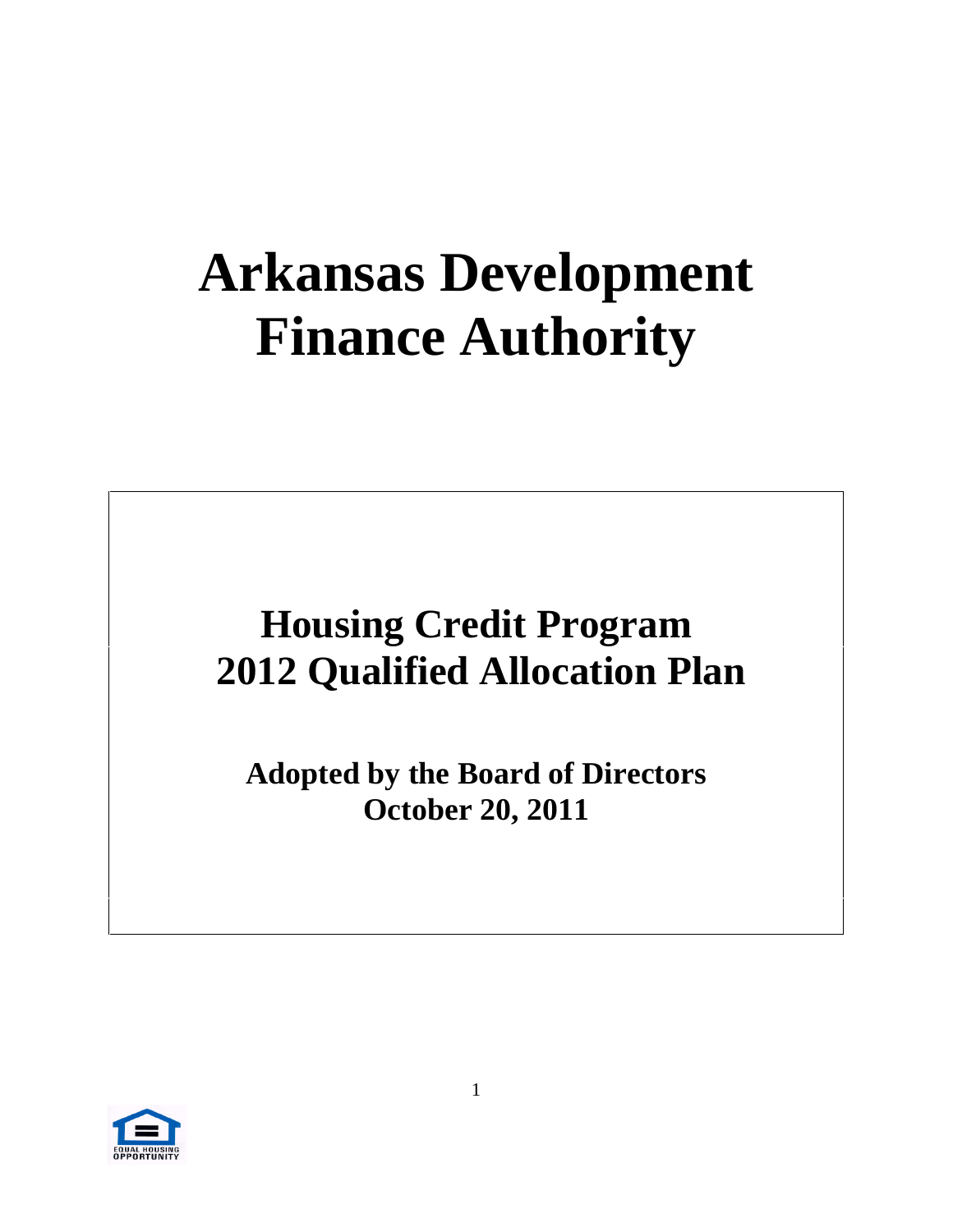### **TABLE OF CONTENTS**

| DEVELOPMENT OF THE PLAN                                                                                                                                                                                                                                                                                                                                                                                                                                                                                                                                                                                         |
|-----------------------------------------------------------------------------------------------------------------------------------------------------------------------------------------------------------------------------------------------------------------------------------------------------------------------------------------------------------------------------------------------------------------------------------------------------------------------------------------------------------------------------------------------------------------------------------------------------------------|
| LIMITS ON ALLOCATION OF CREDITS.                                                                                                                                                                                                                                                                                                                                                                                                                                                                                                                                                                                |
| HOUSING CREDIT ALLOCATION STANDARDS<br><b>AMOUNT.</b><br><b>B.</b> SET-ASIDES                                                                                                                                                                                                                                                                                                                                                                                                                                                                                                                                   |
| IV. ALLOCATION OF STATE HOUSING CREDITS                                                                                                                                                                                                                                                                                                                                                                                                                                                                                                                                                                         |
| V. ALLOCATION OF AFFORDABLE NEIGHBORHOOD HOUSING<br><b>TAX CREDITS</b>                                                                                                                                                                                                                                                                                                                                                                                                                                                                                                                                          |
| VI. APPLICATION PROCEDURES, REQUIREMENTS, AND REVIEW.<br><b>APPLICATION PROCESS</b><br>THRESHOLD REQUIREMENTS<br>C. ADDITIONAL REQUIREMENTS FOR A COMPLETE<br><b>APPLICATION</b>                                                                                                                                                                                                                                                                                                                                                                                                                                |
| VII. OTHER HOUSING TAX CREDIT PROGRAM<br><b>REQUIREMENTS</b>                                                                                                                                                                                                                                                                                                                                                                                                                                                                                                                                                    |
| VIII. PROCEDURES FOR AWARDING POINTS AND RANKING APPLICATIONS32<br><b>POINTS CRITERIA</b><br><b>RANKING AND AWARD DETERMINATION </b>                                                                                                                                                                                                                                                                                                                                                                                                                                                                            |
| IX. ADDITIONAL PROGRAM INFORMATION.<br><b>RESERVATION OF CREDITS</b><br><b>CHANGES TO THE ORIGINAL APPLICATION.</b><br>DEFINITION OF SCATTERED SITE.<br><b>DEFINITION OF ASSISTED LIVING</b><br>DEFINITION OF SUPPORTIVE (DISABLED) HOUSING<br><b>CERTIFICATION OF EXPENDITURES STANDARD.</b><br>UNIT ACCESSIBILITY FOR PERSONS WITH DISABILITIES.<br><b>LEAD-BASED PAINT</b><br><b>EQUAL OPPORTUNITY</b><br>$\boldsymbol{\Lambda}$<br><b>CRIMINAL BACKGROUND CHECK AND DISCLOSURE</b><br><b>REQUIREMENTS</b><br>K. PRE-CONSTRUCTION CONFERENCE REQUIREMENT.<br>L. INSPECTION REQUIREMENT<br>M. FRAUD AND WASTE |
| X. CARRYOVER ALLOCATION                                                                                                                                                                                                                                                                                                                                                                                                                                                                                                                                                                                         |
| XI. FINAL COST CERTIFICATION.                                                                                                                                                                                                                                                                                                                                                                                                                                                                                                                                                                                   |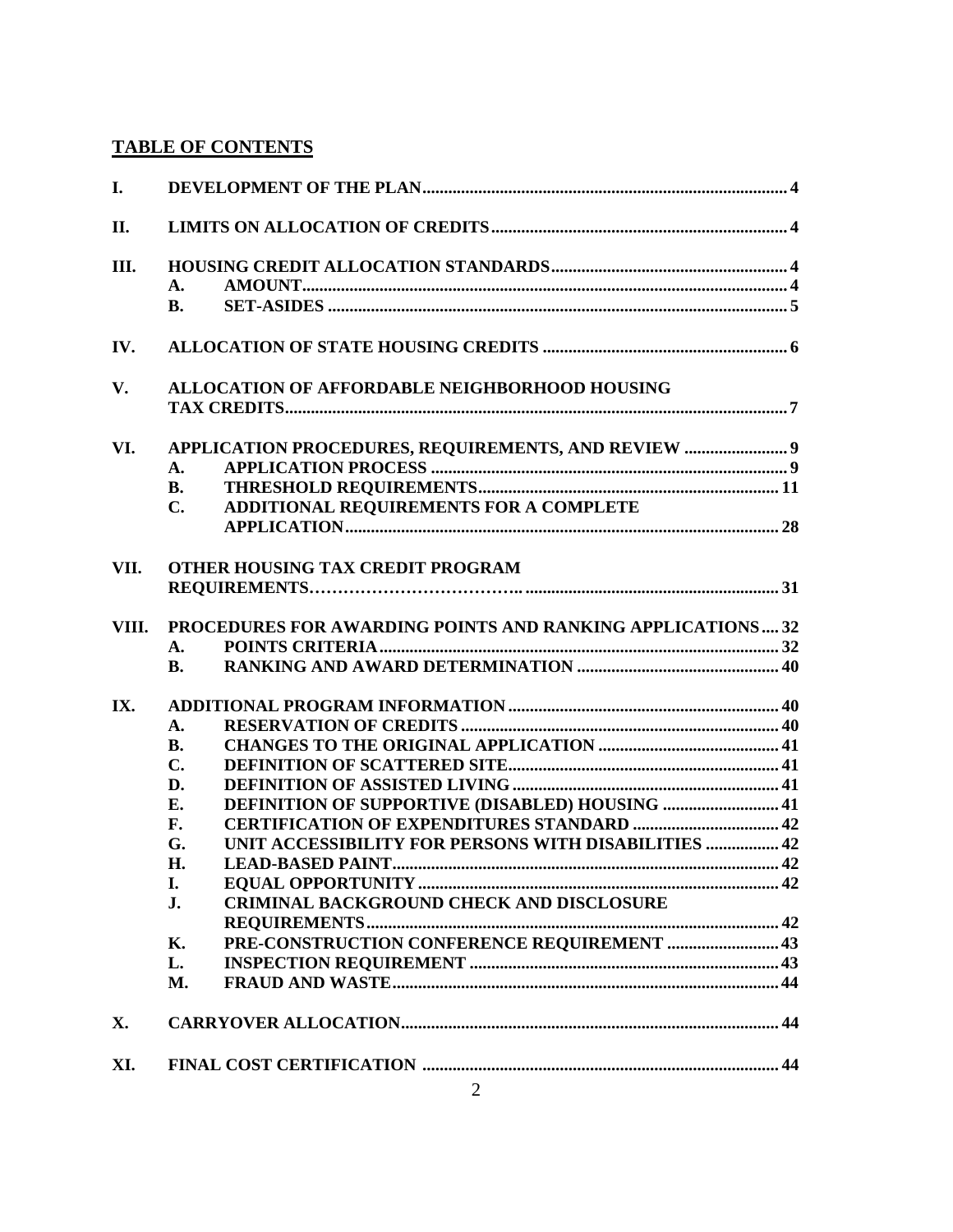|      | A.             |                                                             |    |
|------|----------------|-------------------------------------------------------------|----|
|      | <b>B.</b>      |                                                             |    |
| XII. |                |                                                             |    |
|      |                |                                                             |    |
|      | A.             |                                                             |    |
|      | B.             |                                                             |    |
|      | $\mathbf{C}$ . |                                                             |    |
|      | D.             |                                                             |    |
|      |                | XIV. FINANCING WITH TAX-EXEMPT BONDS AND HOUSING CREDITS 52 |    |
|      |                |                                                             | 53 |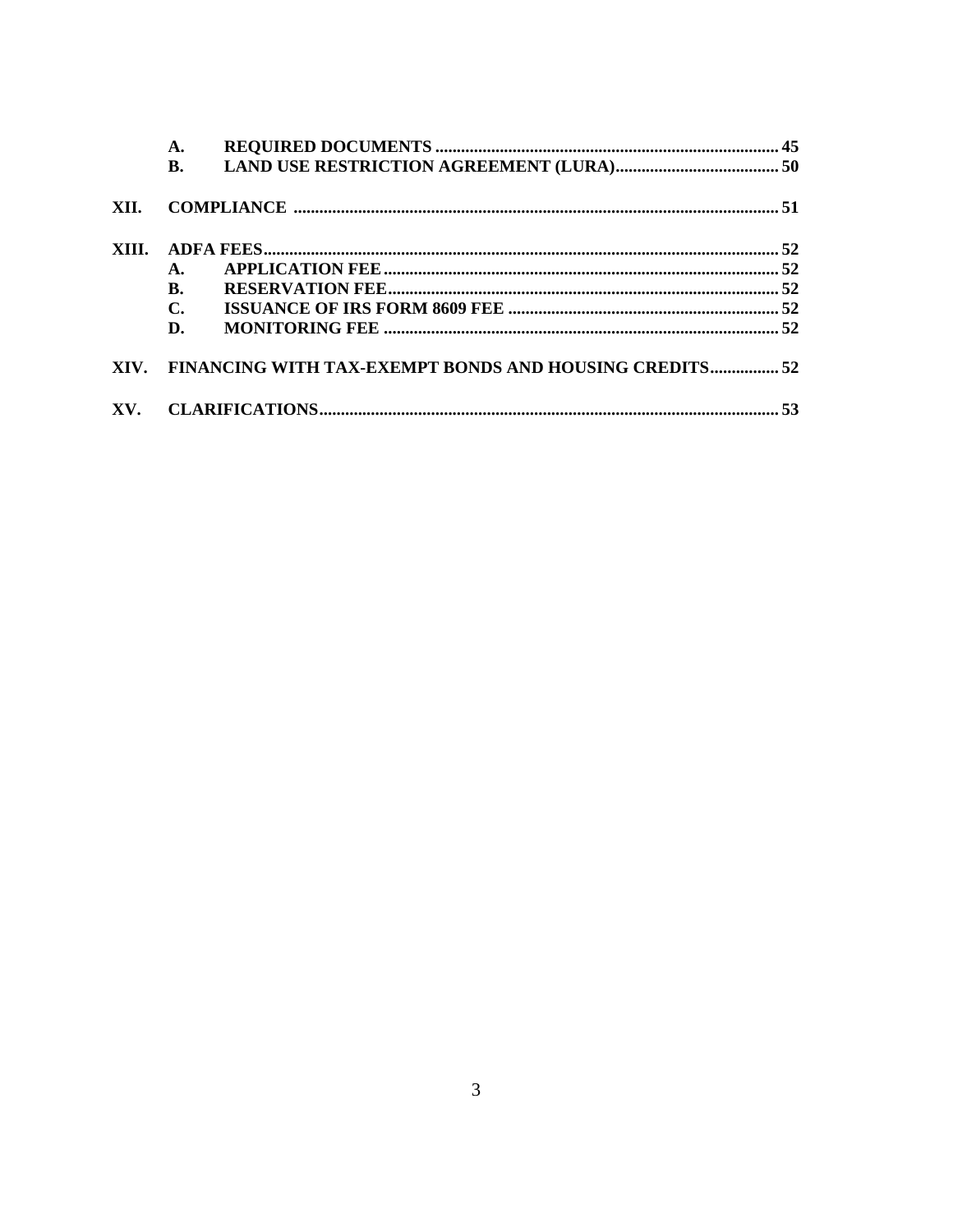#### **I. DEVELOPMENT OF THE PLAN.**

The Arkansas Development Finance Authority ("ADFA" or the "Authority") is charged with the responsibility of administering federal low-income housing tax credits ("Housing Credits") for the State of Arkansas (the "State"). ADFA is also charged with the responsibility of promulgating rules and regulations concerning the allocation of the Arkansas low-income housing tax credit (the "State Housing Credits") pursuant to ARK. CODE ANN. § 26-51-1701 et seq. The Tax Reform Act of 1986 created the Housing Credit to encourage the private sector to invest in the construction and rehabilitation of rental housing for low and moderate-income individuals and families. Section 42 of the Internal Revenue Code of 1986, as amended ("IRC" or the "Code"), mandates that housing credit agencies adopt a Qualified Allocation Plan ("QAP") for allocation of the Housing Credit to low-income rental developments throughout their respective states. Low-income housing tax credits shall be allocated in accordance with this plan and any amendments thereto.

#### **II. LIMITS ON ALLOCATION OF CREDITS.**

The Code requires that ADFA determine "the [Housing Credit] dollar amount allocated to the development will not exceed the amount the housing credit agency determines is necessary for the financial feasibility of the development and its viability as a qualified low-income housing development throughout the credit period." Housing Credits will be limited to the amount the Authority, in its sole discretion, deems necessary. Housing Credits are not intended to provide the primary or principal source of financing for a development, but are intended to provide financial incentives sufficient to fill "gaps" which would otherwise exist in developing affordable rental housing for low-income households.

# **III. HOUSING CREDIT ALLOCATION STANDARDS. A. AMOUNT**

The base amount of annual credit authority is currently calculated at \$2.15 per capita. This per capita amount is based upon population estimates released each year by the Internal Revenue Service.

The maximum amount of Housing Credits that may be reserved forallocation to one individual development shall be no more than **\$600,000** of the annual Housing Credits available in the calendar year. **HOWEVER,** the maximum amount of Housing Credits that may be reserved for allocation to one individual development: 1) that is located in a Designated Low-Income County as defined in the currently applicable State Consolidated Plan; 2) whose structure(s) are individually listed in the National Register of Historic Places or have been determined to contribute to a Registered Historic District; 3) that is a qualified Assisted Living development; or 4) a development with a commitment letter from USDA Rural Development, shall be no more than **\$625,000** of the annual Housing Credits available in the calendar year.

Pursuant to Section  $42(d)(5)(B)(v)$  of the IRC, the Authority designates that the eligible basis of any qualified low-income new building will be increased by thirty (30%) if:

1. it is a building within a qualified Assisted Living development;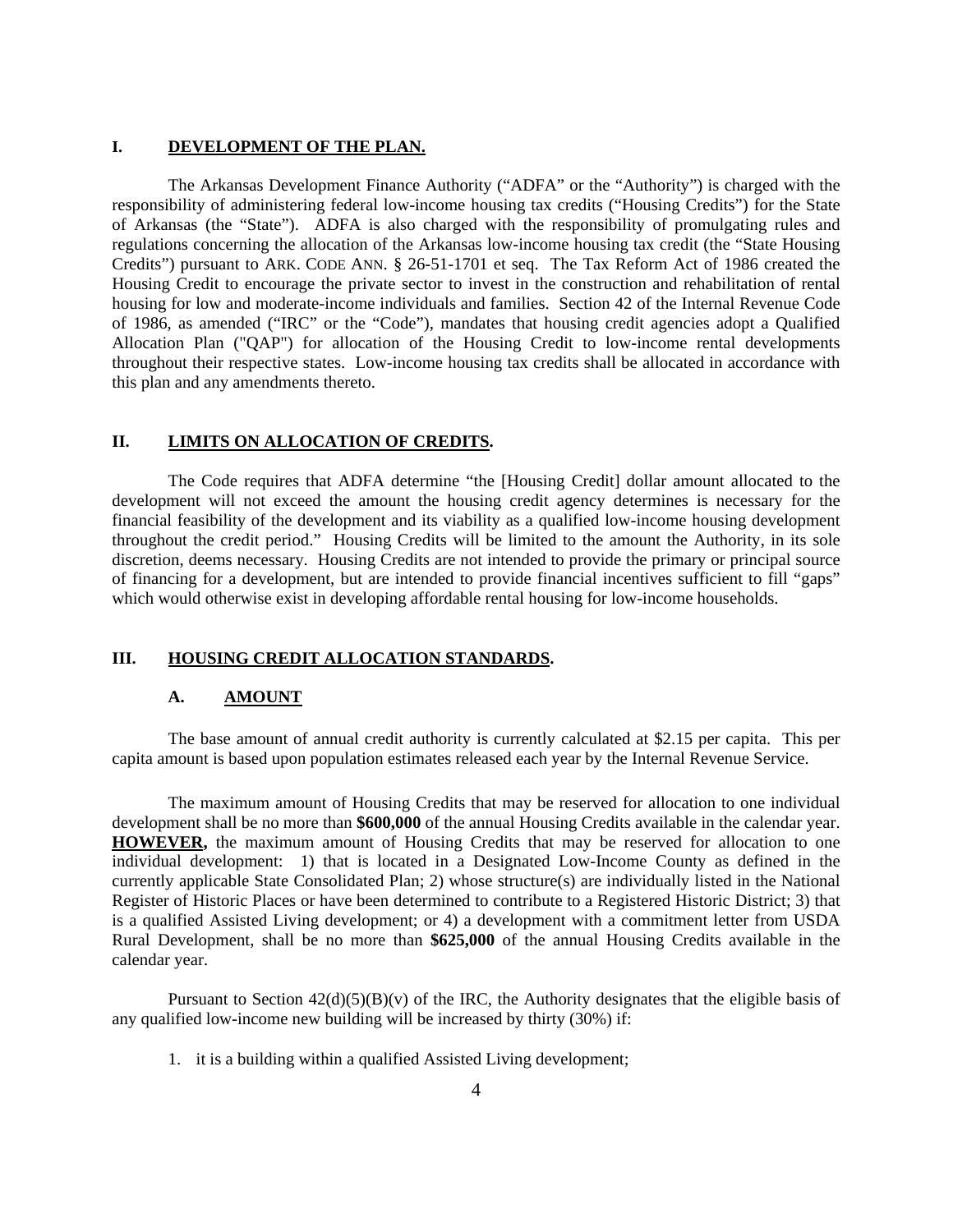- 2. it is located in any low-income county designated in the currently applicable State Consolidated Plan (currently: Bradley, Chicot, Crittenden, Desha, Fulton, Jackson, Lafayette, Lee, Monroe, Newton, Phillips, Polk, St. Francis, Sharp, Stone, and Woodruff);
- 3. it is located in a county in which a tax credit award has not been made in the past three (3) years, which include the counties of Ashley, Boone, Calhoun, Clark, Clay, Cleveland, Columbia, Dallas, Franklin, Fulton, Grant, Greene, Hot Spring, Howard, Independence, Jackson, Lafayette, Lawrence, Lincoln, Little River, Madison, Marion, Mississippi, Monroe, Montgomery, Nevada, Pike, Poinsett, Polk, Pope, Scott, Prairie, Searcy, Sharp, Sevier, Van Buren, Woodruff, Yell; or
- 4. it is funded in part by Rural Development.

### **B. SET-ASIDES.**

**1. Non-Profit Set-Aside**. Not less than ten percent (10%) of the Housing Credits will be set aside for developments involving any qualified non-profit organization that meets the standards set forth in IRC  $\S$  42(h)(5)(C). The organization shall be a qualified non-profit organization, as defined in IRC § 501(c)(3) or § 501(c)(4), which is not affiliated with or controlled by a for-profit organization and has included in its Articles of Incorporation, as one of its tax-exempt purposes, the fostering of low-income housing. **The appropriate section of the Multi-Family Housing Application** (NON-PROFIT DETERMINATION) shall be completed and copies of the non profit organization's Articles of Incorporation and Internal Revenue Service ("IRS") documentation determining the organization exempt from federal income tax under IRC § 501(a) shall be included with the application.

**2. ADFA HOME and Rural Development Set-Aside**. Approximately twenty percent (20%) of the Housing Credits will be set-aside for successful HOME and Rural Development ("RD") Program applicants. To be considered for HOME Program funds, applicants shall request HOME funds by completing the appropriate sections in the 2012 Multi-Family Housing Application when submitted by the APPLICATION DEADLINE. Rural Development applicants shall submit a copy of the Rural Development commitment letter with their Application. ADFA has entered into a Memorandum of Understanding ("MOU") with Rural Development and has agreed to engage in cooperative efforts to enable ADFA and Rural Development to effectively evaluate Housing Credit requests of Rural Development applicants. The MOU will be considered by ADFA when reviewing Rural Development applications for Housing Credits.

**3. Assisted Living Set-Aside**. A maximum of \$1,250,000 of the Housing Credits will be set aside for qualified assisted living developments. In order for the application to be considered for this set-aside, the applicant must meet the criteria set forth in *Section VI.B.28 of the QAP below.*

**4. Public Housing Agencies' Set-Aside.** A maximum of \$600,000 of the Housing Credits will be set aside for those eligible developments developed by or in conjunction with any Public Housing Authority or Section 8 Contract Administrator in good standing with the United States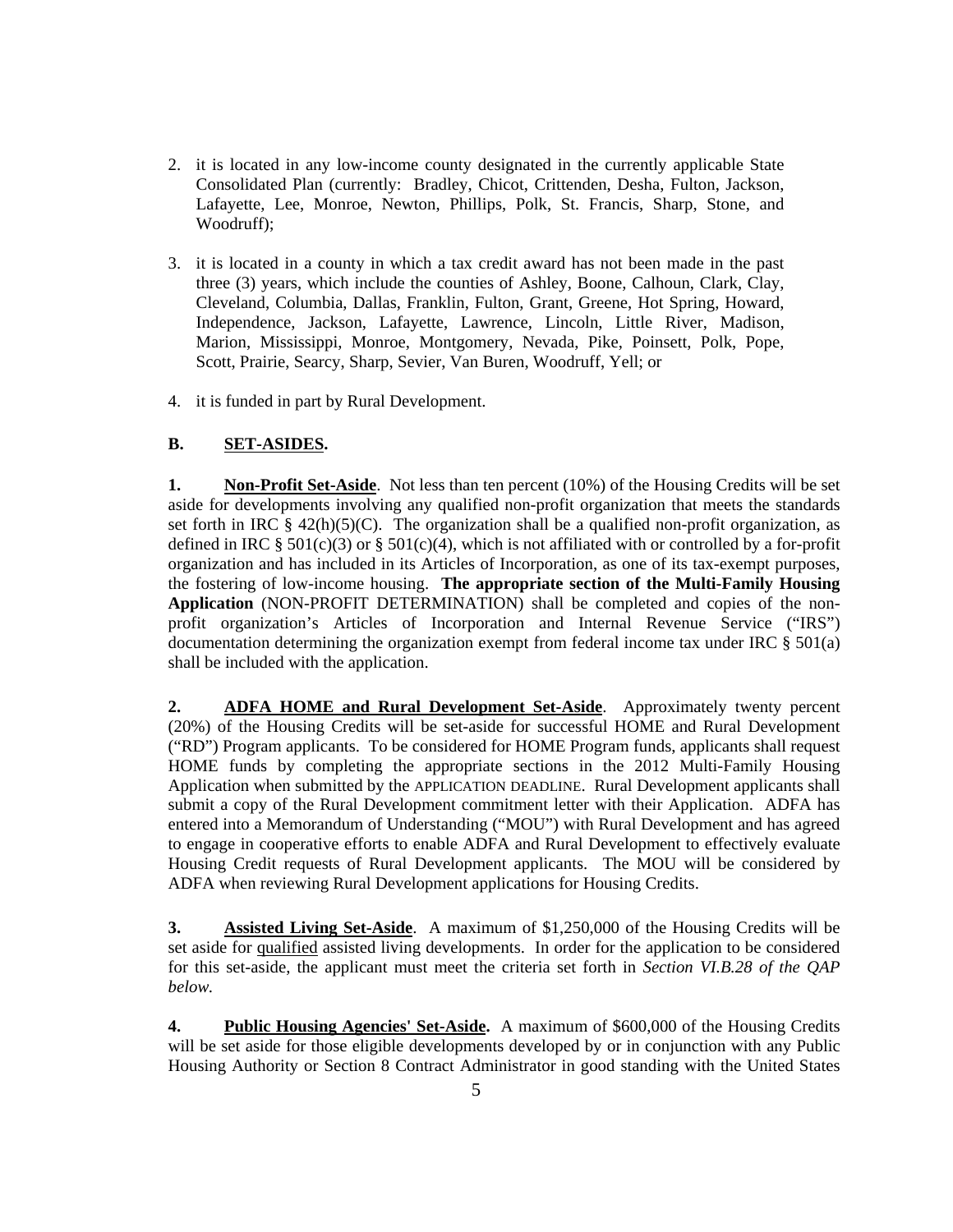Department of Housing and Urban Development (HUD). The applicant will be required to submit a statement from HUD indicating that the Public Housing Authority or Section 8 Contract Administrator involved is in good standing as of the date the application is filed.

**5. Housing Credits not Awarded through Set-Aside.** With the exception of Housing Credits dedicated to the "Non-Profit Set-Aside" above, Housing Credits not awarded through the "ADFA HOME and Rural Development Set-Aside", the "Assisted Living Set-Aside", or the "Public Housing Agencies' Set-Aside", will be available for award to any application.

#### **IV. ALLOCATION OF STATE HOUSING CREDITS.**

ARK. CODE ANN. § 26-51-1702 provides that a taxpayer owning an interest in a low-income development qualifying for Housing Credits will be eligible for State Housing Credits equal to twenty percent (20%) of the allocated federal amount. The State statute limits the allocation of State Housing Credits to \$250,000 in any one taxable year. Recognizing the limited availability of the State Housing Credits and with a desire to assign those credits where they are most needed, the applicant shall demonstrate need on the Housing Credit application. Based on demonstrated need in the application, the Authority will give a priority allocation of State Housing Credits to those developments that are in designated low-income counties under the State's Consolidated Plan submitted to the federal Department of Housing and Urban Development. The list of these counties is contained in Points Criterion #1 of this Qualified Allocation Plan. The allocation of State Housing Credits will be as follows:

1. Developments receiving an allocation of Housing Credits that are to be located entirely in any one of the low-income counties designated in the State Consolidated Plan will be awarded State Housing Credits equal to twenty percent (20%) of the applicable Federal Housing Credits.

2. In the event of a shortage of eligible developments in low-income counties designated in the Consolidated Plan, priority for State Housing Credits, equal to twenty percent (20%) of the applicable Federal Housing Credits, will be awarded to those qualified developments located within Qualified Census Tracts, beginning with the highest score under the scoring system set forth in this Qualified Allocation Plan.

3. In the event of a shortage of eligible developments in low-income counties designated in the Consolidated Plan and eligible developments located within Qualified Census Tracts, priority for State Housing Credits, equal to twenty percent (20%) of the applicable Federal Housing Credits, will be awarded to developments located within counties identified herein as not having received an award of tax credits in the previous three (3) years, beginning with the highest score under the scoring system set forth in this Qualified Allocation Plan.

4. To the extent that there are remaining State Housing Credits, the State Housing Credits will be allocated, equal to twenty percent (20%) of the applicable Federal Housing Credits, to remaining qualified developments until such time as the available State Housing Credits are exhausted, with priority given to those developments with the highest scores under the scoring system set forth in this Qualified Allocation Plan.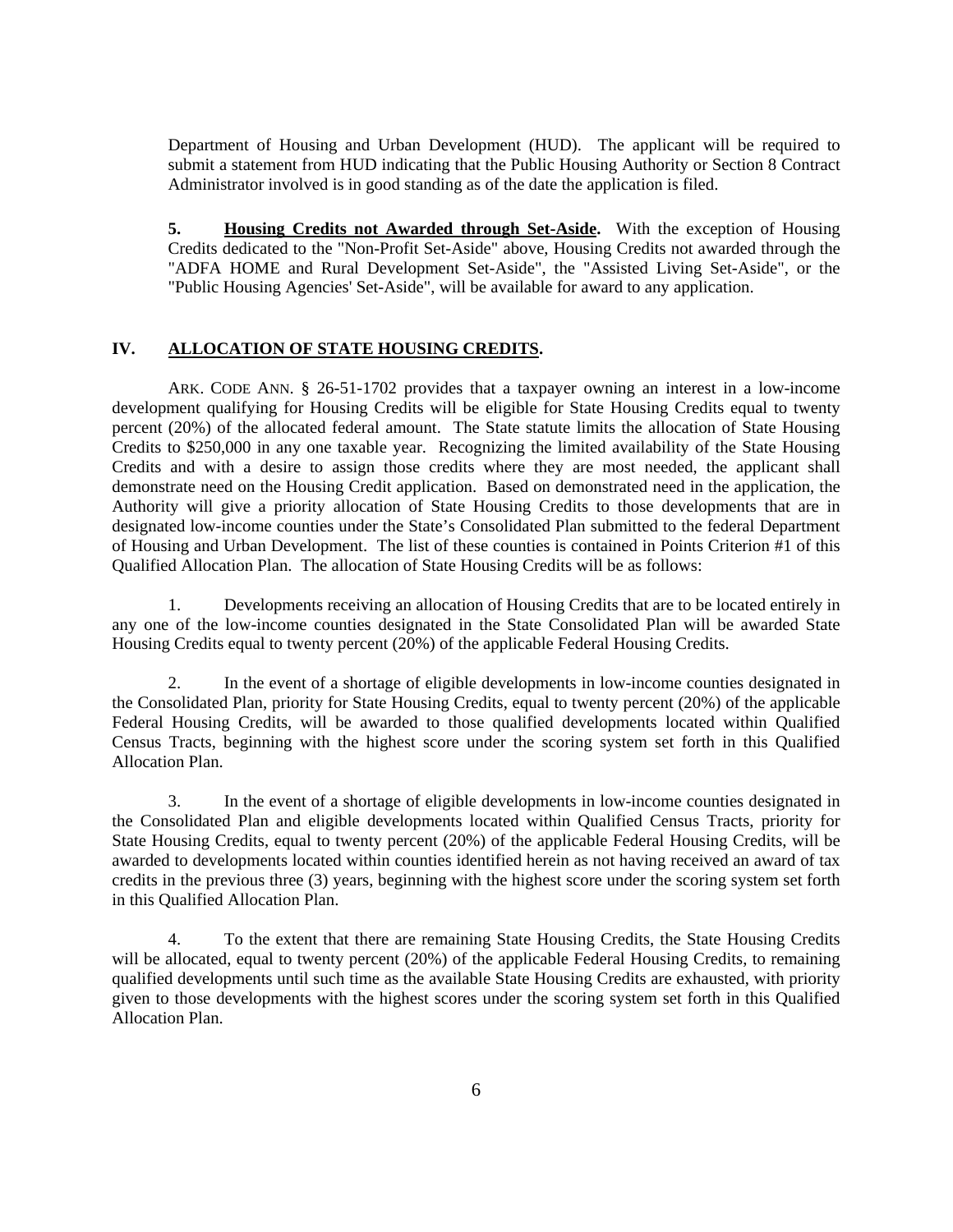5. The Authority expects to allocate no less than ten percent (10%) of State Housing Credits to non-profit organizations.

The Authority will annually notify the Arkansas Department of Finance and Administration of those developments that have been allocated State Housing Credits. The Arkansas Department of Finance and Administration will be notified of any revocation of State Housing Credits.

#### **V. ALLOCATION OF AFFORDABLE NEIGHBORHOOD HOUSING TAX CREDITS.**

The AFFORDABLE NEIGHBORHOOD HOUSING TAX CREDIT ACT OF 1997, (the "ANHTC Act"), codified at ARK. CODE ANN. § 15-5-1301 *et seq.,* provides that any business firm engaging in the provision of affordable housing assistance activities in the State of Arkansas may be entitled to receive Affordable Neighborhood Housing Tax Credits ("ANHTCs"). "Affordable housing assistance activities" is defined to include any "money, real, or personal property expended or devoted to the construction or rehabilitation of affordable housing units developed by or in conjunction with any governmental unit or not-for-profit corporation." The ANHTC Act limits the total allocation of ANHTCs to \$750,000 in any taxable year.

The Authority and the Arkansas Department of Finance and Administration have determined that, in the best interest of affordable housing in Arkansas, "affordable housing assistance activities" must be devoted to those low-income housing developments which qualify for Housing Tax Credits pursuant to Section 42 of the Internal Revenue Code through the Authority's federal low-income housing tax credit or tax-exempt bond programs for residential rental housing. Thus, any business firm seeking allocation of ANHTCs must do so in conjunction with an application for federal low-income housing tax credits or tax exempt bonds to develop affordable housing units by or in conjunction with any governmental unit or not-for-profit corporation.

A proposal for ANHTCs must be submitted with a Multi-Family Housing Application for federal low-income housing tax credits. In its Multi-Family Housing Application for federal low-income housing tax credits, the applicant will include a commitment from each business firm providing "affordable housing assistance activities" to the proposed low-income housing development. Each such commitment must:

- 1. Be in writing and executed by an authorized representative of the business firm;
- 2. Identify the governmental unit or not-for-profit corporation to which the "affordable housing assistance activities" are committed;
- 3. Describe in detail the nature of the "affordable housing assistance activities" to be provided, *i.e.*, whether money, real or personal property, and how it to will be devoted to the construction or rehabilitation of affordable housing units.
	- The ANHTC Act limits the amount of tax credits allowable to a business firm to thirty percent (30%) of the total amount invested. If the affordable housing assistance activity is other than money, the business firm must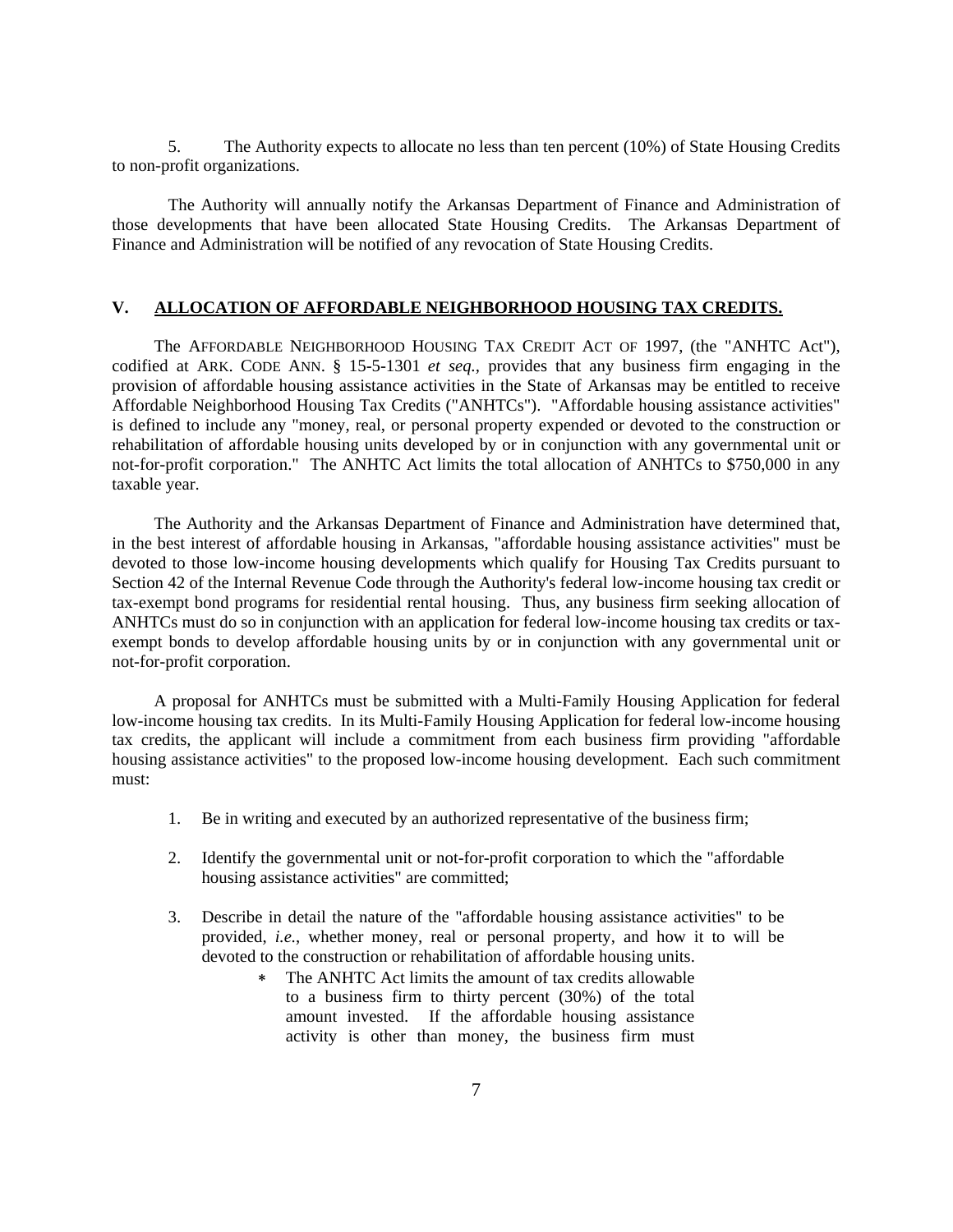provide an appraisal certifying the value of the property invested.

If the business firm commits its "affordable housing assistance activities" to a governmental unit, a not-for-profit organization, or a "neighborhood organization", as defined within the ANHTC Act, which is not the applicant on the Multi-Family Housing Application, the applicant must submit with its Multi- Family Housing Application the following from such governmental unit, not-for-profit organization or "neighborhood organization":

- 1. Organizational documents including: a) Arkansas Articles of Incorporation; and b) Tax Exempt Status Determination Letter from the Internal Revenue Service;
- 2. A written statement describing its relationship with the applicant, *i.e.,* any ownership interest in the applicant or other relationship with the applicant;
- 3. A written statement describing in detail its commitment of the "affordable housing assistance activities" received from each business firm to the construction or rehabilitation of affordable housing units within the development proposed.

For each proposal of "affordable housing assistance activities" submitted with a Multi-Family Housing Application, the applicant must certify in writing that it will expend or devote the "affordable housing assistance activities" committed to the construction or rehabilitation of affordable housing units within the development.

Based on demonstrated need in the Multi-Family Housing Application, the Authority will give a priority allocation of ANHTCs to those developments that are in designated low-income counties under the State's Consolidated Plan submitted to the federal Department of Housing and Urban Development. The list of these counties is contained in Points Criterion #1 of this Qualified Allocation Plan. The allocation of ANHTCs will be as follows:

- 1. Developments receiving an allocation of federal low-income housing tax credits that are to be located in any one of the low-income counties designated in the State Consolidated Plan, beginning with the highest score under the scoring system set forth in this Qualified Allocation Plan;
- 2. In the event of a shortage of eligible developments in low-income counties designated in the Consolidated Plan, priority for ANHTCs will be given to those developments within Qualified Census Tracts, beginning with the highest score under the scoring system set forth in this Qualified Allocation Plan;
- 3. To the extent that there are remaining ANHTCs, the remaining ANHTCs will be allocated to remaining qualified developments until such time as exhausted, beginning with the highest score under the scoring system set forth in this Qualified Allocation Plan.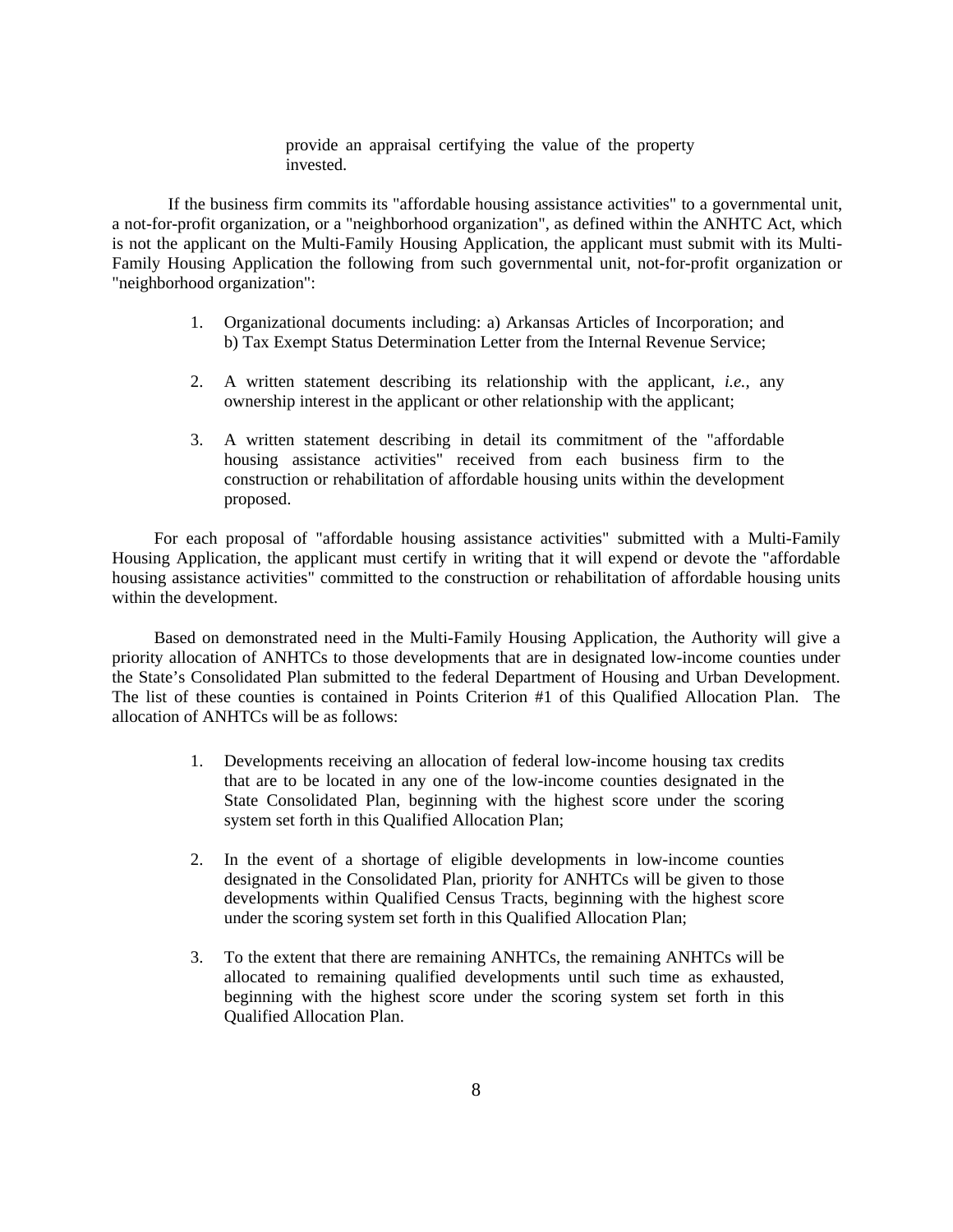The Authority will reserve and allocate ANHTCs in conjunction with its reservation and allocation or issuance of federal low-income housing tax credits. With its issuance of IRS Forms 8609 for federal low-income housing tax credits, the Authority will issue a Certificate of Allocation certifying the amount of ANHTCs allocated to the business firm entitled to such allocation. The Authority will annually provide the Arkansas Department of Finance and Administration with a copy of each Certificate of Allocation for ANHTCs allocated that year.

#### **VI. APPLICATION PROCEDURES, REQUIREMENTS, and REVIEW.**

#### **A. APPLICATION PROCESS.**

ADFA will reserve all Housing Credits available for allocation in one eligibility cycle. Credits that are not reserved will carry forward to the next year. Applicants shall apply during the eligibility cycle to receive a credit allocation for that calendar year.

**The closing deadline for submitting the 2012 Multi-Family Housing Application for the 2012 Low-Income Housing Tax Credit ("LIHTC") Cycle is as follows**:

### **APPLICATION DEADLINE IS 4:30 P.M., FRIDAY, FEBRUARY 3, 2012 ("APPLICATION DEADLINE")**

**The applicant must use ADFA's 2012 application, which is available on ADFA's website.. A tabbed, 3-ring bound HARDCOPY of the application plus all attachments and exhibits must be delivered to ADFA no later than 4:30 p.m., Friday, February 3, 2012. The tabbed, 3-ring bound hardcopy shall be delivered to ADFA at the following address:**

> **Arkansas Development Finance Authority Attn: Multi-Family Housing Department 900 W. Capitol, Suite 300 Little Rock, AR 72201 Or P.O. Box 8023 Little Rock, Arkansas 72203-8023 Telephone Number: 501-682-5900**

**ADFA will not accept facsimile submissions.**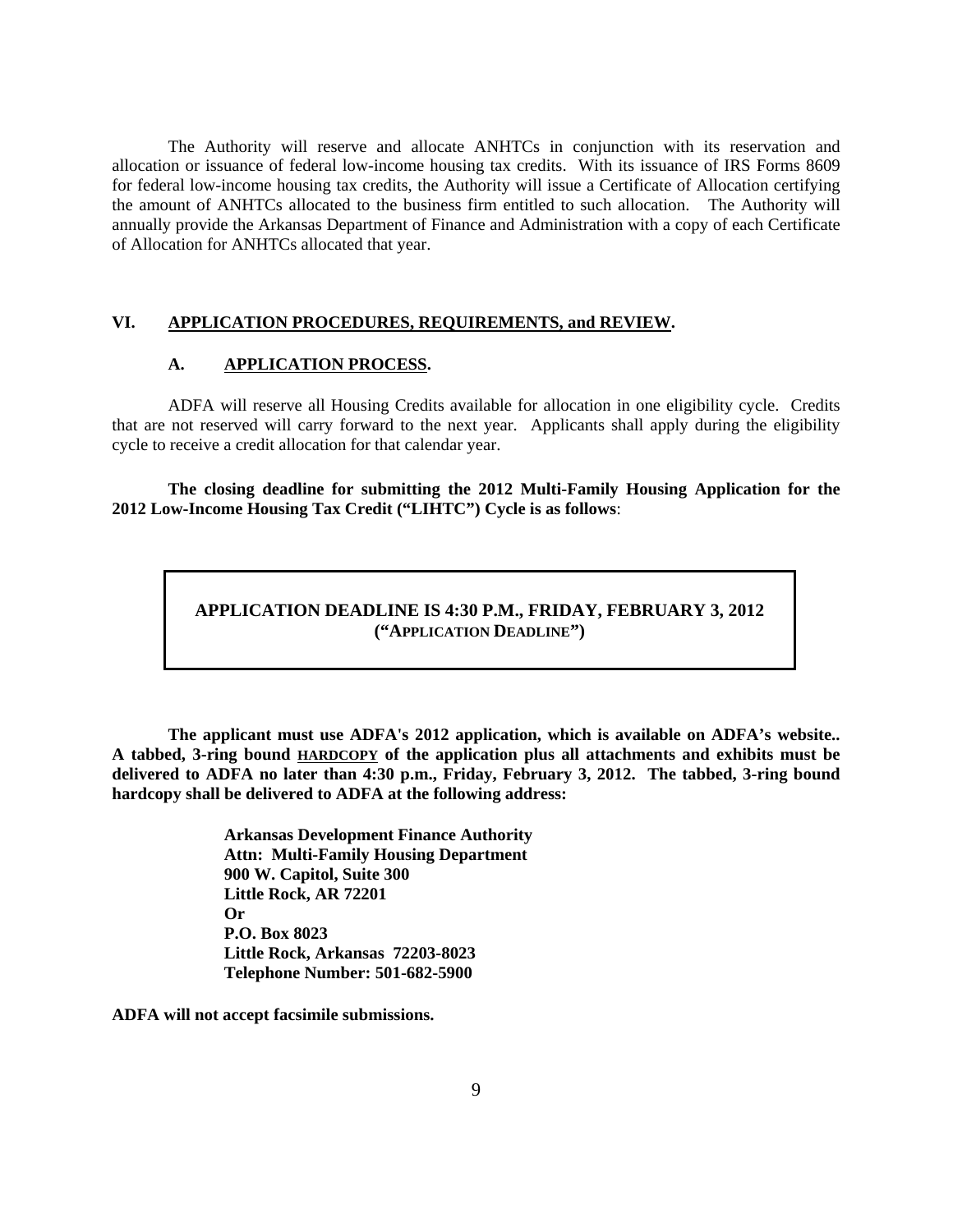**In addition to the 3-ring bound hardcopy, the applicant must electronically submit the application as a SAVED (not scanned) file, in the same format as the ADFA 2012 application is posted, via e-mail to:**

#### **Lornea.Wells@adfa.arkansas.gov**

**Applications**. Applications are reviewed for **COMPLETENESS** as required in this QAP. No contact with ADFA staff or members of the ADFA Board of Directors regarding pending 2012 applications is allowed after submission of application and during the ADFA review period; any such contact is grounds for immediate disqualification of an application(s). Applications are scored based solely upon that information and documentation submitted in and with the application by the APPLICATION DEADLINE. Based upon that review, ADFA staff will provide the applicant with <sup>a</sup> written Notification of Deficiencies, including necessary ADDITIONAL REQUIREMENTS FOR A COMPLETE APPLICATION pursuant to this QAP and an Initial Score if the application has met all THRESHOLD REQUIREMENTS as set forth in this QAP.

> **REQUIREMENTS AS SET FORTH IN THIS QAP BY THE APPLICATION DEADLINE WILL NOT RECEIVE AN INITIAL SCORE AND WILL NOT BE CONSIDERED FOR AN AWARD OF FEDERAL OR STATE LOW- INCOME HOUSING TAX CREDITS.**

**Response Period.** The Response Period will be from May 8, 2012, to 4:30 p.m. on May 22, 2012. During the Response Period, the applicant may contact ADFA staff regarding the written Notification of Deficiencies and Initial Score or the written Notice of Threshold Failure. **NO CONTACT WITH ADFA BOARD MEMBERS IS ALLOWED AND ANY SUCH CONTACT WILL BE GROUNDS FOR**

**IMMEDIATE DISQUALIFICATION OF AN APPLICATION.**<br>During the Response Period, the applicant will have an opportunity to submit: 1) additional documentation to meet the ADDITIONAL REQUIREMENTS FOR A COMPLETE APPLICATION pursuant to this QAP; 2) written comment on what the applicant considers a discrepancy in the Initial Score awarded by ADFA from the POINTS CRITERIA, pursuant to this QAP, **based upon the application and the information and documentation submitted by the APPLICATION DEADLINE**; 3) written comment on what the applicant considers a discrepancy among the Notice of Threshold Failure, the threshold requirements set forth in this QAP, and the application and information and documentation submitted by the Application Deadline; and 4) any information or documentation requested by ADFA staff. **APPLICATIONS FAILING FAILING TO MEET** ALL **THRESHOLD**<br> **REQUIREMENTS AS SET FORTH IN THIS QAP BY THE APPLICATION**<br> **BEADLINE WILL NOT RECEIVE AN INITIAL SCORE AND WILL NOT**<br> **BEONIEMED FOR AN AWARD OF FEDERAL OR STA** 

## **APPLICANTS WILL NOT BE ALLOWED TO SUBMIT ADDITIONAL INFORMATION OR DOCUMENTATION DURING THE RESPONSE PERIOD IN AN EFFORT TO INCREASE THE INITIAL SCORE AWARDED BY**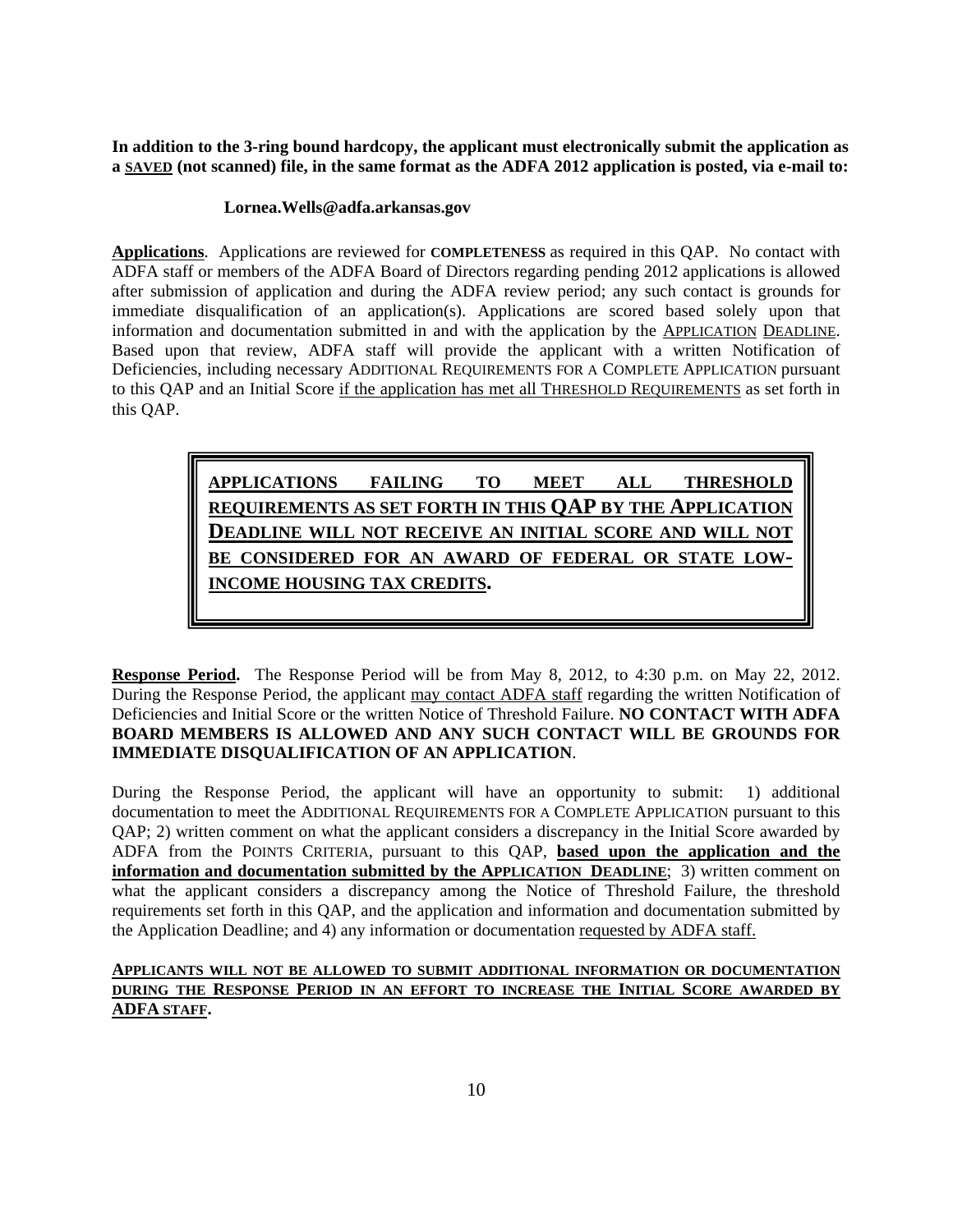ADFA staff will review and evaluate the application, as submitted by the APPLICATION DEADLINE, and notify the applicant of deficiencies and scoring, or of threshold failure, in accordance with the schedule below.

| Dates For Review of Applications and Reservation Process                                                                                                                                                                          |                                 |
|-----------------------------------------------------------------------------------------------------------------------------------------------------------------------------------------------------------------------------------|---------------------------------|
| <b>Application Deadline</b>                                                                                                                                                                                                       | February 3, 2012<br>$4:30$ p.m. |
| Applicants sent Notification of Deficiencies and Initial Score or,<br>if applicable, Notice of Threshold Failure                                                                                                                  | May 8, 2012                     |
| Response Period deadline for applicants to: 1) submit Additional<br>Requirements for a Complete Application pursuant to Section VI.C. of<br>this QAP; 2) discuss Initial Score awarded by ADFA; and<br>3) provide written comment | May 22, 2012<br>4:30 p.m.       |
| Applicants notified of Final Score                                                                                                                                                                                                | June 12, 2012                   |
| Successful applicants approved for reservation of Housing Credits by<br><b>ADFA Board of Directors</b>                                                                                                                            | June 21, 2012                   |
| 2012 Housing Credit reservation letters mailed to successful applicants                                                                                                                                                           | July 2, 2012                    |

**ADFA may modify the dates set forth above if necessary. All such changes shall be posted on the ADFA web-site, under Publications and Forms, Multi-Family, or other highly visible location on the ADFA web-site.**

**Application fees are:**

| For-profit applicants – developments with 50 units or less | \$1,000 |
|------------------------------------------------------------|---------|
| For-profit applicants – developments with 51-100 units     | \$2,000 |
| For-profit applicants – developments with $101+$ units     | \$3,000 |
| Non-profit applicants                                      | \$300   |

#### **B. THRESHOLD REQUIREMENTS.**

The following THRESHOLD REQUIREMENTS must be met by the APPLICATION DEADLINE.<br>Failure to meet these THRESHOLD REQUIREMENTS as set forth herein by the APPLICATION **DEADLINE will terminate the application from consideration for federal low-income housing tax credits.**

**1. Completed and executed 2012 Multi-Family Housing Application ("MFHA")**. A completed "Application Checklist"; "2012 LIHTC Applicant Self-Scoring" sheet; and a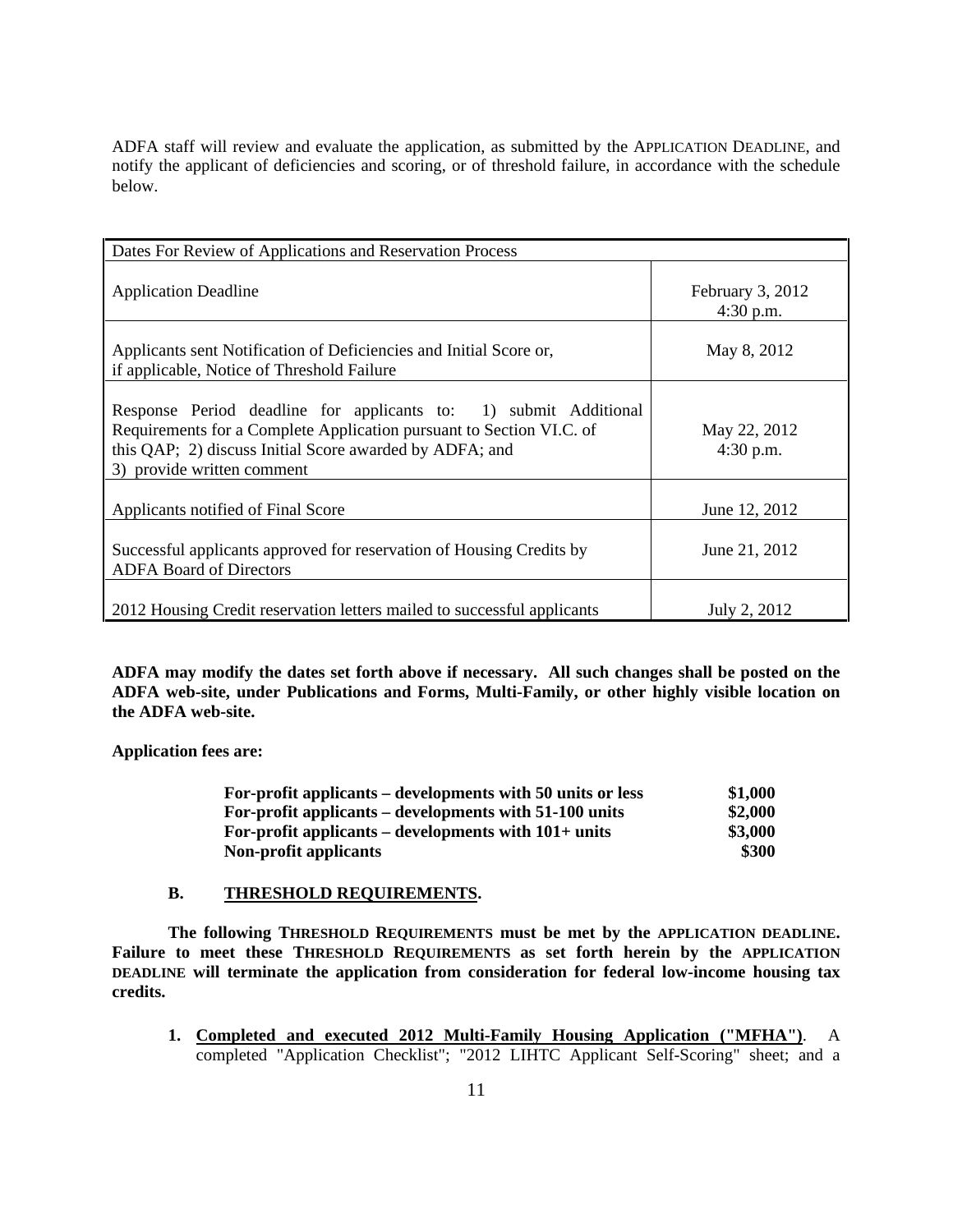completed "MFHA". If applying for HOME funds, all relevant portions of the MFHA and necessary documentation must be completed and submitted at the same time as the request for tax credits.

- **2. Application Fee.** The application fee check, in the correct amount as set forth herein, should be made payable to "Arkansas Development Finance Authority."
- **3. Financial Commitment Letters**. **All** sources of financial commitments, including but not limited to the following, as applicable.

**a.** Commitment letter from any mortgage lender with which the applicant has submitted an application for financing. The letter shall be dated within six (6) months of the APPLICATION DEADLINE and state that a formal application for construction financing is under serious consideration. The letter must contain:

- 1) the amount of the loan;
- 2) amortization period;
- 3) annual loan payment; and
- 4) interest rate.

A letter dated within six (6) months of the Application Deadline must also be submitted, which states that a formal application for permanent financing is under serious consideration. The letter must contain all information stated above.

**b.** A commitment letter, dated within six (6) months of the APPLICATION DEADLINE, from any syndicator or investor purchasing the Housing Credits, State Housing Credits, or Affordable Neighborhood Housing Tax Credits which will be utilized as a source of funds for the development.

- (i) Because of the limited quantity of State Housing Credits and/or Affordable Neighborhood Housing Tax Credits, any applicant requesting either credit may be notified in the Final Score notification that a substituted source of financing is required; applicant must provide ADFA with a financing commitment letter in place of the state tax credit equity commitment letter within seven (7) days of the Final Score notification.
- (ii) The financing commitment letter for requested federal housing credits must include at a minimum the following information:
	- a. Price per credit;
	- b. Amount of credits to be acquired;
	- c. Total amount of equity to be paid in to the development and the proposed schedule of equity payments;
	- d. Amount of rehabilitation expenditures per unit required by investor or syndicator, if proposed development is seeking rehabilitation credits;
	- e. Debt coverage ratio required; and
	- f. Reserve amount required.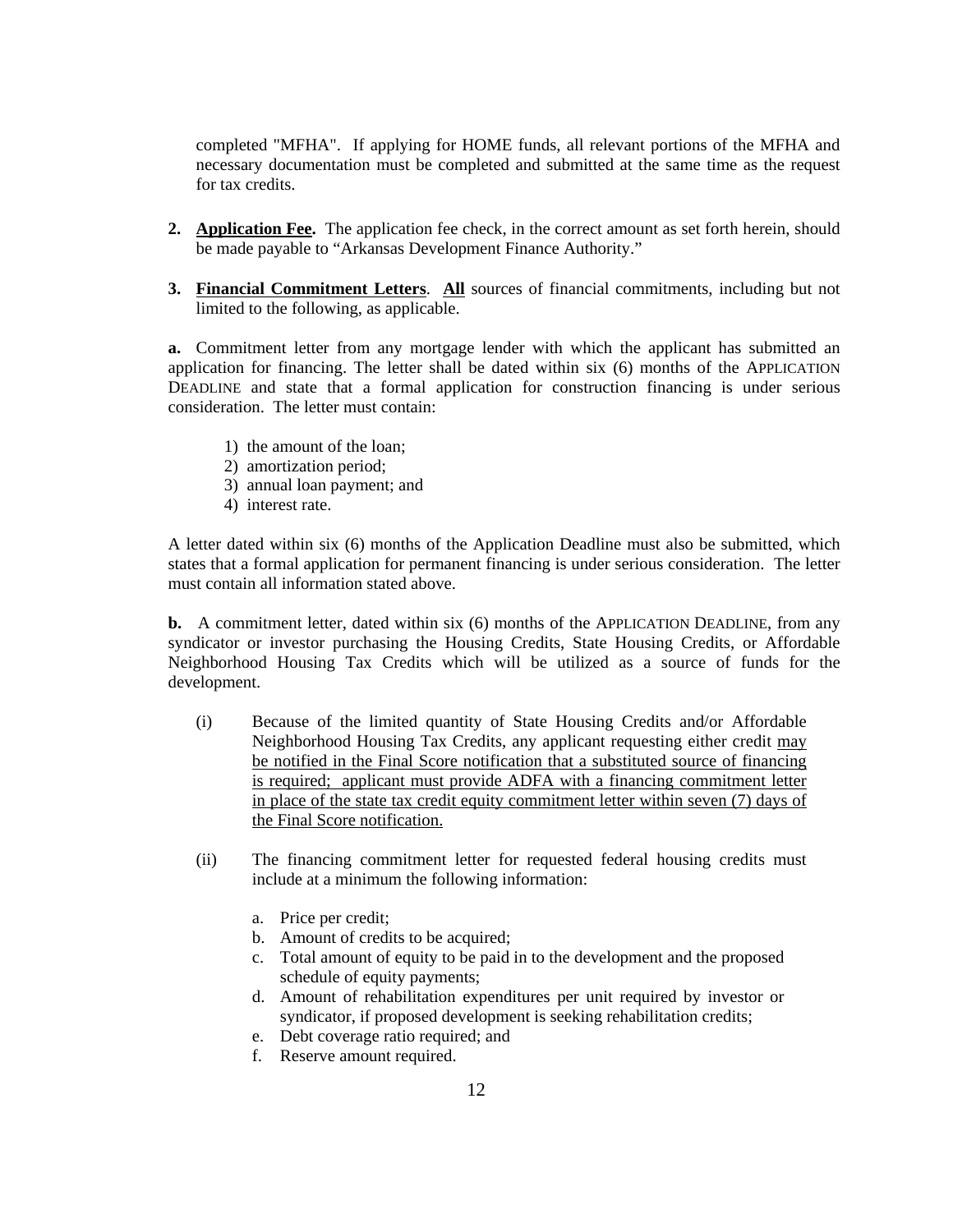Applications must evidence compliance with the investor's requirements, if stricter than ADFA's requirement.

- (iii) Funding documentation (*e.g. HOME agreement, commitment letter)* from any Participating Jurisdiction, other than ADFA, providing HOME funds to the applicant.
- (iv) A commitment letter, dated within six (6) months of the APPLICATION DEADLINE, from RD if the development will receive RD funding or loan guarantee.
- (v) A commitment letter, dated within six (6) months of the APPLICATION DEADLINE, from any other gap-financing source providing financing for the development, **including but not limited to a letter from the developer deferring its fee or committing owner equity**. ADFA reserves the right to correspond with Applicant regarding the financial commitment

and to accept, only upon ADFA's request, supplemental or revised financial commitments.

**4. Utility Allowance Calculation.** Pursuant to 26 CFR § 1.42-10, documentation of utility calculations from one of the following entities shall be included:

- a. Local Public Housing Authority
- b. Housing & Urban Development (HUD)
- c. USDA Rural Development Services (RD)
- d. Utility Company
- e. Energy Consumption Model study, conducted by a licensed engineer or other professional (if other professional, must be approved by ADFA in advance of submission)

Applicant must submit written documentation from the utility allowance entity selected which clearly marks the allowance for each type utility usage applicable for each type of unit to be constructed. The supporting documentation must be signed and dated by an authorized representative of the utility allowance entity. Failure to have the utility allowance signed, dated and clearly marked by each type of

utility usage applicable for each type of unit to be constructed **may result in rejection of the application**. The utility allowance documentation must be dated within six (6) months prior to the APPLICATION DEADLINE.

**5. Site Control Information.** Evidence of site control in one of the following forms shall be included:

- a. Deed; or
- b. Purchase or 99-year leasehold Option/Contract/Agreement.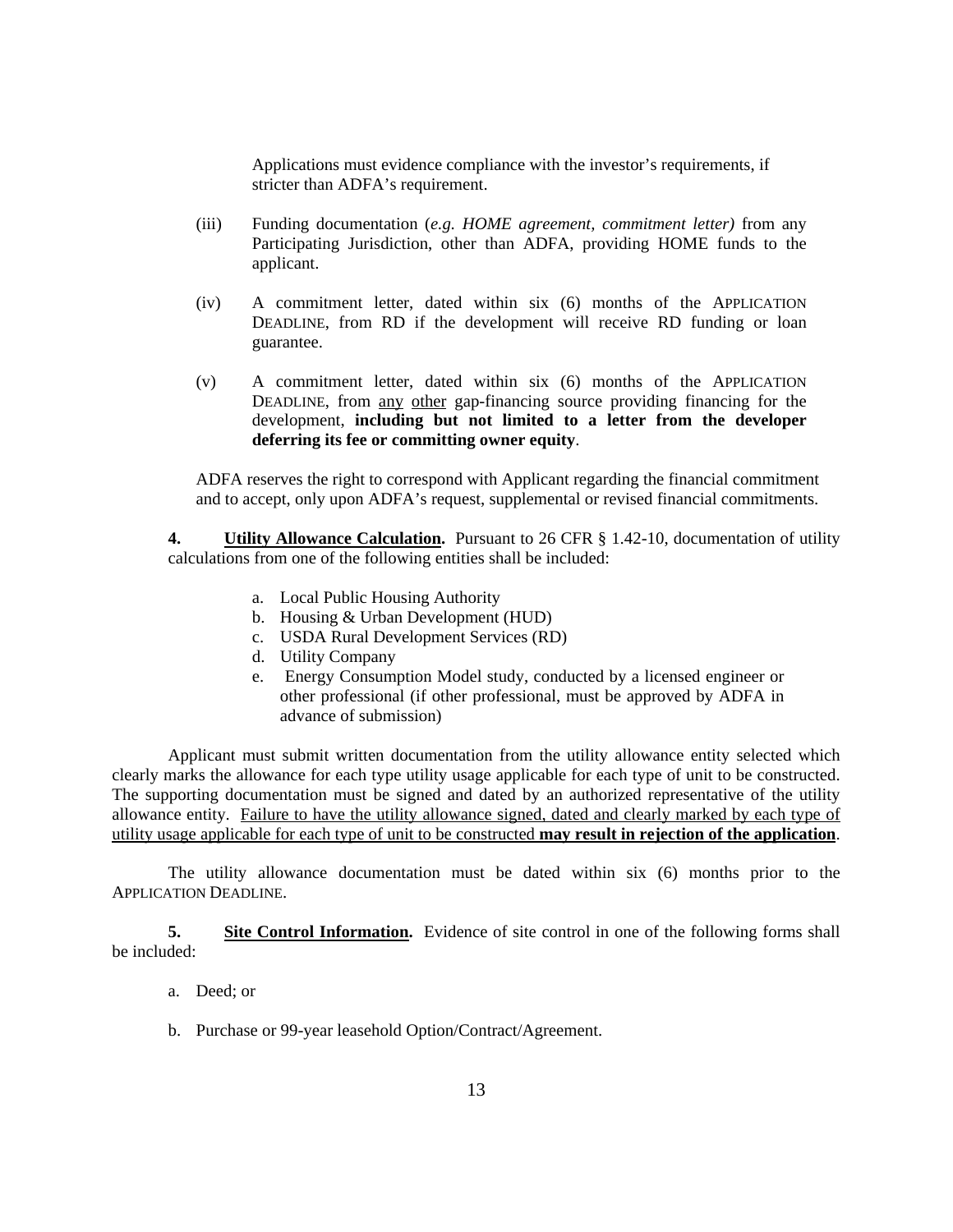If evidence of site control is by Purchase or 99-year leasehold Option, Contract or Agreement, the applicant must submit a copy of the recorded deed evidencing the Seller's or Lessor's ownership.

The Option, Contract or Agreement must be in the name of an existing entity or person that is in a position of control over the applicant. The Option, Contract, or Agreement must indicate that the existing entity or person, is in a position of control over applicant, and that such entity or person has the exclusive right to purchase or lease the property for a period not to expire prior to July 31, 2012.

#### **The purchase price must be equal to or less than the appraised cumulative value of the land and buildings**.

Verification of Arm's Length Transactions shall be included.

If the seller of land or buildings included in the application is an entity, applicant must obtain knowledge of and disclose the identity of all members, partners, or shareholders of the entity. Applicant is responsible for obtaining the consent of the seller entity to disclose this information in the application for housing tax credits.

For **all acquisition**/**rehabilitation** developments, the application shall include documentation for each building claiming acquisition credits that:

- a. Satisfies the "purchase requirement" of IRC Section 42(d)(2)(B)(i) (submission of Purchase Option, Contract, or Agreement);
- b. Provides the **SELLER'S** certification that the 10-year hold rule in IRC Section  $42(d)(2)(B)(ii)$  has been satisfied for each building (including both placed in service and most recent nonqualified substantial improvement), or alternatively, applicant may provide sufficient documentation and information to support a finding that the requirement is not applicable under IRC Section 42; and
- c. Provides the **APPLICANT'S** certification that each building was not previously placed in service by the applicant or by any person related to the applicant in accordance with IRC Section  $42(d)(2)(B)(iii)$ .

## **The Purchase Option, Contract, or Agreement must state the amount of the purchase price allocated to the land and the amount of the purchase price allocated to the buildings, if applicable**. The applicant must produce evidence of site **ownership** or <sup>a</sup> **99-year** leasehold on the site at the

earlier of:

- a. Placement in Service Allocation; or
- b. The date the taxpayer will be required, pursuant to federal statute, to prove that its basis in the development exceeds ten percent (10%) of the reasonably expected basis in the development as of December 31, 2014.

**6. Zoning and Planning Commission Information.** A signed letter, dated within six (6) months of the APPLICATION DEADLINE, from the appropriate zoning authority stating the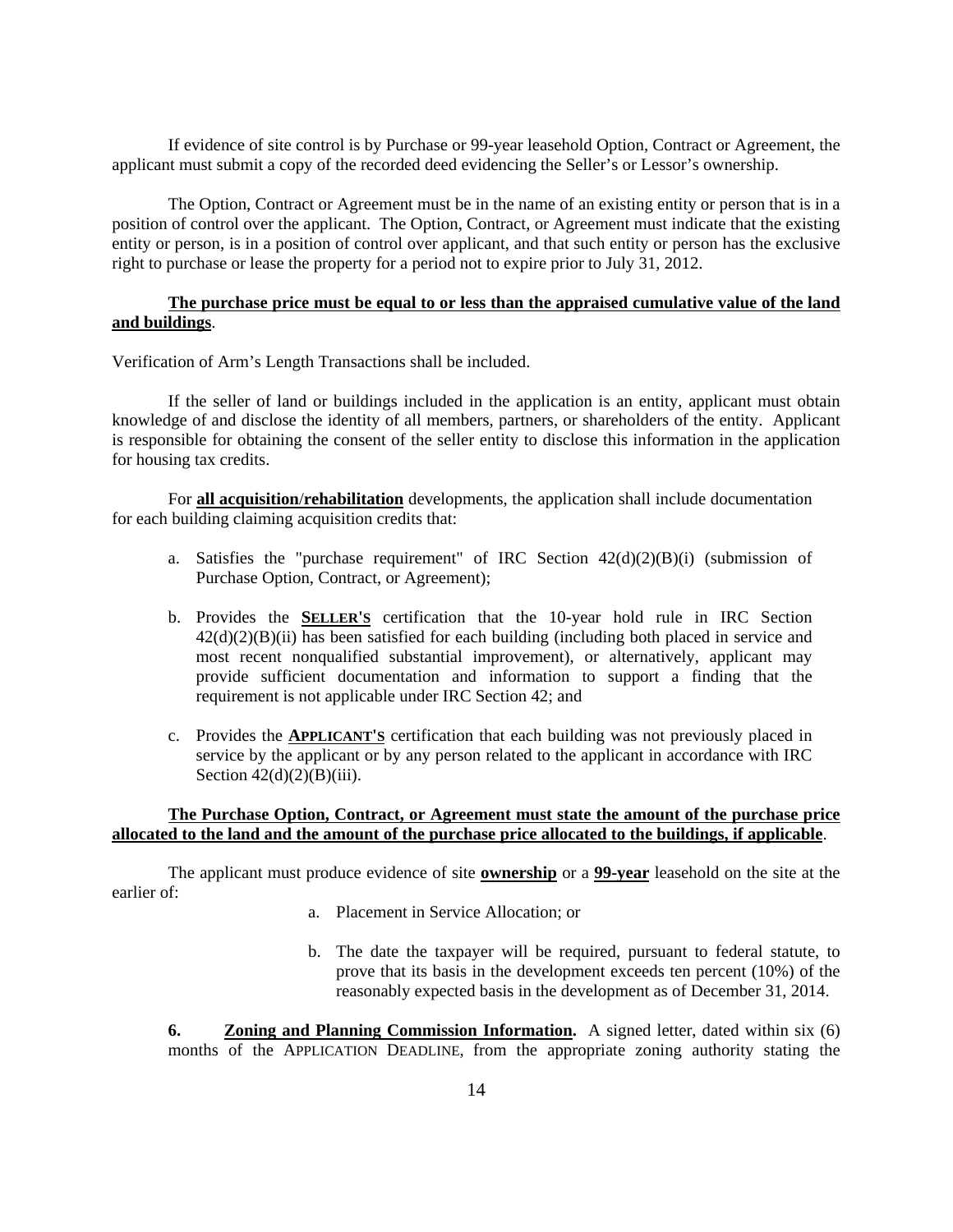proposed use of the property and that the property is properly zoned for such proposed use. If the development site is within the five (5) mile extra-territorial jurisdiction of a municipal planning commission, and planning commission approval is required for the development's construction, the applicant must submit written documentation that such approval has been granted by the planning commission. Planning commission approval documentation must be dated within six (6) months of the APPLICATION DEADLINE.

**7**. **Independent Market Study.** A comprehensive market feasibility study demonstrating that sufficient need for the affordable housing as proposed exists in the proposed geographic market area. The application will be rejected if the market study fails to show need for any bedroom size proposed based upon the targeted income group for that bedroom size. The market study shall be dated within six (6) months of the APPLICATION DEADLINE. The market feasibility study shall be conducted at the applicant's expense by a disinterested third party approved by ADFA. The market analyst shall be on ADFA's Approved Market Study Firm List and shall follow ADFA's "Market Study Guidelines for Affordable Rental Housing Programs". Market studies that: (i) do not meet the requirements of the Market Study Guidelines; (ii) do not provide an index or table of contents indicating the page within the market study each requirement can be found; or (iii) are performed by firms not approved by ADFA, will not be accepted.

**ADFA reserves the right, in its sole and absolute discretion, to independently evaluate the need for additional affordable rental housing in the proposed geographic market area and to not award credits to any development if, in ADFA's sole determination, the proposed location's market is weak, the proposed development will detrimentally affect other affordable housing in the area, or the proposed location is or nearly is saturated, or other negative impact or projection, even if the proposed development is otherwise eligible and even if the market study's conclusions do not indicate any negative impact or projection.** 

**ADFA shall have no liability for determinations of the presence or absence of a sufficient market. An award of tax credits by ADFA does not constitute a determination by ADFA that a sufficient market exists for the proposed units so as to provide financial feasibility. ADFA shall not be liable for any costs incurred, profits lost, or other damages that may result from ADFA's determination of market conditions, award of tax credits or denial of tax credits.** 

8. Letter from highest elected local official supporting proposed development.<br>Applicant must submit evidence that it has provided notification of the application to the highest elected official in the jurisdiction where the development is or will be located.

Applicant must also submit a letter, or cause a letter to be submitted, from either the highest elected local official in the jurisdiction where the development is or will be located or from the majority of the jurisdiction's governing body. A development located within a city's limits shall have a letter from its Mayor or the City Council. A development located outside of a city's limits shall have a letter from the County Judge or the county's Quorum Court. The letter shall be dated

within six (6) months of the APPLICATION DEADLINE.<br>The letter of support, at a minimum, shall address the need for affordable housing in the area and support for the specific development. The letter of support is required as of the time the application is submitted. Rescission of the letter after the tax credit application is submitted will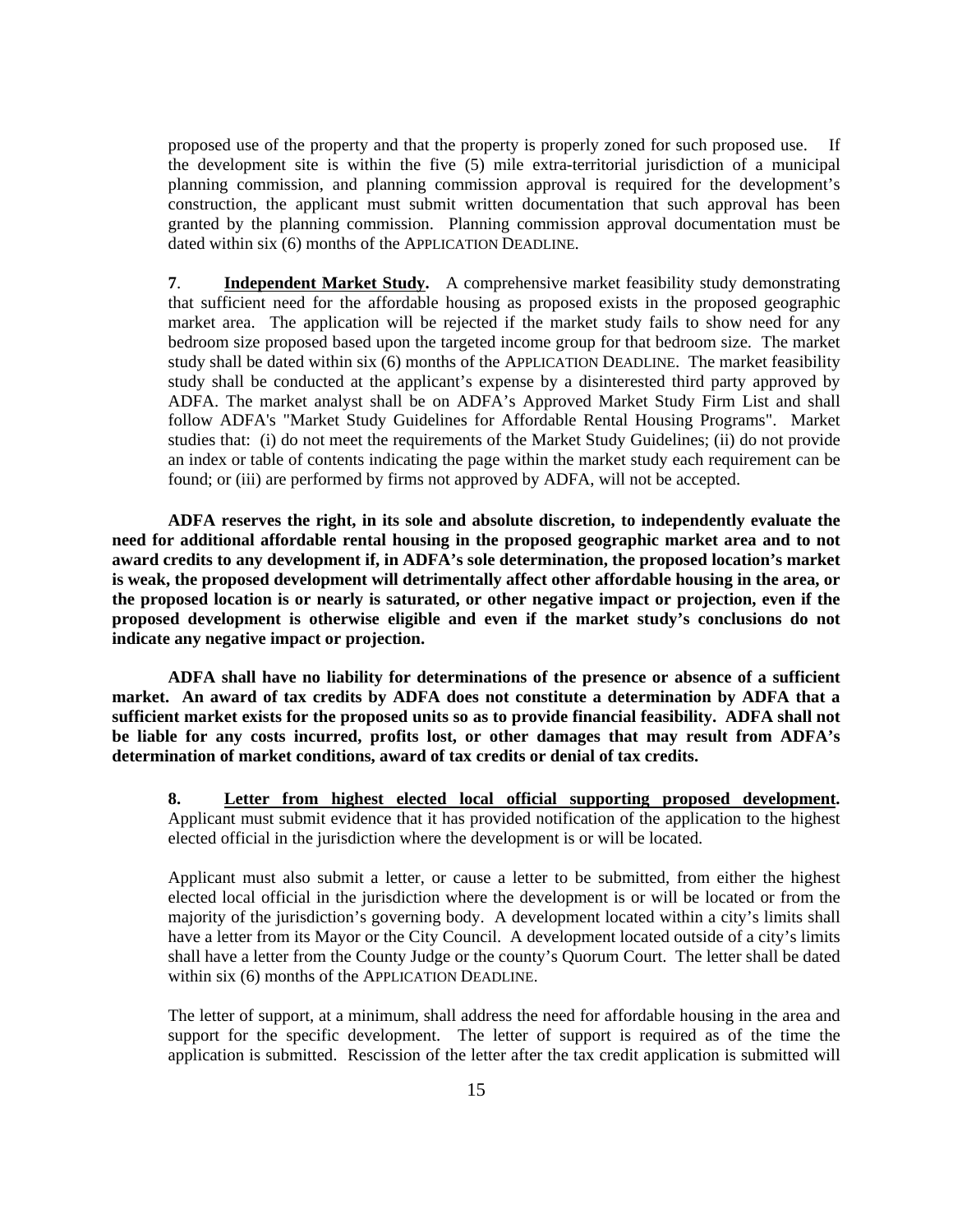not automatically disqualify a development from eligibility for tax credit award if otherwise eligible and recommended; however, the ADFA Board of Directors may consider the rescission as a factor in its decision regarding award of tax credits.

as a factor in its decision regarding award of tax credits.<br>ADFA will provide written notification to the State Representative and Senator who represent the area where the development is or will be located.

#### **9. Articles of Incorporation, IRS documentation, and Non-Profit Determination**

Statement. To be considered for the "Non-Profit Set-Aside", the development shall involve a qualified non-profit organization that:

- a. Owns an interest in the development;
- b. Materially participates in the development;
- c. Is not affiliated with or controlled by a for-profit organization; and
- d. Has as one of its exempt purposes, in its Articles of Incorporation, the fostering of low-income housing.

In addition, to be considered for the "Non-Profit Set-Aside":

- a. the non-profit organization's Articles of Incorporation and IRS documentation of its exemption from federal income tax must be included (pending requests with the IRS for exemption will not be accepted);
- b. the five (5) statements required in the MFHA must be stated; and
- c. the development must comply with Internal Revenue Service Revenue Procedure 96-32 in that at least seventy-five percent (75%) of the total number of residential units are designated for low-income residents.

**10. Plans and Specifications.** One set of plans and outline specifications that conform to ADFA's "Multi-Family Housing Minimum Design Standards" must be submitted with the application.

Any material changes must be submitted to Board Housing Review Committee for approval, and the fee for change requests must be submitted prior to review. Material changes, including but not limited to change in number of units, unit configuration, development team members, or site location must be approved by the Board Housing Review Committee prior to implementation of such change(s). If a material change is implemented prior to Board Housing Review Committee review, Applicant and developer are subject to appropriate remedial action by ADFA, including but not limited to penalties on future applications or suspension from the tax credit program in Arkansas for a set period of time.

**Multi-Family Housing Minimum Design Standards.** Construction of the development must be in accordance with ADFA's "Multi-Family Housing Minimum Design Standards", as well as all applicable local, state and national building codes. The applicant's architect must complete and execute the "Multi-Family Housing Minimum Design Standards Checklist", Attachment G of the MFHA. Applicant must certify that all features, standards and specifications acknowledged in Attachment G, certified by the architect, will be incorporated and complied with in the construction or rehabilitation of the proposed development. The general contractor must execute an acknowledgment of Attachment G before a Notice to Proceed will be issued.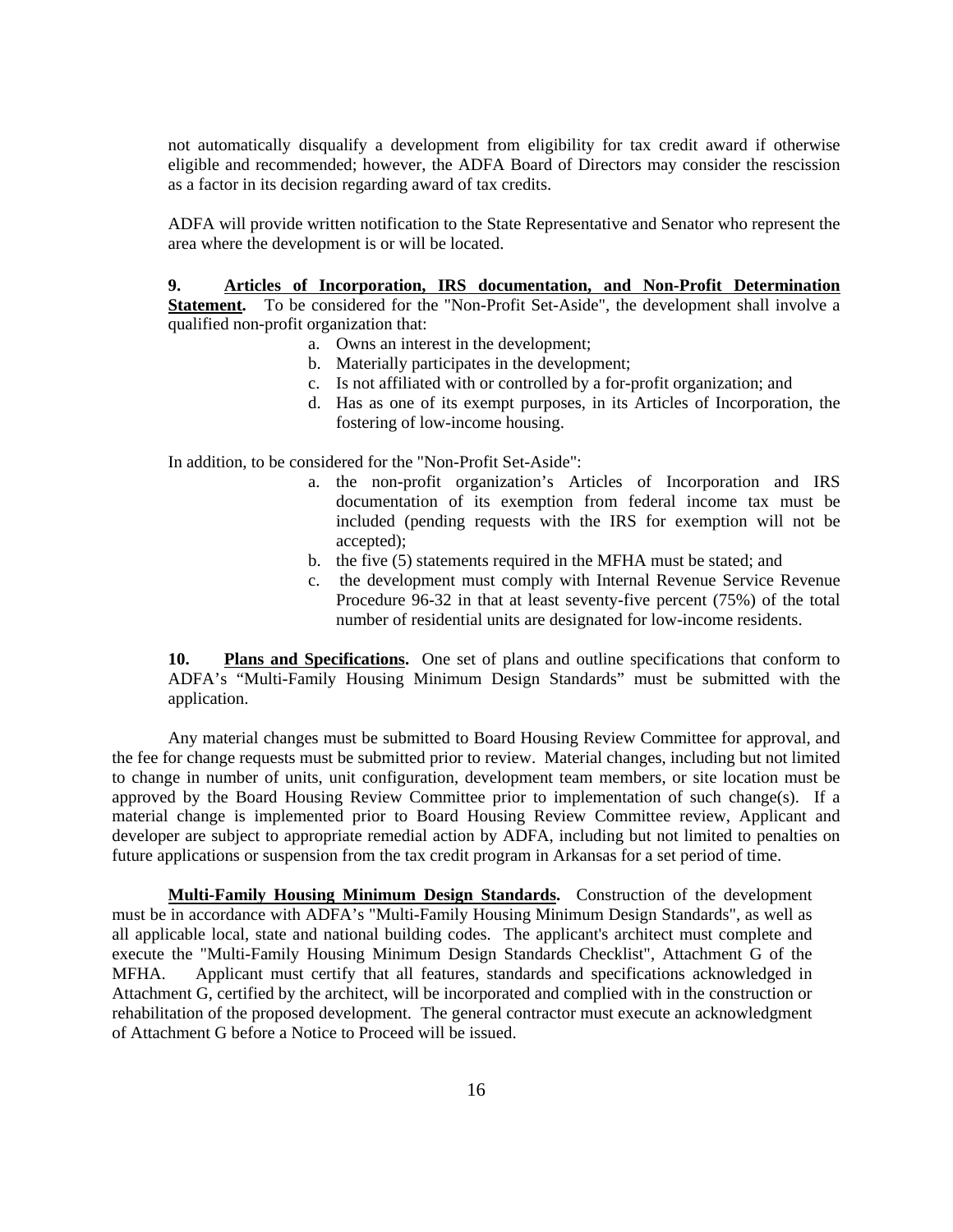When plans and specifications conflict with the "Multi-Family Housing Minimum Design Standards Checklist", Attachment G of the MFHA, the certification by the architect or licensed engineer reflected on Attachment G shall control and applicant shall be held to the representations set forth in Attachment G.

When the development consists of both new construction and the rehabilitation of units and buildings, two sets of plans and specifications must be submitted: one set evidencing the plans and specifications for the new construction and one set evidencing the plans and specifications for the rehabilitation of units.

**New Construction – HERS Rating.** All new construction units and buildings must be certified by a HERS rater as meeting a HERS Index Score of no more than 70, if located in any county other than Baxter, Benton, Boone, Carroll, Fulton, Izard, Madison, Marion, Newton, Searcy, Stone, and Washington, or, meeting a HERS Index Score of no more than 78 if located in any of the foregoing indentified counties. It is applicant's responsibility to engage a HERS rater and, if funded, to work closely with the HERS rater to ensure that the development is built as represented in the application and achieves the rating represented in its application. Applicant must engage the HERS rater to regularly monitor construction to ensure that the projected HERS rating will be achieved. This section shall not impose any liability upon the HERS rater arising from a failure of the development to achieve the projected HERS rating, i.e., ADFA holds the development ultimately responsible formeeting the HERS rating for which it received points.

Applicant must submit with its application a signed certification from the HERS rater stating that the newly constructed units and buildings will meet the required HERS Index Score of no more than 70 or 78, as applicable. If applicant is seeking points based upon advanced energy features, the HERS rater must state the specific score, which must be lower than the required minimum. Points will be awarded on a scale of one to one, 1:1, i.e., a HERS rating of 60 in a county with a required rating of 70 would receive 10 points. If multiple HERS ratings are provided due to multiple buildings or varying scores for units within one building, points will be based upon the weighted average.<br>A signed, written certification from the HERS rater certifying that the newly constructed units

and buildings meet the HERS Index Score represented in the application must be submitted to ADFA before ADFA will issue any IRS Form 8609 for the development. If the HERS rating on which points were based is not achieved, the development must propose a reasonable alternative under the circumstances. ADFA has the discretion to decrease the amount of credits for which IRS Forms 8609 are issued based upon the amount of funds saved by the development in its construction or rehabilitation by not meeting the target HERS score, or take other actions as deemed reasonable by ADFA under the circumstances.<br>
Sampling: Sampling is allowed but subject to the sampling protocol, except as modified

herein, established by the RESNET National Standard for Sampled Ratings, available on the ADFA website. Sampling may not be conducted unless the requirements in the National Standard are met, i.e., including but not limited to the requirement that sampling may not begin until three (3) units have been completed without any incidence of failure.

Sampling – New Construction: The HERS rater shall evaluate at least 30% of the proposed unit types, collecting applicable data from each unit design and orientation. The HERS rater shall use the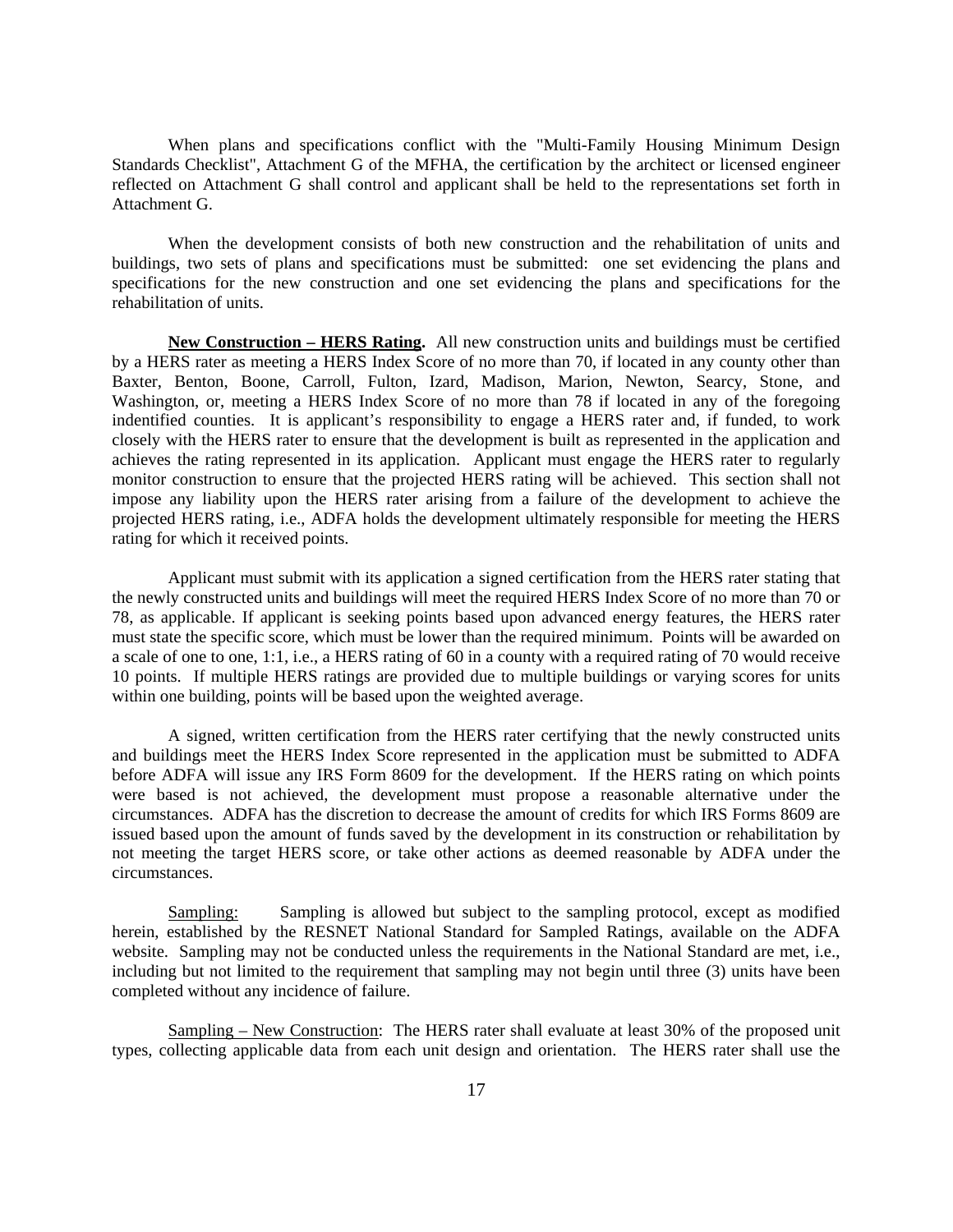collected data to estimate the annual purchased energy consumption for heating, cooling, water heating, lighting and appliances, and shall establish a projected HERS rating for each unit type and configuration. After construction is complete, diagnostics shall be performed on 30% of the units, including one of each unit type and configuration, to determine the final, actual HERS ratings.

Sampling – Rehabilitation: The HERS rater shall evaluate at least 30% of the existing units, including at least one of each unit type and orientation, to establish a baseline HERS rating. The HERS rater shall use the evaluation to estimate the annual purchased energy consumption for heating, cooling, water heating, lighting and appliances, and shall establish the baseline HERS rating. The HERS rater shall then evaluate the buildings and units reconfigured to include the proposed improvements set forth in the Capital Needs Assessment or Energy Audit submitted by the applicant. After improvements are completed, the HERS rater shall perform diagnostics again on 30% of the units, including at least one of each unit type and orientation, to determine the final, actual HERS ratings.

A certification from the design architect or licensed engineer must be submitted with the application confirming that the proposed development will be constructed in: (1) compliance with ADFA's "Multi-Family Housing Minimum Design Standards"; (2) compliance with all federal and state accessibility laws; (3) compliance with all applicable local, state and national building codes; and (4) that the development will achieve the target HERS rating (and the target HERS rating must be stated).

**For rehabilitation developments,** if structural constraints prohibit adherence to ADFA's "Multi- Family Housing Minimum Design Standards", applicant may seek a waiver from ADFA for the standard concerned. Such waiver request must be in writing, must be included with the application (separate from Attachment G, but Attachment G must evidence the waiver request, and include the following:

- a. Certification by the design architect or licensed engineer that the standard concerned cannot be met due to structural constraints and a description of the structural constraint;
- b. Description of alternative design which will achieve the benefit of the required standard; or certification by the design architect or licensed engineer that no alternative design can be undertaken to achieve the benefit of the required standard due to structural constraints; and
- c. Statement by applicant that it will implement any alternative identified by the design architect or licensed engineer.

A certification from the design architect or licensed engineer will be required to be submitted confirming compliance with ADFA's "Multi-Family Housing Minimum Design Standards", as amended for the development by any approved waivers, prior to the issuance of IRS Form 8609. **11. Capital Needs Assessment.** All rehabilitation developments shall include a capital needs

assessment conducted by <sup>a</sup> firm on ADFA's "Capital Needs Assessment Firms – Approved List". The assessment shall include <sup>a</sup> physical inspection of the interior and exterior of each unit and structure, as well as, an interview with the development manager and maintenance personnel. At a minimum, the following components must be examined and analyzed in the assessment:

- a. Site, including topography, drainage, pavement, curbing, sidewalks, parking, landscaping, amenities, water, sewer, storm drainage, gas and electric utility lines;
- b. Structural systems, both substructure and superstructure, including exterior walls, balconies and stairways, exterior doors and windows, roofing system and drainage,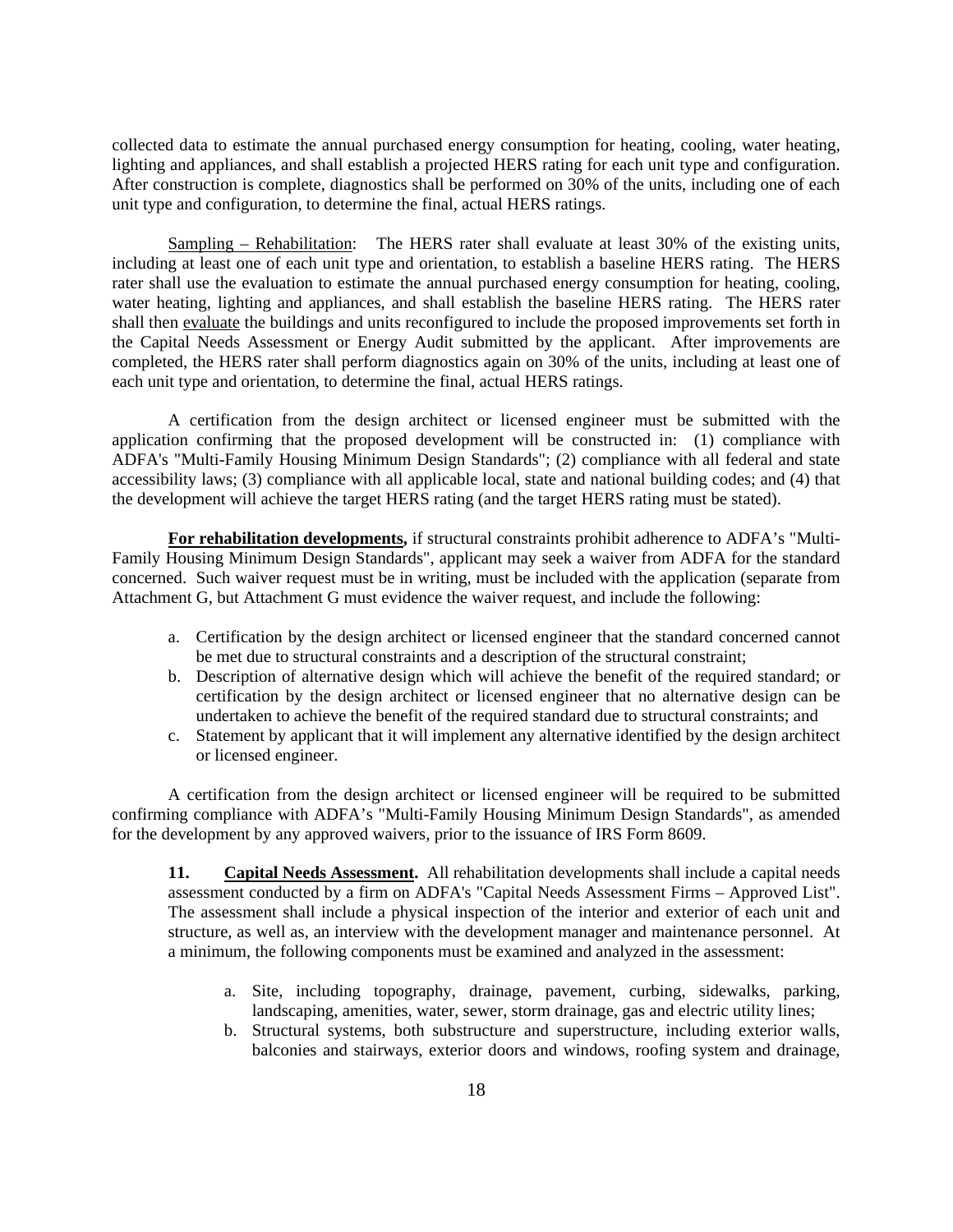including but not limited to termite, mold and water damage;

- c. Interiors, including unit and common area finishes (carpeting, vinyl flooring, tile flooring, plaster walls, paint condition, etc.) unit kitchen finishes, cabinets and appliances, unit bathroom finishes and fixtures, and common area lobbies and corridors;
- d. Mechanical systems, including plumbing and domestic hot water, HVAC, electrical, lighting fixtures, fire protection and elevators; and
- e. Buildings, facilities, common use areas, residential units, parking areas, curbs, ramps, railings to ensure compliance with applicable federal, state and local laws regarding accessibility for persons with disabilities.

A report, dated within six (6) months of the APPLICATION DEADLINE, of all components examined and analyzed in the assessment must be submitted with the application. **The report must include a physical inspection of the interior and exterior of EACH UNIT AND EACH BUILDING** and must specifically identify the scope of work and estimated costs necessary to:

- (i) Rehabilitate all components examined and analyzed in the development to a new or "like-new" condition;
- (ii) Correct all deficiencies in order for the development to comply with applicable federal, state and local laws and requirements regarding accessibility for persons with disabilities; and  $\overline{a}$
- (iii) Correct all deficiencies to ensure compliance with ADFA's Multi-Family Minimum Design Standards.

Failure by the report to meet the requirements set forth herein will result in a rejection of the Capital Needs Assessment submitted thereby terminating the application from consideration for federal low-income housing tax credits.

All rehabilitation development applicants must submit a statement that the scope of rehabilitation will include all capital needs of the development as set forth in the Capital Needs Assessment.

**12. Tenant Income Audit**. All rehabilitation projects shall include a complete, detailed tenant income audit that identifies all existing tenant households and their income. **The audit must separately identify those tenant households whose income exceeds applicable income limits**.

**13. Operating Deficit Reserve and Replacement Reserve Funds.** The total development budget shall include:

a. The funding of an Operating Deficit Reserve Fund equal to the greater of:

For all new construction, and all rehabilitation developments that do not receive project based rental assistance:

(i) Six (6) months of: (a) projected annual operating expenses, (b) annual debt service payments and (c) annual replacement reserve deposits;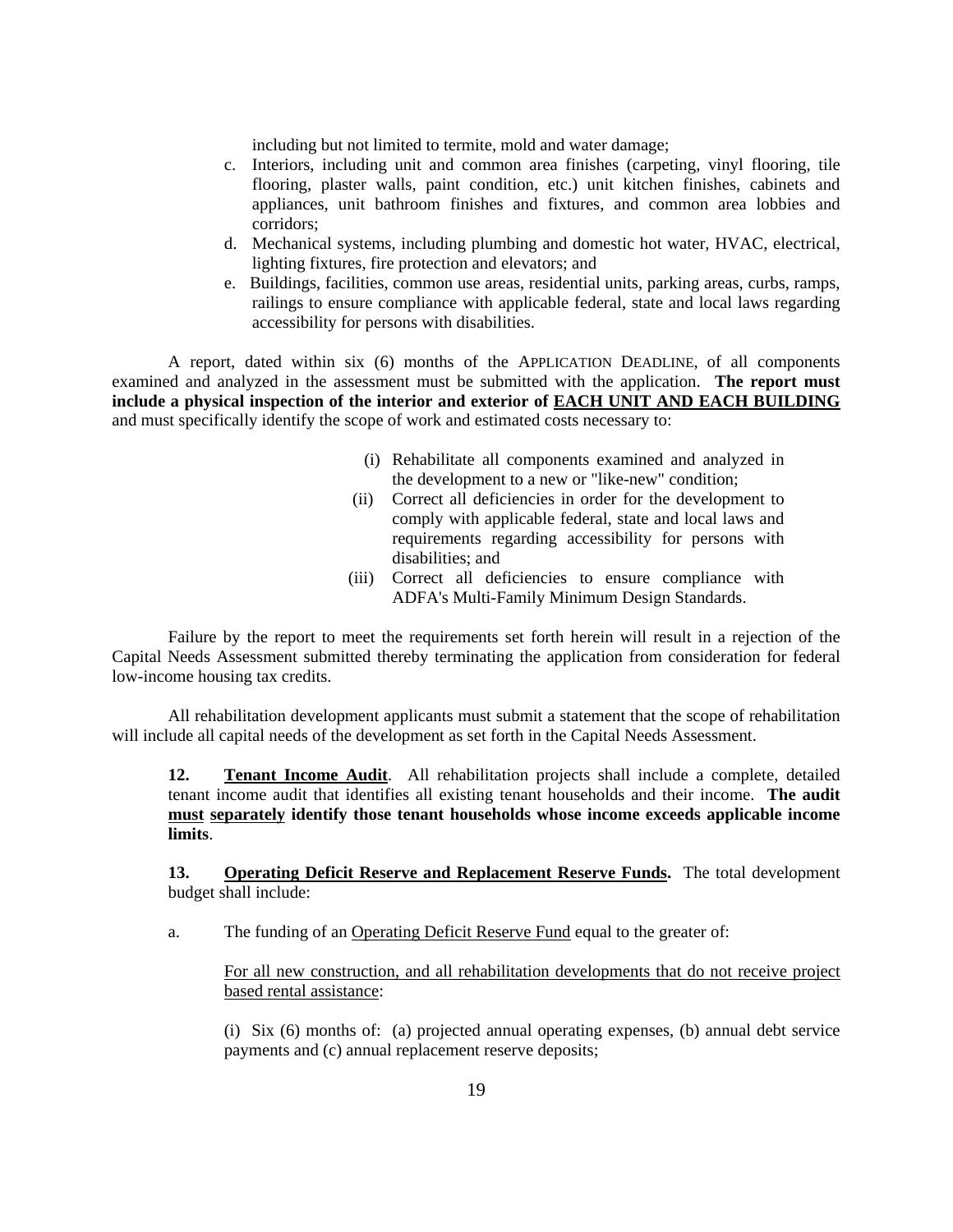OR

(ii) The amount of operating reserves required by applicant's lender(s) or equity investor(s) investor(s)

For all rehabilitation developments that receive or will receive project based rental assistance:

(i) Three (3) months of: (a) projected annual operating expenses, (b) annual debt service payments and (c) annual replacement reserve deposits;

OR

(ii) The amount of operating reserves required by applicant's lender(s) or equity investor(s)

#### **AND**

b. The funding and maintenance of a Replacement Reserve Fund equal to the greater of:

(i) \$250.00 per unit per year;

$$
OR
$$

(ii) The amount of replacement reserves required by applicant's lender(s) or equity  $investor(s)$ .

The Replacement Reserve shall be maintained, and yearly deposits shall be made equal to the above requirement, for the entirety of the affordability period.

These amounts shall be incorporated into the 2012 Multi-Family Housing Application. The applicant shall identify the name of the financial institution where each reserve will be held. A copy of the December bank statement for the operating reserve account and the replacement reserve account must be submitted by the Owner to ADFA by February 1 of each year. If the December bank statements do not evidence a year-end summary of each month's balance, copies of bank statements for all twelve (12) months, for the operating reserve and the replacement reserve, shall be submitted to ADFA by February 1 of each year. The ending balance of each reserve account must total the amounts required under (a) and (b), whether the accounts are replenished from operating income or by the general partner of owner or member, shareholder or partner of general partner, as deemed appropriate by ADFA.

All withdrawals from the operating deficit reserve must be approved, in writing, by ADFA prior to withdrawal. Owner must submit with the withdrawal request supporting documentation evidencing the need for the funds, written evidence that insufficient funds exist in the primary operating account, and a written guaranty by the general partner of owner or member, shareholder or partner of general partner, as deemed appropriate by ADFA, will deposit sufficient funds into the operating deficit reserve account so that at the end of the year the total funds in the operating deficit reserve account equal the amount required under (a) as modified herein for Rural Development projects.

#### **Rural Development-funded developments**:

In the event that Rural Development requires a capital outlay reserve in an amount greater than ADFA's operating deficit reserve, ADFA's required operating deficit reserve under (a) above must be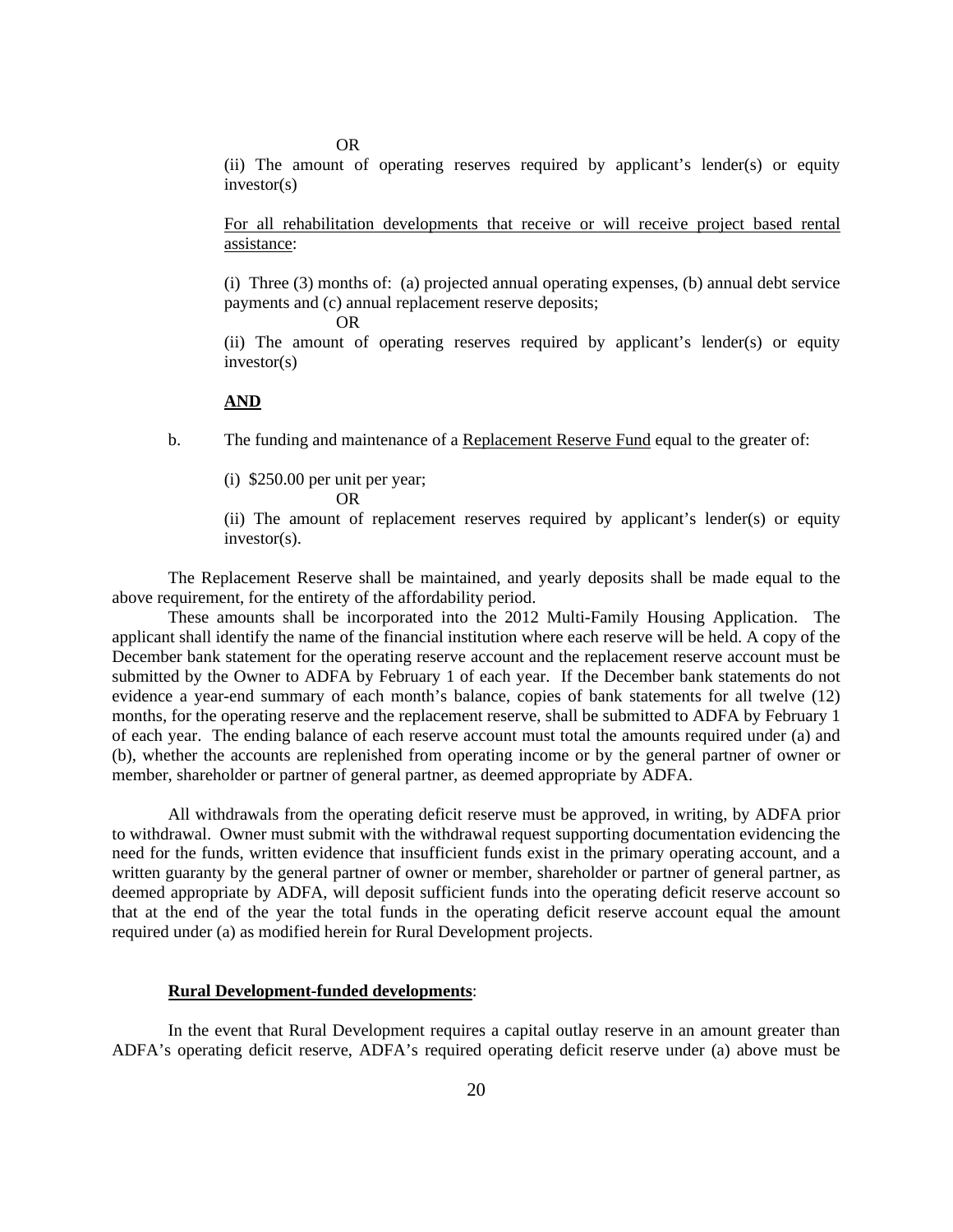funded. In the event that RD requires a capital outlay reserve in an amount less than ADFA's operating deficit reserve required under (a) above, ADFA will credit the amount of reserves required by Rural Development to the total amount of reserves required under (a) and (b) above, but in no event shall the **total** amount of reserves be less than that required under (a) above. (For example, if under (a) \$50,000 is required and under (b), \$10,000, and Rural Development requires \$20,000 of capital outlay reserve, the owner must fund a separate operating deficit reserve account, withdrawals from which must be approved by ADFA, in the amount of \$30,000. Using the same amounts except that RD requires a \$70,000 capital outlay reserve, the owner must fund a separate \$50,000 operating deficit reserve.)

A copy of the December bank statement for the operating reserve account and the replacement reserve account must be submitted by the Owner to ADFA by February 1 of each year. If the December bank statements do not evidence a year-end summary of each month's balance, copies of bank statements for all twelve (12) months, for the operating reserve and the replacement reserve, shall be submitted to ADFA by February 1 of each year. The ending balance of the operating deficit reserve account plus the development's ending cash balance per RD Form 3560-7, plus the balance of RD's capital outlay reserve must total the amounts required under (a) and (b); thus, general partner of owner or member, shareholder or partner of general partner of owner may have to deposit funds into the separate operating deficit reserve account to total this amount.

ADFA acknowledges that RD shall have authority over the capital outlay reserve account and that RD will review and approve or deny all withdrawal requests by owner from such account. ADFA shall have approval authority over the separate operating deficit reserve account. Owner shall not make any withdrawals from the operating deficit reserve account without express, written, prior approval from ADFA. Owner must submit with the withdrawal request supporting documentation evidencing the need for the funds, written evidence from RD that the use is not eligible from or that insufficient funds exist in the RD capital outlay reserve account and operating account, and a written guaranty by the owner or general partner of owner, as deemed appropriate by ADFA, will deposit sufficient funds into the ADFA operating deficit reserve account so that at the end of the year the total funds in the operating deficit reserve account equal the amount required under (a) as modified herein for Rural Development projects.

**14. Pro Forma.** Each application must complete the Pro Forma document set forth in or as an exhibit to the MFHA**.** The pro forma for all applicants must be based on reasonable projections of increases in expenses.

**15. Appraisal.** For all applications for new construction, a certified land appraisal must be submitted with the application.

> **For all acquisition and rehabilitation applications**, and all rehabilitation applications, applicant must submit an appraisal, dated within one (1) year of the APPLICATION DEADLINE, which supports the purchase price of the development.

- a. The appraisal must separately identify the appraised value for the buildings in the development and the value of the land.
- b. If the appraised value of the buildings is enhanced due to a federal subsidy attached to the buildings, the appraisal must separately identify the value of the federal subsidy.
	- (i) In order to receive credit for the subsidy, the applicant will be required to submit a commitment letter from the federal agency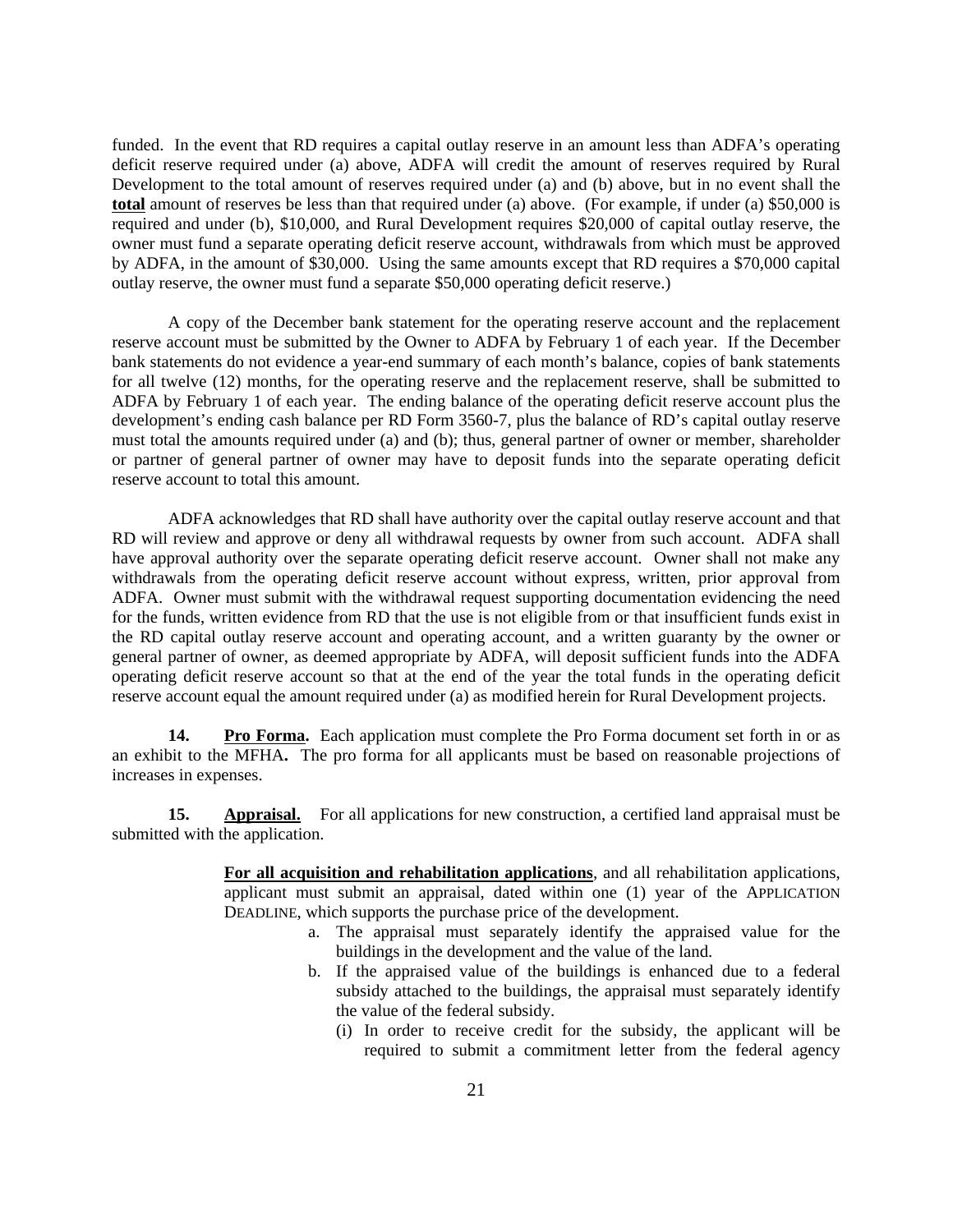stating the subsidy will be awarded to the applicant.

**Acquisition credits will be based upon the lesser of the purchase price for the buildings only or the appraised value of the buildings in the development.** Applicant may include in the development budget and eligible basis no more than the lesser of the purchase price for the buildings only or the appraised value of the buildings in the development.

**16. Developer Fee Standard.** The developer's fee, which is defined to include the developer fee plus developer's overhead and profit plus consultant's fee, must meet the following standards:

- a. **New Construction.** The developer fee cannot exceed fifteen percent (15%) of the "Net Development Costs".
- b. **Acquisition/Rehabilitation.** The developer fee for acquisition/ rehabilitation will be limited to ten percent  $(10\%)$  of the cost of the land and building plus no more than fifteen percent (15%) of the remaining "Net Development Costs".

**Developer Fee – Deferral.** Any portion of the developer's fee that is deferred and included as a source of funds will be underwritten to ensure payment by the end of the 15-year compliance period. Eligible basis will be reduced by that amount of deferred developer fee that is not payable within the 15 year compliance period. If any portion of the developer's fee is deferred in the form of a loan, then ADFA will consider any interest payable on such loan to the developer as part of the developer's fee for computing compliance with the developer fee standard(s) set forth above.

"Net Development Costs" is defined as the total uses of funds, less syndication-related costs, developer's fee and development reserves.

For purposes of applying the developer's fee to eligible basis, eligible basis must be proportioned separately reflecting that amount of the developer's fee attributed to the acquisition of existing buildings from that amount attributed to the rehabilitation costs. The amount attributed to the acquisition of existing buildings must be equal to or greater than the percentage that the acquisition costs of existing buildings is to the total development costs.

Applicant must disclose in its application or an attachment thereto all persons and entities that will receive any portion of the developer fee proposed in the application. For all such entities, all members, partners and shareholders of such entities shall be disclosed and the respective portion of the amount of developer fee to be received by the entities shall be identified. If after time of application, there is any proposed change in the person(s) or entity/entities that shallreceive any portion of the developer fee, all revised parties and amounts must be disclosed in writing to ADFA.

All policies regarding economic interest shall be applicable to the proposed replacement member. If the proposed replacement would cause more than three (3) applications with a development team among which there is an economic interest to have been funded in one year's cycle, such proposed replacement will be denied, or if the economic interest becomes known to ADFA at a later time, ADFA may terminate the award, terminate the carryover allocation, deny issuance of credits via IRS Form(s) 8609, suspend all responsible persons and entities from the tax credit program for a period of time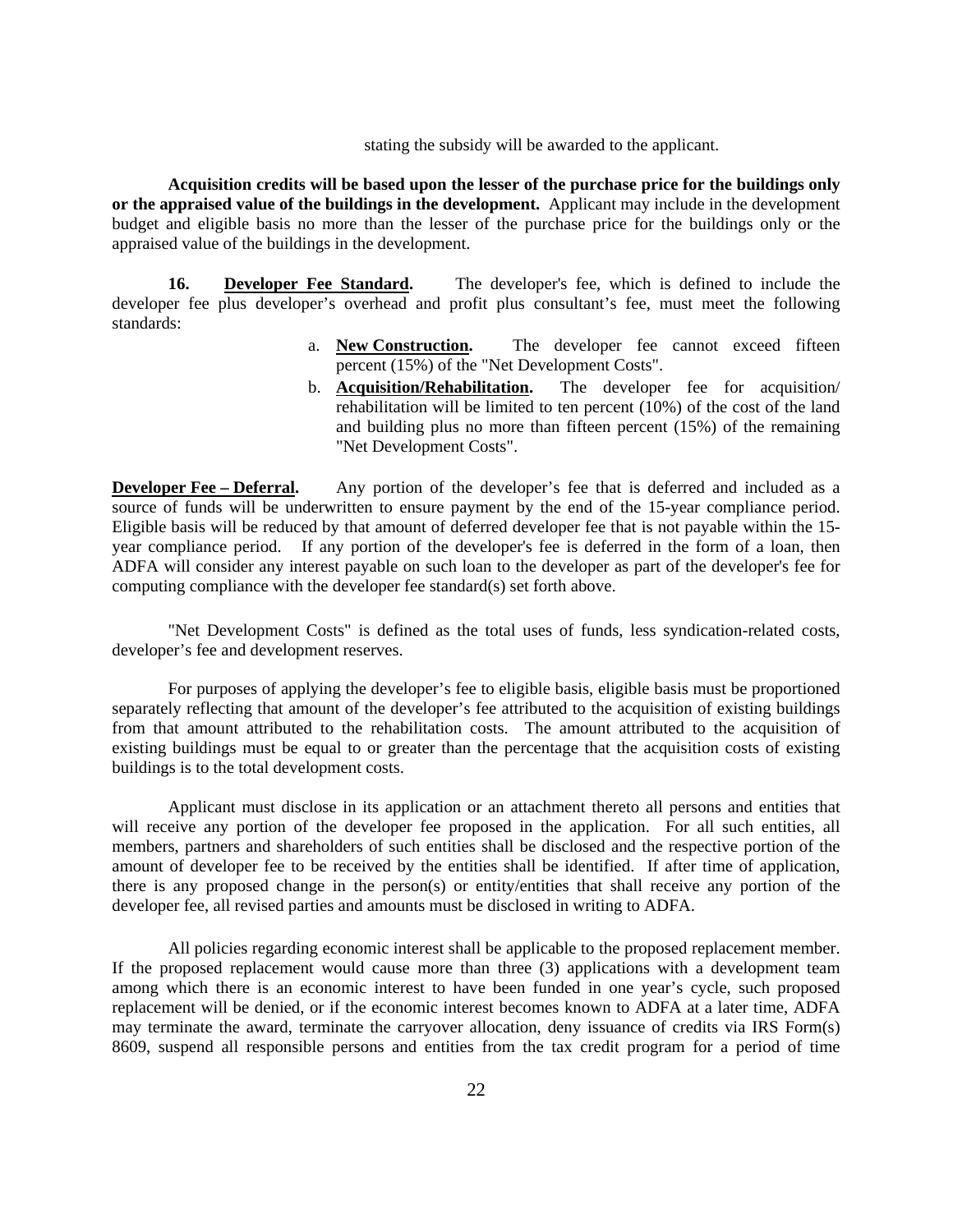determined by the ADFA Board of Directors, or take other action reasonable under the circumstances as determined by ADFA.

**17. General Requirements and Builder's Profit.** The amount allocated to General Requirements of the development cannot exceed seven percent (7%) of its construction hard costs. General requirements include items that are required for the contractor to provide for the specific project including but not limited, but are not limited to, the following: Field supervision; field engineering such as field office, sheds, toilets, phone; performance and payment or latent defects bonds; cost certification; building permits; site security; temporary utilities; property insurance; and cleaning or rubbish removal. Such items should not be accounted for as separate line items in the development budget.

The Authority will limit the Builder's Profit to ten percent (10%) of the development's hard costs plus its general requirements' costs. The Authority will limit the Builder's Overhead to four percent (4%) of the development's hard costs plus its general requirements' costs. ADFA reserves the right to determine whether costs included in the developer's fee and builder's profit calculations are appropriate and reasonable.

Applicant must disclose in its application or an attachment thereto all persons and entities that will receive any portion of the builder profit proposed in the application. For all such entities, all members, partners and shareholders of such entities shall be disclosed and the respective portion of the amount of builder profit to be received by the entities shall be identified. If after time of application, there is any proposed change in the person(s) or entity/entities that shall receive any portion of the builder profit, all revised parties and amounts must be disclosed in writing to ADFA.

All policies regarding economic interest shall be applicable to the proposed replacement member. If the proposed replacement would cause more than three (3) applications with a development team among which there is an economic interest to have been funded in one year's cycle, such proposed replacement will be denied, or if the economic interest becomes known to ADFA at a later time, ADFA may terminate the award, terminate the carryover allocation, deny issuance of credits via IRS Form(s) 8609, suspend all responsible persons and entities from the tax credit program for a period of time determined by the ADFA Board of Directors, or take other action reasonable under the circumstances as determined by ADFA.

**18. Per Unit Cost Cap.** The Authority limits the per unit cost for all developments, other than qualified Assisted Living developments and developments whose structure(s) are individually listed in the National Register of Historic Places or have been determined to contribute to a Registered Historic District, to **\$132,000** per unit.

The per unit cost cap for qualified Assisted Living developments and developments whose structure(s) are individually listed in the National Register of Historic Places or have been determined to

contribute to a Registered Historic District is limited to **\$158,400.** "Per unit cost" is calculated by dividing the total development cost, excluding land cost and infrastructure costs, by the total number of units. Applications that represent on the face of the application a higher cost per unit than the allowable cost per unit stated herein may be rejected from further consideration for an award of federal or state housing tax credits. Applications that represent costs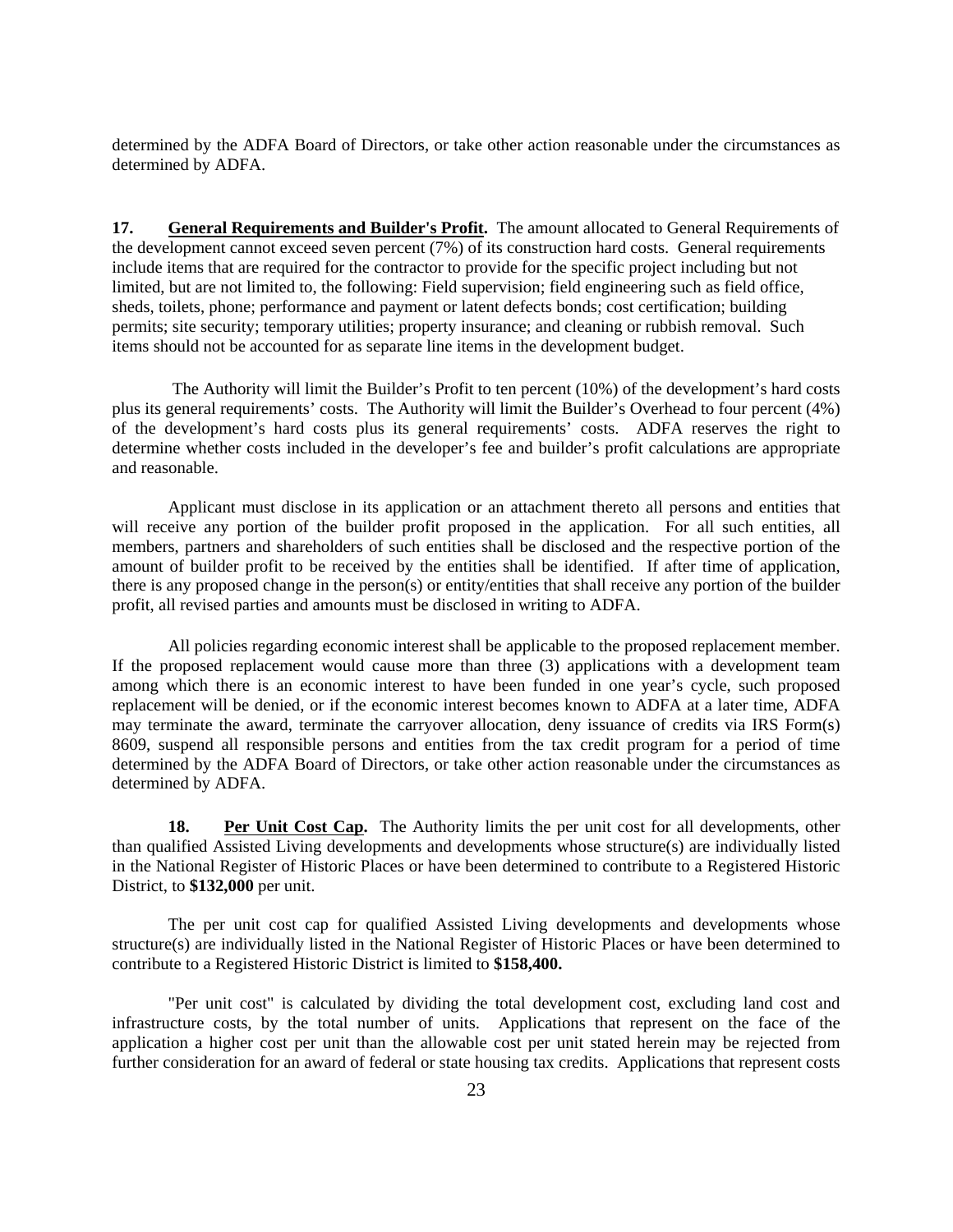within the allowable costs stated herein but which ADFA reasonably determines to inaccurately reflect actual costs per unit are subject to rejection from further consideration for an award of federal or state housing tax credits.

ADFA shall have the discretion to determine reasonableness of all costs stated in the proposed development budget regardless of whether the costs per unit comply with the maximum costs per unit limitation set forth above. ADFA may, within its discretion, deny applications based upon failure to meet threshold due to unreasonableness of costs, regardless of whether the costs per unit comply with the maximum costs per unit limitation set forth above. If ADFA rejects an application for threshold failure due to unreasonableness of costs, ADFA shall set forth the reasons for such determination in writing. Applicants may provide justification and supporting documentation for the costs during the Response Period. ADFA will review such submitted written justifications and supporting documentation and make a final determination in writing of whether the application will be further considered, if otherwise eligible to be further considered for an award of housing credits.

**19. Minimum Debt Coverage Ratio.** The development will be required to establish a minimum debt coverage ratio ("DCR") that is the greater of: (1) 1.15 or (2) the minimum debt coverage

ratio required by any lender or investor providing a financial commitment to the applicant. "Debt coverage ratio" is defined as the ratio of <sup>a</sup> development's net operating income (rental income less operating expenses and reserve payments) to total debt service obligations. The applicable minimum debt coverage ratio must be evidenced by the Multi-Family Housing Application and supporting documentation.

A development's DCR may not be projected to be below the DCR required herein at any time during the compliance period. If the application or ADFA's underwriting, evidences that the development will fail to meet the requisite DCR at any time during the compliance period, the application may be rejected from further consideration for an award of housing tax credits.

After a development is placed in service, the DCR will be monitored by ADFA's Compliance Department and/or ADFA's Multi-Family Programs Department. Applicant/Owner shall submit annual financial statements, which have been reviewed by a Certified Public Accountant, to ADFA's Compliance Department no later than February 1 of each year. Should a development have a justified basis for requesting a different annual due date, ADFA may grant a waiver of the February 1 annual date and impose a different annual due date for such development.

Developments that evidence a DCR below the DCR required herein will be monitored on a more frequent basis, i.e., placed on a watchlist. Significant or continued financial infeasibility of a development or multiple developments may result in the rejection of pending and future applications for ADFA resources submitted by, and other the Owner, Developer and/or the management company.

**20. Rehabilitation Standard.** Rehabilitation hard costs (labor and materials) on any rehabilitation development will be no less than \$15,000 per unit and no less than twenty percent (20%) of the development's total costs.

**Developments financed with tax-exempt bonds.**<br>Applicants for tax-exempt bond financing subject to private activity volume cap may: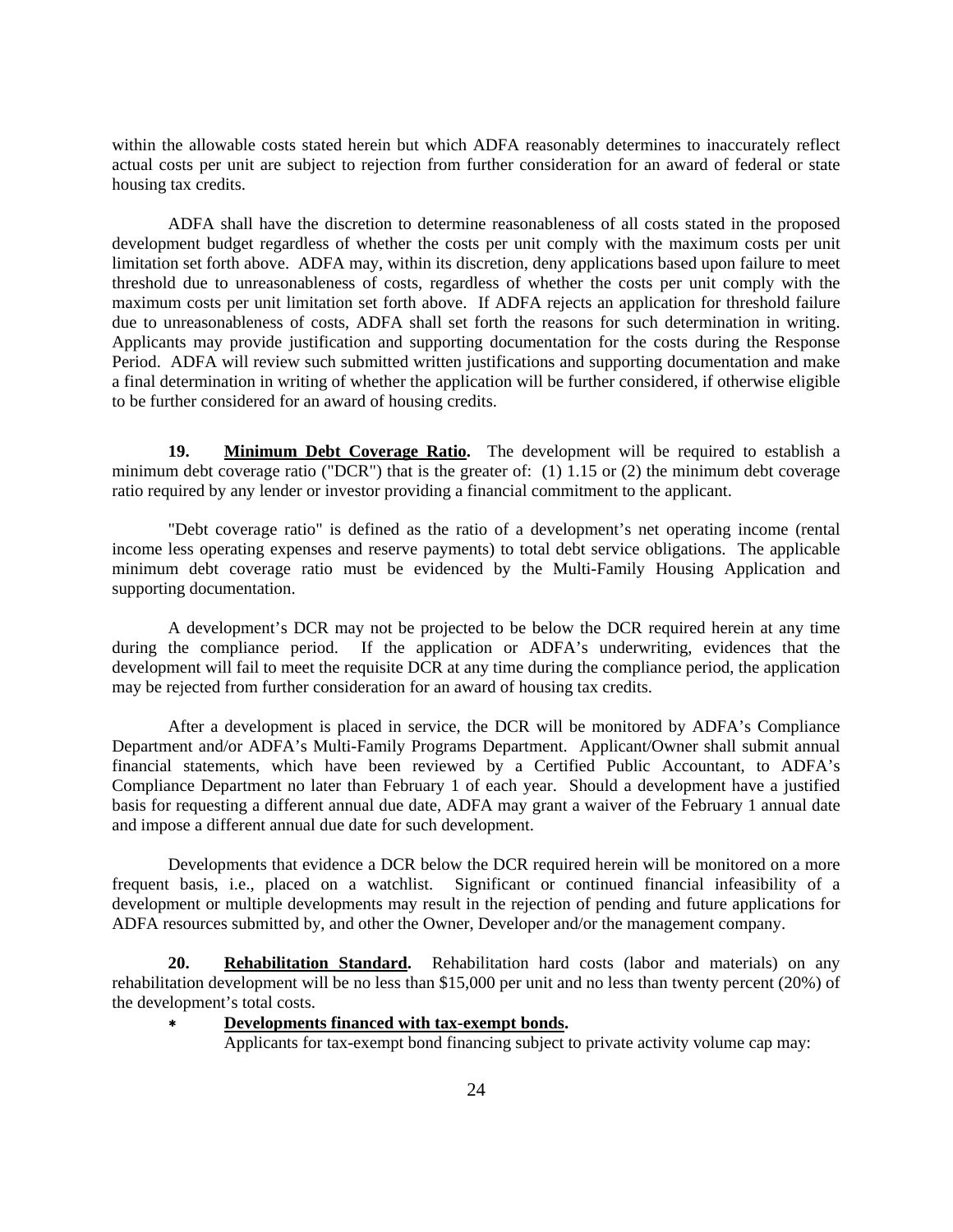(1) elect to meet the Rehabilitation Standard set forth above; OR

(2) elect to have a Capital Needs Assessment conducted by a third party contracted by the Authority. The applicant will be required to complete the scope of rehabilitation set forth in the Capital Needs Assessment which will encompass ADFA's "Multi-Family Housing Minimum Design Standards". The scope of rehabilitation must meet the minimum expenditure requirement of 26 U.S.C.  $\S$  42(e)(3). The applicant will be required to pay the Authority, in advance, the cost for the Capital Needs Assessment. The Capital Needs Assessment must be filed with the Multi-Family Housing Application for tax-exempt bonds subject to private activity volume cap.

**21. Fair Housing Training**. Applicant must include with its application a copy of the certification evidencing completion of Fair Housing Commission training by a principal of the following members of the development team, or manager dealing with day-to-day operations, as appropriate under the circumstances: (1) Owner; (2) Developer; (3) Management company; (4) Consultant; and (5) Architect. This requirement shall be a threshold requirement. Failure to submit the requisite evidence of completion by all required development team members shall result in rejection of the application from consideration for an award of housing tax credits. "Consultant" shall not include accountants, attorneys or energy consultants. The certification is valid for the purpose herein for two (2) years from date of certification. Each development team member should attend the class most relevant to his or her development team role.

**22. Identification of Applicant**. Applicant must identify within its application the General Partner and Limited Partner(s), or all members as applicable, of the applicant entity. Applicant must also identify all members, partners, or shareholders of the General Partner; if any such members, partners, or shareholders are entities, Applicant must identify all members, partners, or shareholders of such entities.

**23. Additional Underwriting Criteria**. ADFA may incorporate terms and conditions required by the equity investor(s) and lender(s) into its underwriting of an application if ADFA determines it necessary to provide an accurate, complete analysis of the financial feasibility of a proposed development.

**24. Application Limit**: No more than three (3) applications for housing tax credits will be approved by the ADFA Board of Directors for any one applicant or developer. The ADFA Board of Directors shall have the discretion to limit the number of developments under development at any one time by any developer.

**25. Effect of Economic Interest on Application Limit**: Parties may have an economic interest in a maximum of three (3) developments for which tax credits may be awarded and allocated in any one year.

This section is not intended to prohibit an independent third-party professional from rendering services on behalf of more than three  $(3)$  proposed developments. However, this section will apply to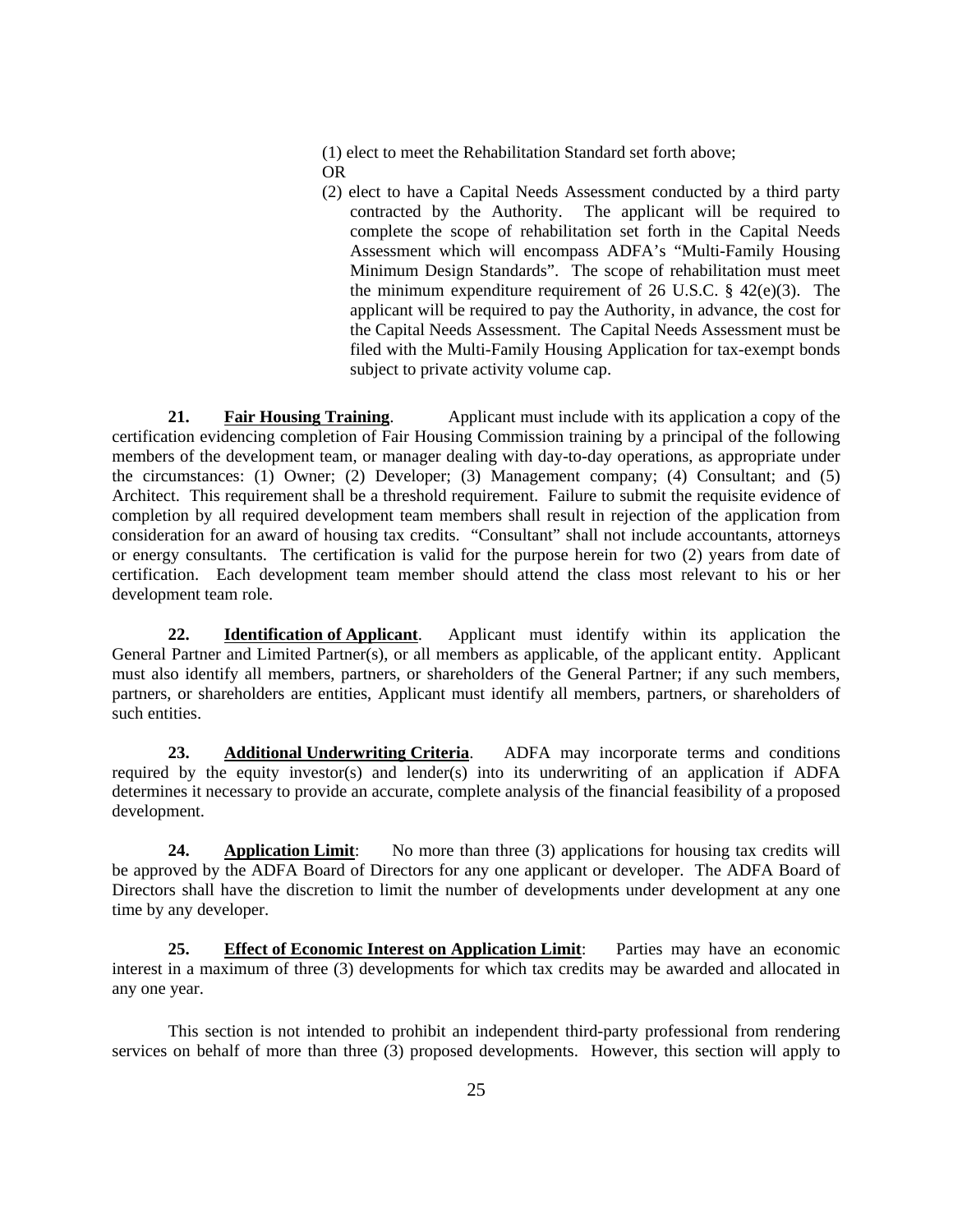such service provider if the service provider has an economic interest as defined below in addition to its provision of services to the proposed development.

ADFA retains the discretion to determine when this rule regarding economic interest should apply in circumstances other than those specifically referenced above. In addition to the limitation of three (3) funded applications for any applicant or applicants among which ADFA determines an economic interest to exist, ADFA may impose special conditions and limitations upon applications, applicants and development team members.

Applicant must identify all members, partners and shareholders of the applicant, contractor, architect, management company, consultant and developer of the proposed development. If any such identified members, partners or shareholders are entities, then all members, partners and shareholders of such entities must be identified. All development team members must be identified at time of application.

No changes can be made in the composition of the development team without ADFA's approval. Applicant must identify to ADFA all members, partners and shareholders of the proposed replacement member. If any such identified members, partners or shareholders are entities, all members, partners and shareholders of such entities must be identified. All policies regarding economic interest shall be applicable to the proposed replacement member. If the proposed replacement would cause a development team member or related person or entity to have an economic interest in more than three (3) applications funded in one year's cycle, such proposed replacement will be denied, or if the economic interest becomes known to ADFA at a later time, ADFA may terminate the award, terminate the carryover allocation, deny issuance of credits via IRS Form(s) 8609, suspend all responsible persons and entities from the tax credit program for a period of time determined by the ADFA Board of Directors, or take other action reasonable under the circumstances as determined by ADFA.

An economic interest exists in the context of tax credit applications and developments when:

- a. There is any financial interest, other than independent contractor, in the development, including but not limited to the lending of funds to a development team member or the owner of the development for the construction oroperation of the development, the guaranteeing of a note on behalf of a development team member or owner of the development, or the making of any other guarantee that is contingent upon the construction or performance of the development.
- b. A development team member also has an economic interest in a development if the ownership entity or any portion thereof should be stated on the financial statements of the development team member or related entity according to Generally Accepted Accounting Standards.

Economic interest shall not include a contractual relationship whereby a development team member provides services that are within its ordinary course of business and receives reasonable payment for such services. For example, an architect contracting with a development owner to prepare plans and specifications for the rehabilitation of a development in exchange for a contractual sum shall not constitute an economic interest.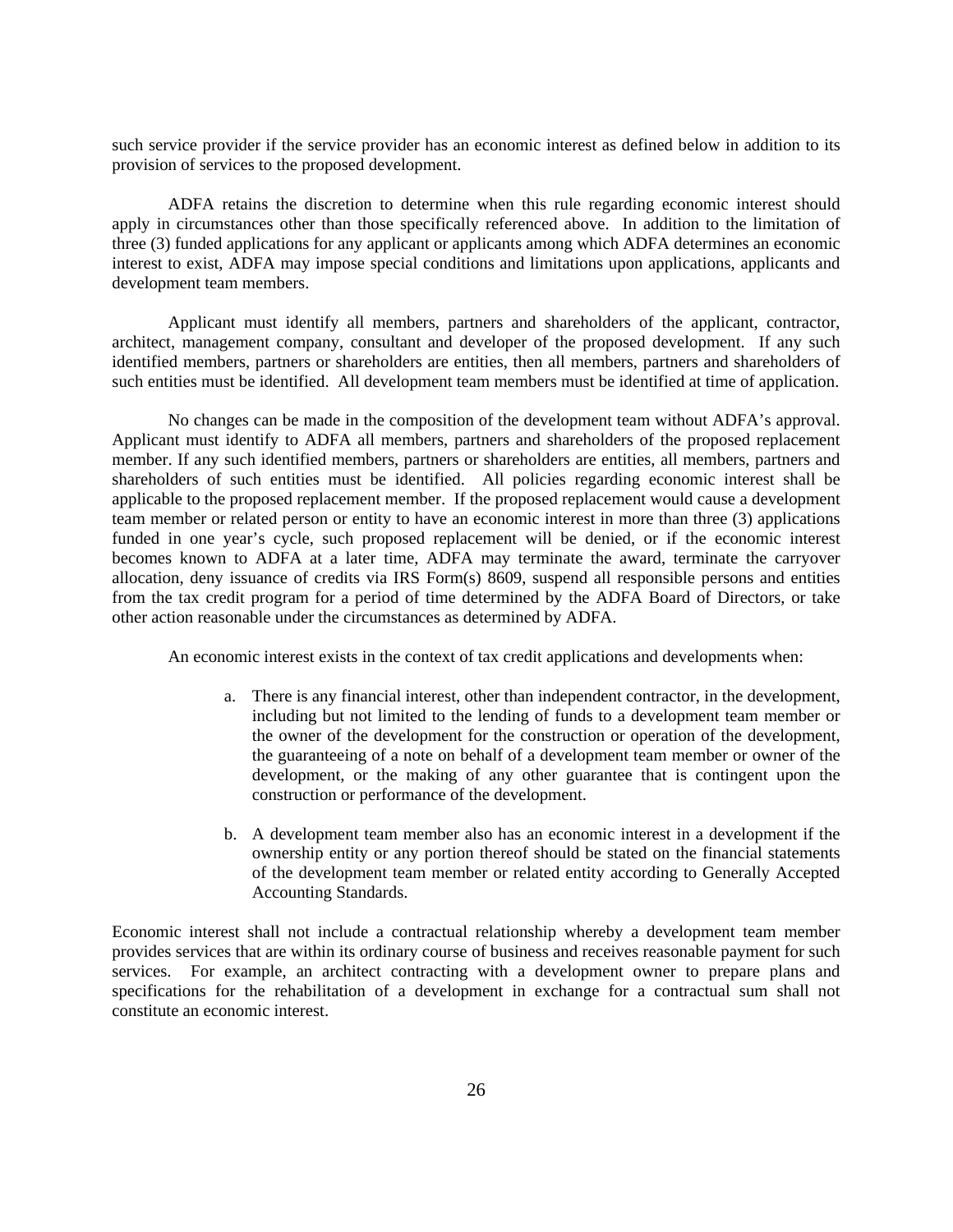For the purposes states herein, "development team member" shall include but not be limited to all persons and entities stated in the tax credit application as members of the development team.

Applicant must disclose all identities of interest that exist among all persons or entities acting as a development team member whether or not expressly named as a development team member.

Applicant shall include with its tax credit application a verified statement from all development team members in which each discloses all economic interests in the development. ADFA may deem a person or entity as a development team member if ADFA reasonably determines that such person or entity is acting as a development team member.

**26. Rental Assistance Contract**. All applicants proposing a development that has been approved for project-based rental assistance shall submit with its application a copy of the executed rental assistance contract if available; if a rental assistance contract has not been executed attime of application submission, a commitment letter from the agency providing the rental assistance must be submitted. All such applicants must also submit documentation, if not set forth in the rental assistance contract, of the most recently approved amount of rent to be charged. If an application proposing a development represented to have project-based rental assistance does not submit this required information, and complete all portions of the application relevant to project-based rental assistance, ADFA will underwrite on the assumption of no rental assistance. If such underwriting results in a determination that the development is not financially feasible, the application will be rejected from further consideration for an award of housing tax credits.

**HUD Section 8 supported developments**: In the event that Department of Housing and Urban Development ("HUD") or Rural Development anticipates granting a waiver, or other process, whereby HUD or RD has agreed to underwrite an existing HUD or RD-assisted development based upon rents that it has agreed will be charged after rehabilitation and rental assistance amounts that it has agreed to provide after rehabilitation, ADFA may also underwrite such proposed developments based upon such rents and rental assistance (which must be supported by a market study). It is within ADFA's sole discretion, on an application by application basis, to determine whether utilization of such future rents and rental assistance in its underwriting is reasonable and appropriate.

Any award of tax credits under such circumstance is conditioned upon the development obtaining the waiver or approval. If the waiver or approval is not obtained by the carryover allocation application deadline, ADFA may terminate the tax credit award and no carryover allocation will be issued by ADFA for the development.

**27. Multiple Phase Developments**. ADFA will not consider for an award of federal or state housing tax credits an application for a proposed new construction development that is a phase of another proposed development for which an application has been submitted in the same funding cycle. It is within ADFA's discretion to determine whether a proposed development, regardless of the development's proposed name, is excluded from consideration under this section.

A senior development located, or proposed to be located, adjacent to a family development, or proposed development, shall not be considered phases of the same development.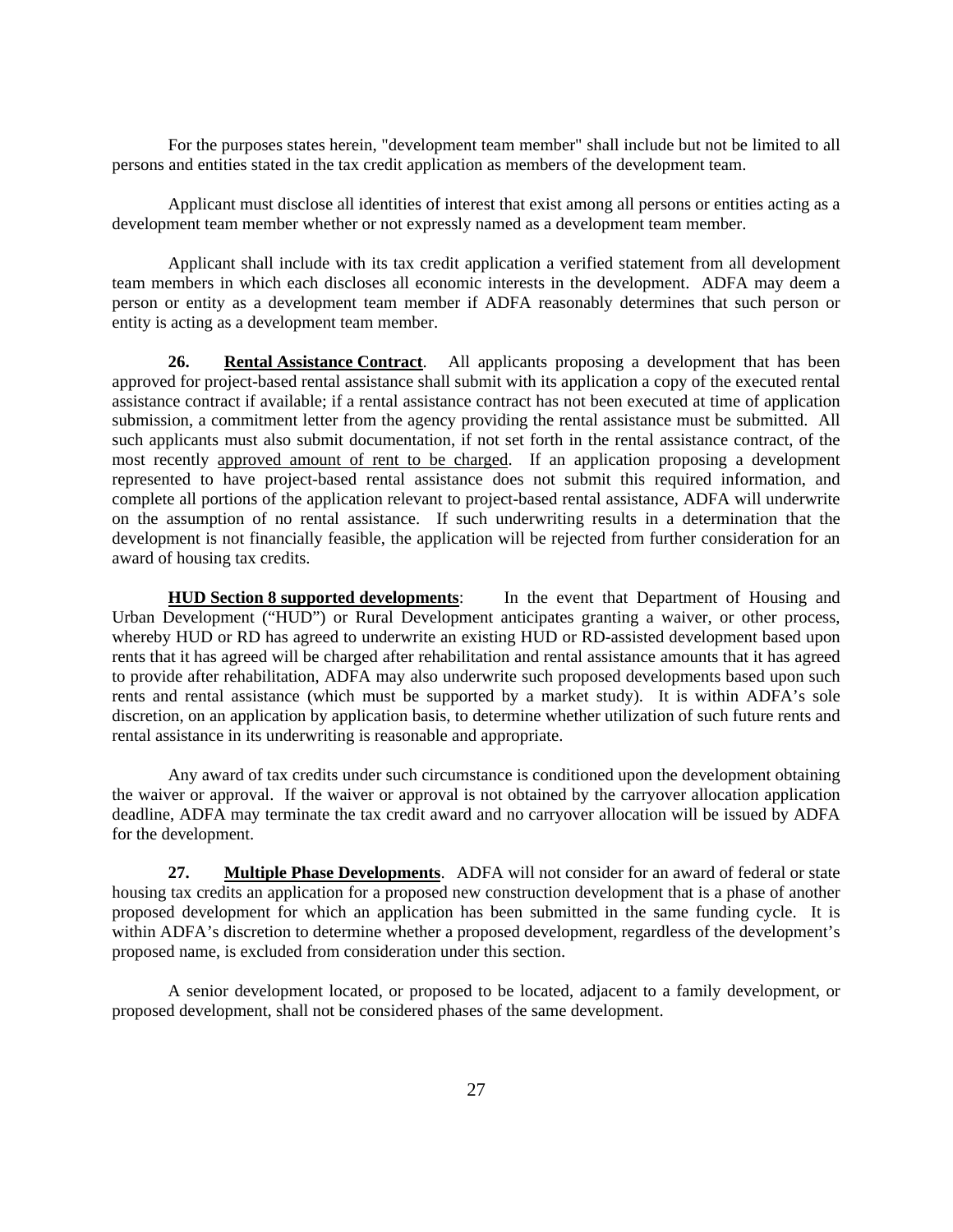**28. Assisted Living Developments.** Assisted Living development applicants shall submit an approved Certificate of Need or Permit of Approval from the State of Arkansas. *See,* definition of "Assisted Living" herein.

#### **ALL ASSISTED LIVING DEVELOPMENT APPLICATIONS MUST SUBMIT THE FOLLOWING REPRESENTATIONS FROM THE APPLICANT:**

- **a. All low-income housing units within the assisted living development contain separate and complete facilities for living, sleeping, eating, cooking and sanitation (***See 26 C.F.R.§ 1.103-8(b)(8));*
- **b. All low-income housing units within the assisted living development are available for use by the general public (***See 26 C.F.R. § 1.42-9);*
- **c. Supportive services available to tenants in low-income housing units within the assisted living development are optional (***See 26 C.F.R. §1.42-11)***; and**
- **d. Supportive services available for tenants in low-income housing units within the assisted living development do not include continual or frequent nursing, medical, or psychiatric services (***See 26 C.F.R. § 1.42-11 and IRS Revenue Ruling 98-47)***.**

**29. Section 106 and Fish and Wildlife Service's Clearance Letter.** A Section 106 (National Historic Preservation Act, 16 U.S. C.  $\S$  470(f)) clearance letter from the Arkansas Department of Heritage; and a Fish and Wildlife Clearance Letter from the U.S. Fish and Wildlife Services, **must be submitted with the application**.

#### **C. ADDITIONAL REQUIREMENTS FOR A COMPLETE APPLICATION.**

The following documentation, in addition to the THRESHOLD REQUIREMENTS as required in *Section VI.B. of this QAP above*, must be submitted in order for the application to be considered

**COMPLETE.**<br>If the following documentation is not submitted by the APPLICATION DEADLINE, ADFA staff will notify the applicant of each deficiency. The applicant must submit the deficient documentation during the Response Period. **Failure to submit all necessary documentation during the Response Period will** 

**terminate the application from consideration for federal low-income housing tax credits.**<br>In addition, one (1) point will be deducted from the application score for <u>each</u> missing or incomplete document that is submitted during the Response Period in order for the application to be considered **COMPLETE**. Applicants will be notified of the point(s) deduction in the Notification of the Final Score.

**1. Narrative Description of the Development.** A detailed narrative description of the development which includes the type of development; geographical description of the development site and surrounding area; types of financing; tenants served; bedroom mix; percentage of low-income units; involvement of non-profit support service organizations; amenities for the development; energy efficiency; rehabilitation work to be performed, if applicable; and any other relevant descriptive information.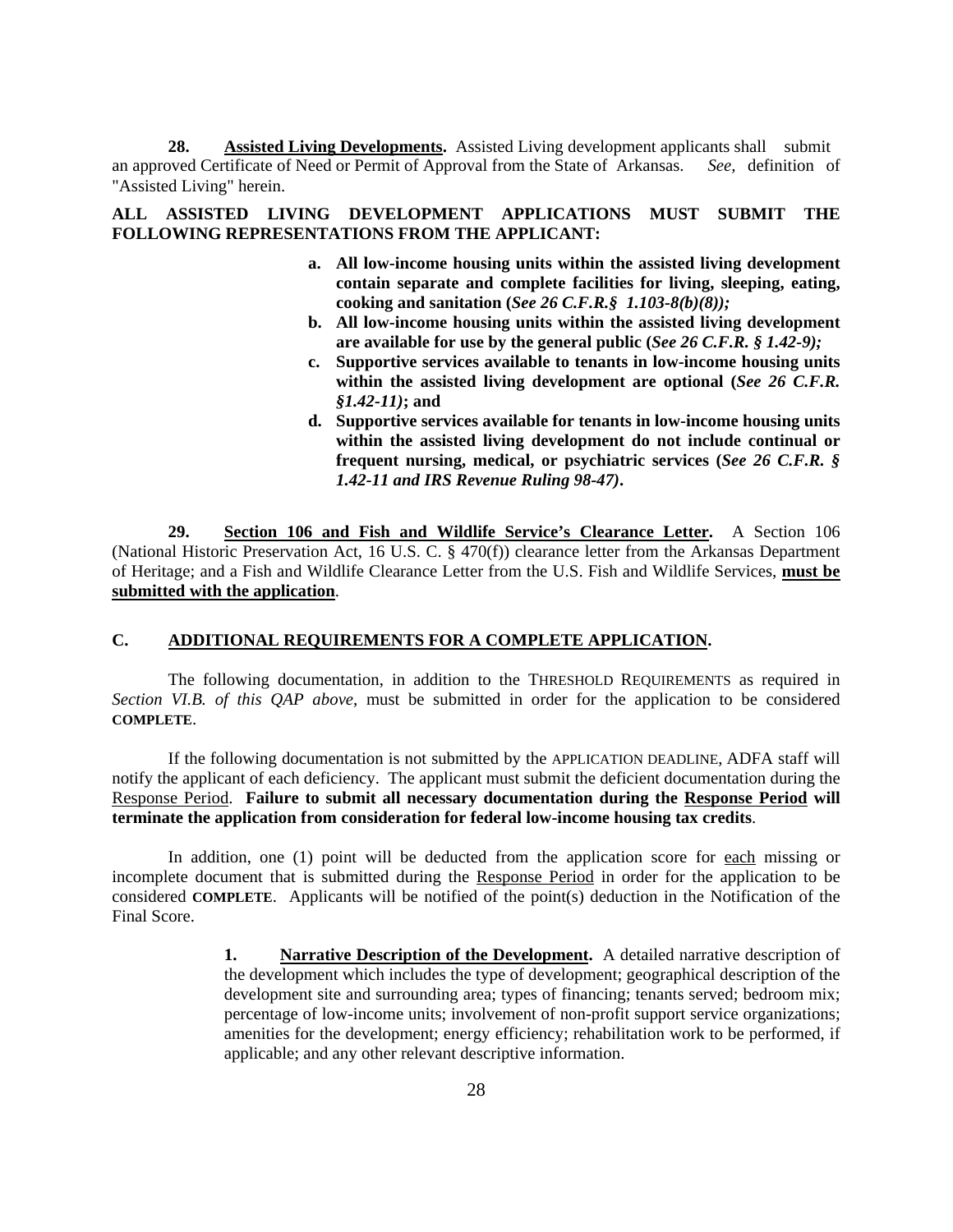**2**. **Letter to Public Housing Authority for use by Persons on Waiting List.** The applicant shall provide written documentation to the local Public Housing Authority of its intent to develop a low-income multi-family rental development. The notice shall provide the PHA with:

- a. A copy of the Narrative description set forth at Item 1. above;
- b. The development's proposed address/location; and
- c. A description of the number, type, income limits and unit mix (by bedroom size and anticipated rents).

The applicant must submit a copy of the above notice with its application to the Authority.

**3. Letter of Participation and Resume of Development Team Members.** Each development team member shall submit a cover letter describing its participation in the development along with a copy of its resume listing qualifications, experience, previous experience with the low-income housing tax credit program, address and telephone number. The General Contractor/Builder, Architect, and Engineer must be licensed to conduct business in Arkansas and a copy of such licenses must be submitted with the application. Applicant must submit with its application documentation evidencing the HERS rater's certification to perform HERS ratings. If any of the above required documentation is not submitted with the originally submitted application, but is submitted during the Response Period, one (1) point shall be deducted from the Initial Score for each item of documentation not originally submitted. If the applicant does not have the minimum required experience, a consultant or developer with the minimum required experience shall be a member of the development team. The consultant or developer's participation letter, resume and summary page specifically describing its role in the

development shall be included.<br>"<u>Minimum required experience</u>" is met when either the applicant, consultant, or developer held a development team position on a previous development that received a reservation of Housing Credits from ADFA and whose owner was issued IRS Form  $8609(s)$ .

Capacity Standard. It is within ADFA's sole discretion to evaluate the capacity of any development team member to undertake performance on any development. A determination by ADFA that any development team member does not have the capacity to undertake performance on any development may result in a disqualification of the application.

Minimum required experience does not encompass persons employed or previously employed by an entity that meets the minimum required experience unless a request for a determination of whether such person shall be considered by ADFA to meet the intent of this requirement. This request must be submitted in writing to ADFA at least sixty (60) days prior to submission of an application for which the minimum required experience is dependent upon such waiver. However, ADFA will also accept such requests before such sixty (60) day period. The request must detail the position held by the person, the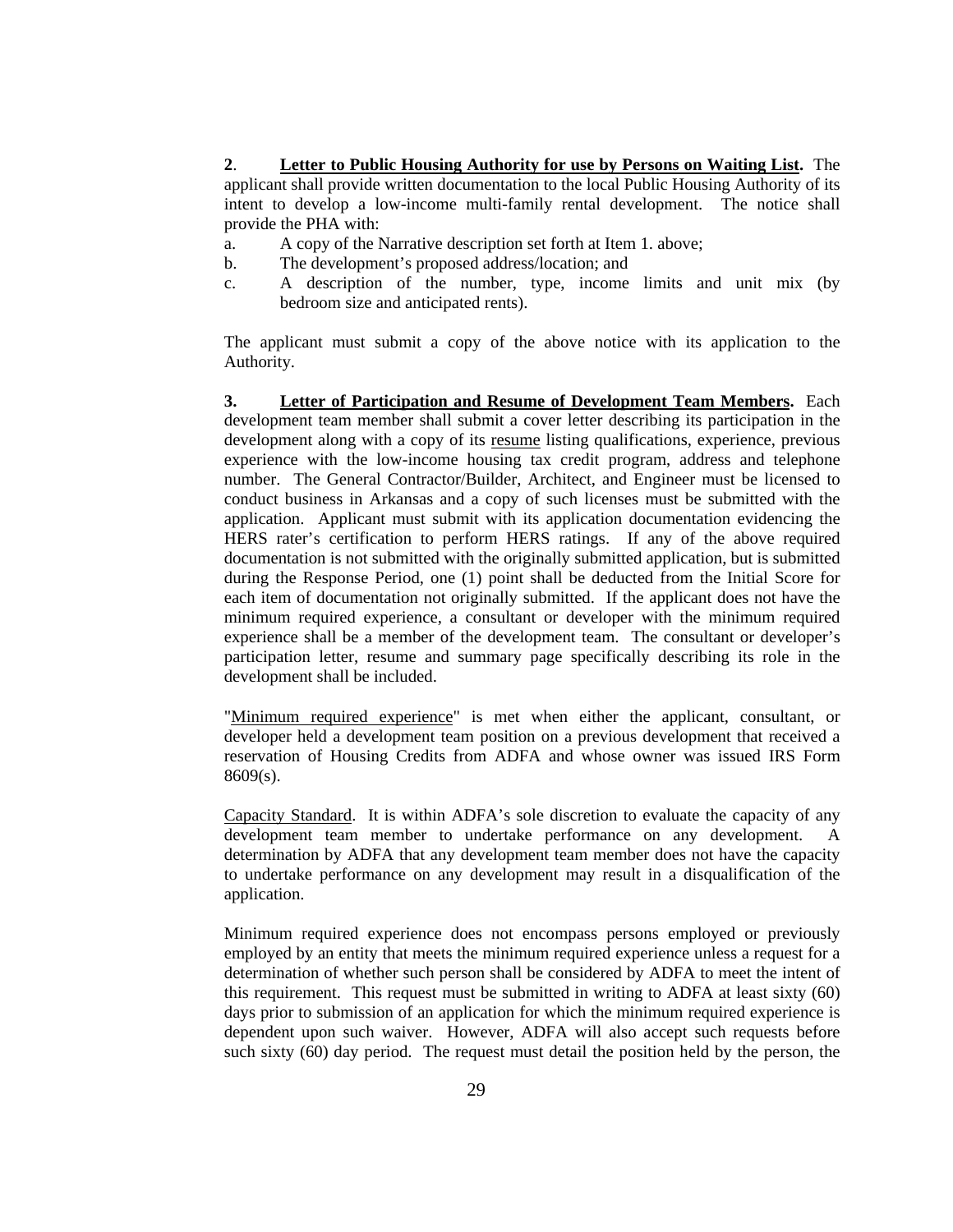duties performed by the person in association with housing tax credit developments, the names and locations of all developments on which the person performed such duties, the year of allocation and placement in service of all such developments, and all other information requested to be considered by ADFA in making its determination.

Applicant must receive a determination in writing from ADFA finding that the minimum required experience is met on behalf of the development by such person prior to submitting any application for housing tax credits.

**4. Statement of Previous Performance.** Utilizing the Criminal Background and Disclosure Form – Housing, Attachment A, the applicant, its consultant, and each development team member shall inform the Authority whether or not it has any existing contract or indebtedness with ADFA and identify <u>any prior</u> or currently delinquent, defaulted, or foreclosed upon contract, loan or other indebtedness of the applicant, consultant, or development team member with ADFA.

In addition, ADFA will review the previous performance of the applicant, its consultant and each development team member under all affordable housing programs with ADFA or other State Housing Finance Authorities, including the HOME Program, the Housing Credit program, Tax-Exempt Bond program, and any other affordable housing loan program, including disbursements, payment history, compliance history and any findings. Unsatisfactory performance, as determined by ADFA's Board Housing Review Committee, on previous developments or delinquencies in payments will result in disqualification of an application by the ADFA Board Housing Review Committee, regardless of scoring.

**5. Criminal Background and Disclosure.** Each applicant, consultant, and development team member on any application, and each principal of each consultant or other development team member, as well as any public official affiliated with a HOME application, shall complete a Criminal Background Disclosure Form – Housing, Attachment A to the application.

An application may be disqualified based upon the Criminal Background and Disclosure, within the discretion of the ADFA Board of Directors.

**6. Environmental Checklist.** The Environmental Checklist included in the Application as Attachment B must be completed and signed. Any applicant receiving a reservation of Housing Credits will be required to submit within six (6) weeks of the date of the reservation letter. The ESA must be dated/updated within six (6) months of the reservation letter.

**7. Conflict of Interest Acknowledgment and Contract and Grant Disclosure and Certification Form.** Each applicant must complete the "Conflict of Interest Acknowledgment" and "Contract and Grant Disclosure and Certification Form", which will be available on the Authority's website as an attachment to the MFHA.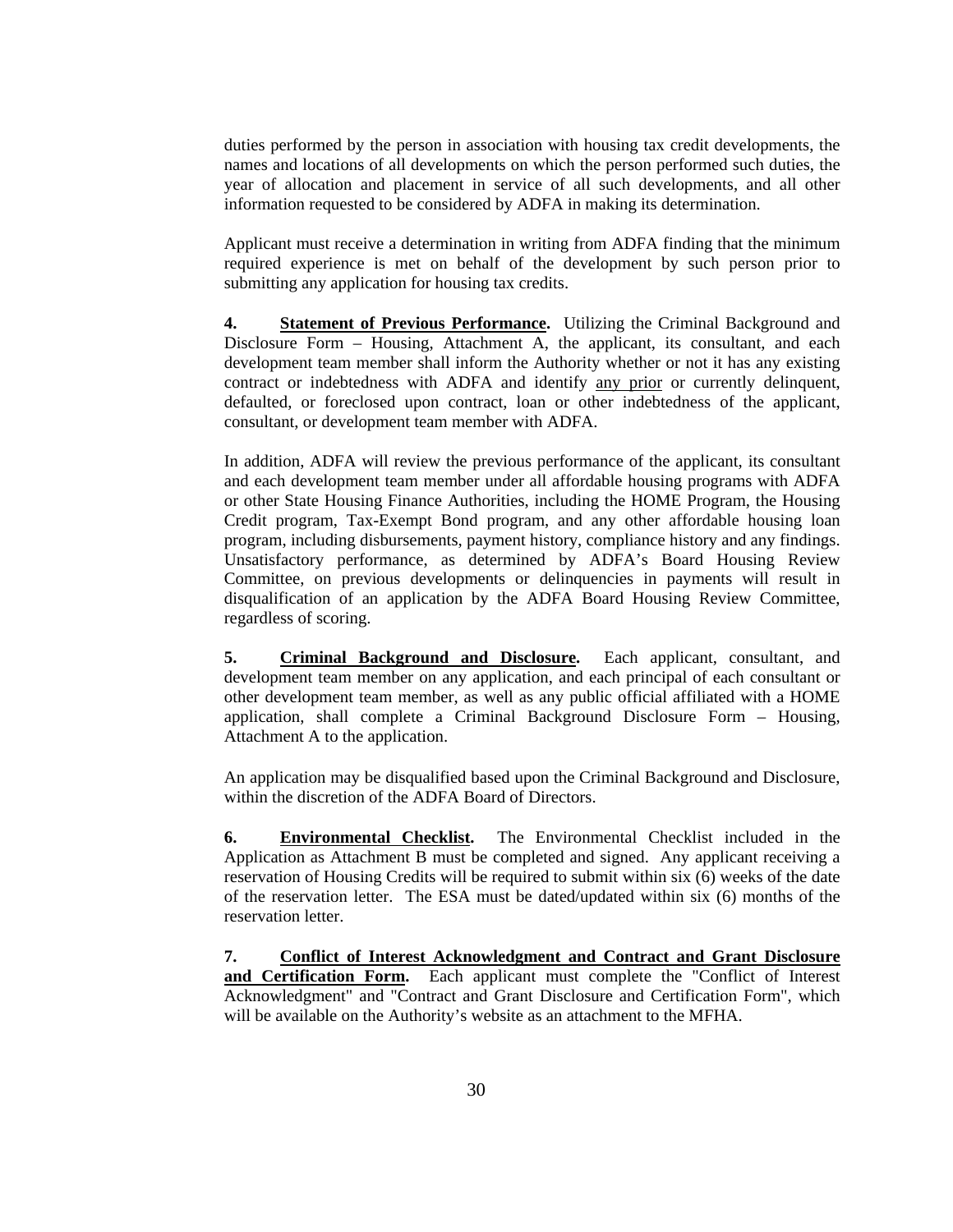**8. Historical Developments.** Historical development applicants must submit proof that the structure(s) to be rehabilitated are listed in the National Register of Historic Places prior to the issuance of IRS Form 8609. Failure to submit such proof will limit the development to the \$600,000 per development Housing Credit cap. However, in order to receive points under *Section VIII.A.4. of this QAP below,* the applicant must submit proof that the structures to be rehabilitated are listed in the National Register of Historic Places

**by the APPLICATION DEADLINE. 9. Building and Unit Designation.** Applicant must designate the unit configuration for each building in the development by completing the applicable portions of the MFHA.

**10. Attachments C1-C18**, as appropriate for the entity forms.

**11. Tax Abatement.** ADFA will not consider the effect of lowered,abated, or deferred real estate taxes in its underwriting of the proposed development unless documentary evidence of the development's entitlement to tax abatement, reduction or deferral is submitted by Applicant with its application.

**12. Response Period**. All documents and information stated in this Section shall be submitted with the application by the application deadline. Failure to submit any document or information required in this Section shall not be a basis for threshold failure if submitted during the Response Period, but one (1) point shall be deducted from applicant's final score for each document or item of information required in this Section that is submitted during the Response Period. However, if all such required documents and information are not submitted during the Response Period, the application shall be terminated from further consideration for an award of federal or state housing tax credits.

**13.** ADFA, in its exclusive discretion, shall determine whether the additional documentation and information submitted during the Response Period, whether a requirement under this Section or specifically requested by ADFA in its Notice of Initial Score and Deficiencies, is sufficient to cure all deficiencies.

#### **VII. OTHER HOUSING TAX CREDIT PROGRAM REQUIREMENTS.**

- **1. ADFA Housing Registry.** By submitting an application for housing tax credits, all applicants agree to participate in, provide information for, and cooperate with ADFA in the creation and maintenance of a web-based housing registry of ADFA-assisted housing developments.
- **2. HFA Inquiries.** By submitting an application for housing tax credits, all applicants consent to ADFA obtaining information regarding applicant's, or any member of applicant's development team or any member, partner or shareholder of an entity development team member or having any interest, indirectly or directly, in a development team member, from the housing finance agencies in all states in which applicant and development team members as defined herein have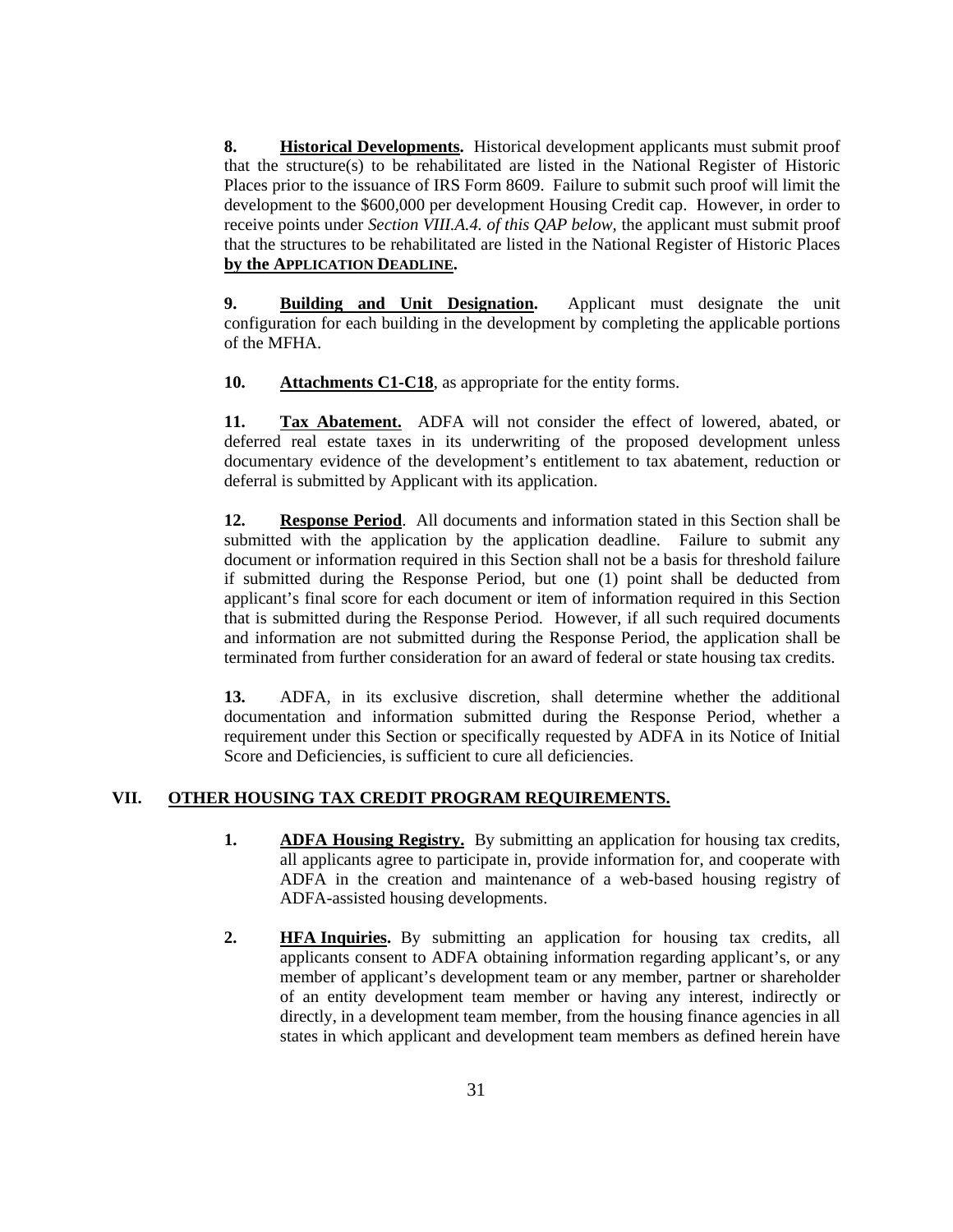applied for credits, or otherwise participated in the development of a housing development.

- **3. Predevelopment Interest.** No development seeking any form of ADFA assistance may be reimbursed in any manner for predevelopment interest. Predevelopment interest is all interest paid and accrued, prior to the closing of ADFA assistance, on any financing obtained by Applicant, related, or interested party.
- **4. RD Developments.** Each applicant that is also receiving RD funding, has made application for RD funding, or anticipates making application for RD funding, agrees by its submission of an application that it shall provide to ADFA copies of all documentation and correspondence provided to and from RD, and provide to RD copies of all documentation and correspondence provided to and from ADFA.
- **5. Signage.** Each development that is awarded tax credits shall display signage at the development site. ADFA shall set forth the requirements of the signage and provide a color example of the required logos and information. The signage shall be displayed at the development site from date that construction begins through the date that all buildings have been placed-in-service.
- **6. Closing Requirements.** The ADFA Board of Directors has delegated to the President of ADFA the authority to implement closing requirements as are financially prudent for each development awarded ADFA resources. Recipients will be notified of closing requirements as promptly as possible after notice of award(s). The standard list of information and documents required prior to closing is available on the ADFA website. The President has the authority and discretion to add, modify or waive requirements.
- **7. LPA Agreement.** Tax credit recipients must provide ADFA with a copy of the executed Limited Partnership Agreement or Operating Agreement promptly upon its execution.

#### **VIII. PROCEDURES FOR AWARDING POINTS and RANKING APPLICATIONS.**

#### **A. POINTS CRITERIA**

Each application will be awarded points based upon the POINTS CRITERIA outlined below. **To be awarded points, the applicant must submit the information and documentation EXACTLY as stated below by the APPLICATION DEADLINE.** Failure to submit the information exactly as required will result in no points forthe point category and the applicant will be given no opportunity beyond the APPLICATION DEADLINE to submit the required information and documentation.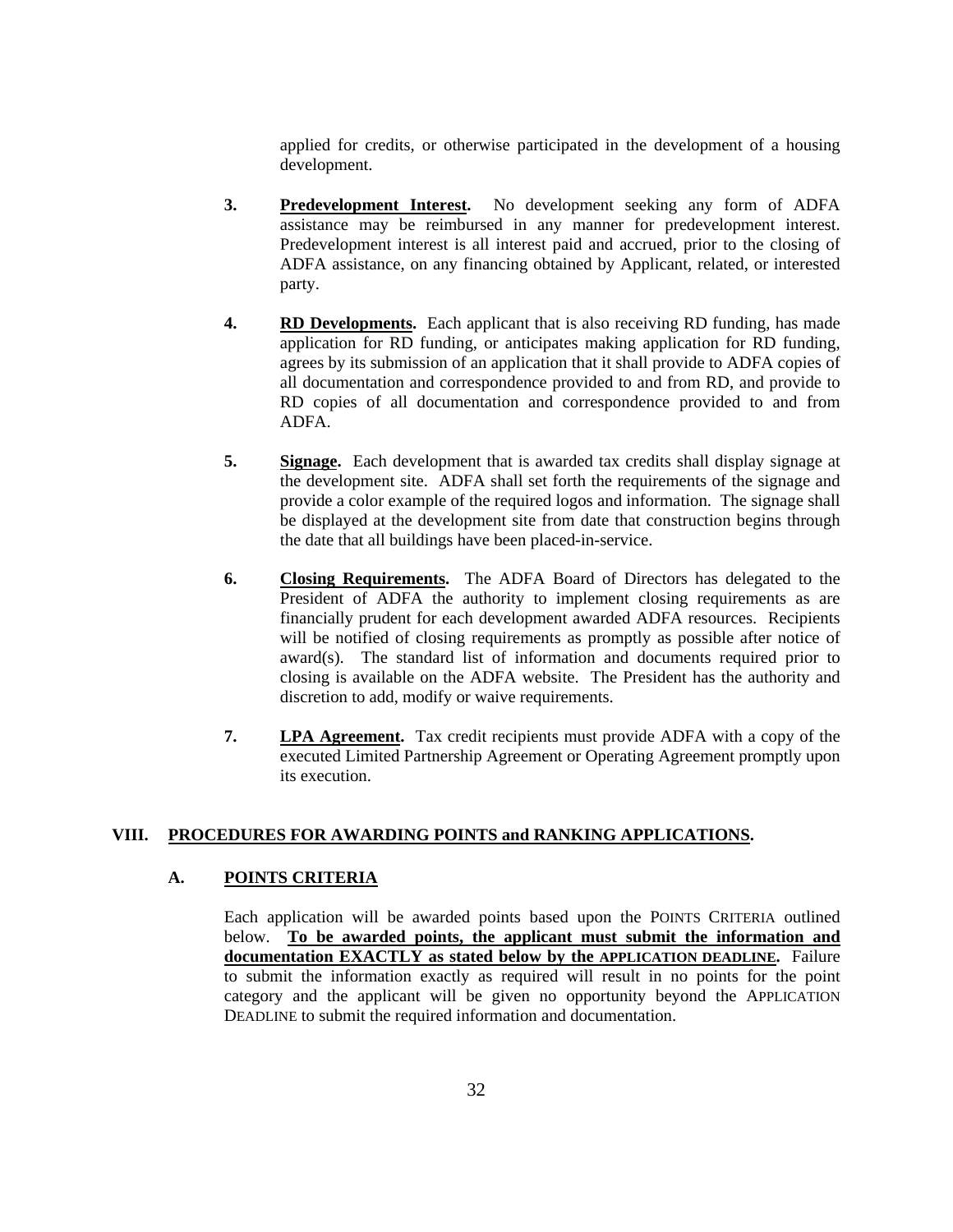#### **POINTS CRITERIA**

| LOCATION/RD/HUD                                                         | <b>MAXIMUM</b> |
|-------------------------------------------------------------------------|----------------|
|                                                                         | 15 Points      |
| a. Development is located in the following low-income                   |                |
| counties designated in the $2010-2014$ State 15                         |                |
| Consolidated Plan: Bradley, Chicot, Crittenden,                         |                |
| Desha, Fulton, Jackson, Lafayette, Lee, Monroe,                         |                |
| Newton, Phillips, Polk, St. Francis, Sharp, Stone and                   |                |
| Woodruff                                                                |                |
|                                                                         |                |
| b. Development is located in a Qualified Census Tract $\vert 5 \vert$   |                |
| (QCT) or a Difficult to Develop Area (DDA); a copy of $\vert$           |                |
| the QCT map for the development must be submitted                       |                |
| with the application and complete census tract                          |                |
| information must be submitted with the MFHA                             |                |
|                                                                         |                |
| c. Development has a commitment letter for funding or                   |                |
| assistance from USDA Rural Development or HUD.                          |                |
| Points are awarded as follows:                                          |                |
|                                                                         |                |
| USDA-RD                                                                 |                |
|                                                                         |                |
| 1. USDA transfer funds commitment                                       |                |
| 2. USDA construction or rehabilitation funds commitment $\vert 5 \vert$ |                |
| 3. USDA rental assistance contract*                                     |                |
| 4. USDA loan guarantee with interest credit buy down                    |                |
|                                                                         |                |
| *Points are awarded based upon the percentage of units                  |                |
| receiving rental assistance. Rental Assistance Contract must be         |                |
| submitted with application.                                             |                |
|                                                                         |                |
|                                                                         |                |
| <b>HUD</b>                                                              |                |
|                                                                         |                |
| 1. Project based rental assistance contract 11-20 years                 |                |
| 2. Project based rental assistance contract 6-10 years                  |                |
| 3. Project based rental assistance contract 1-5 years                   |                |
| 4. Loan guarantee with interest reduction payments                      |                |
|                                                                         |                |
| d. Development is located in one of the following $\vert 10 \vert$      |                |
| counties in which a tax credit award has not been made                  |                |
| in the past three (3) years: Ashley, Boone, Calhoun,                    |                |
| Clark, Clay, Cleveland, Columbia, Dallas, Franklin,                     |                |
| Fulton, Grant, Greene, Hot Spring, Howard,                              |                |
| Independence, Jackson, Lafayette, Lawrence, Lincoln,                    |                |
| Little River, Madison, Marion, Mississippi, Monroe,                     |                |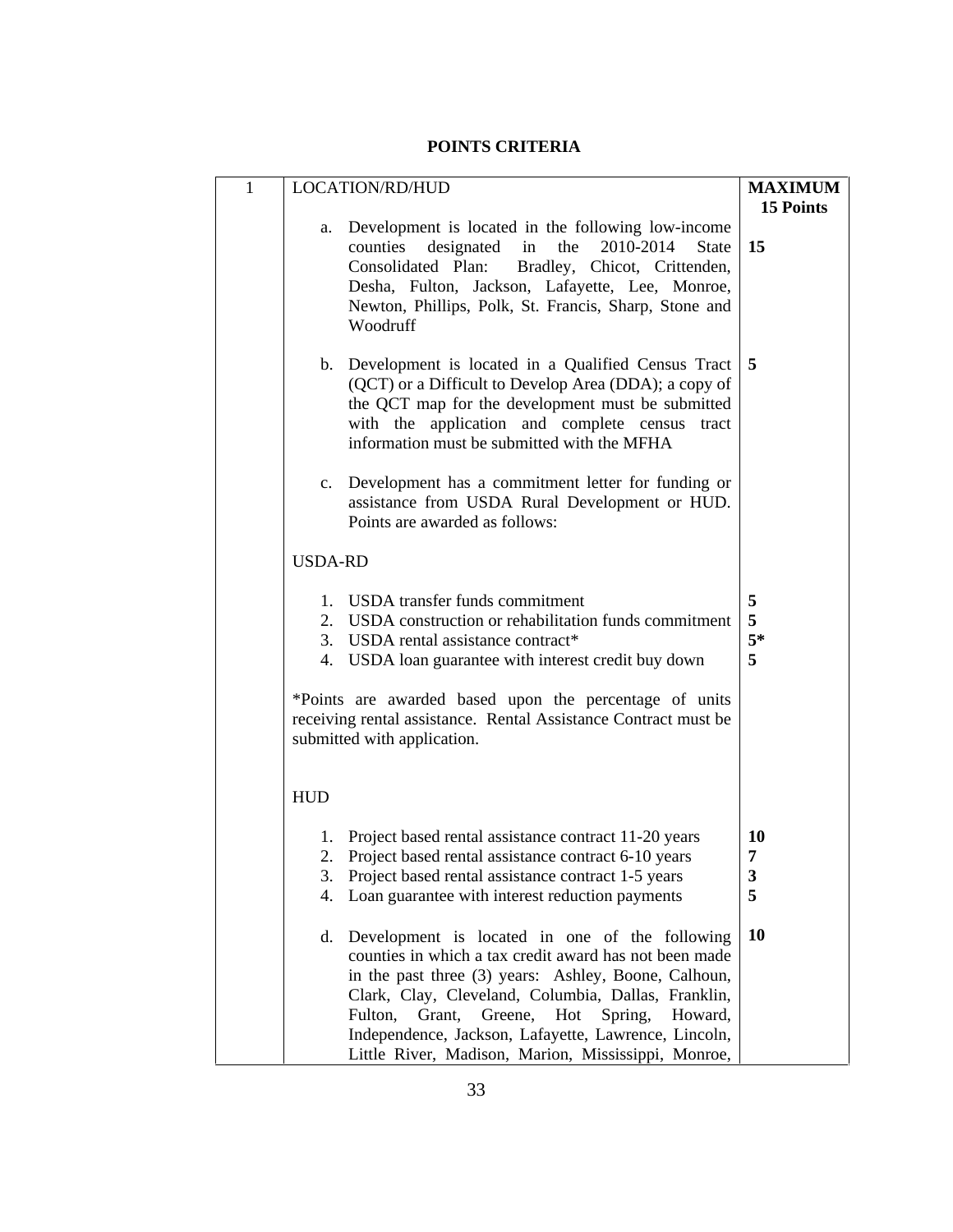| Montgomery, Nevada, Pike, Poinsett, Polk, Pope,                                                   |                |  |  |  |
|---------------------------------------------------------------------------------------------------|----------------|--|--|--|
| Scott, Prairie, Searcy, Sharp, Sevier, Van Buren,                                                 |                |  |  |  |
| Woodruff, and Yell                                                                                |                |  |  |  |
|                                                                                                   |                |  |  |  |
| DEVELOPMENT OF SPECIAL NEEDS HOUSING                                                              | <b>MAXIMUM</b> |  |  |  |
|                                                                                                   | 15 Points      |  |  |  |
| a. Single room occupancy housing – must be operated by $\vert$                                    |                |  |  |  |
| a governmental or non-profit entity                                                               |                |  |  |  |
| b. Transitional housing for the homeless $-$ must be                                              |                |  |  |  |
| operated by a governmental or non-profit entity                                                   |                |  |  |  |
| c. Elderly housing (housing for older persons as defined                                          |                |  |  |  |
| at 42 USC 3607(b)(2) and Ark. Code Ann. §16-123-                                                  |                |  |  |  |
| 307(d)(1)                                                                                         |                |  |  |  |
| d. Scattered site housing as defined in this QAP                                                  |                |  |  |  |
| e. Assisted Living housing as defined in this QAP                                                 |                |  |  |  |
| f. Supportive housing for disabled persons as defined in $\vert$                                  |                |  |  |  |
| this QAP:                                                                                         |                |  |  |  |
|                                                                                                   |                |  |  |  |
| Applicant must submit a statement:                                                                |                |  |  |  |
| 1. Describing the design and construction of the                                                  |                |  |  |  |
| development that will meet the needs of the                                                       |                |  |  |  |
| disabled population served;                                                                       |                |  |  |  |
| 2. Describing the on-site support services that will                                              |                |  |  |  |
| meet the needs of the disabled population served;                                                 |                |  |  |  |
| 3. That the supportive services will be optional to the $\vert$                                   |                |  |  |  |
| disabled population served (see $26$ C.F.R. §1.42-                                                |                |  |  |  |
| 11(b)                                                                                             |                |  |  |  |
|                                                                                                   |                |  |  |  |
| The proposed service provider must submit a statement                                             |                |  |  |  |
| describing:                                                                                       |                |  |  |  |
|                                                                                                   |                |  |  |  |
| 1. The disabled population to be served;<br>2. The needs of the disabled population to be served; |                |  |  |  |
| and                                                                                               |                |  |  |  |
| 3. The service to be provided to the disabled $\vert$                                             |                |  |  |  |
| population served, including the frequency of                                                     |                |  |  |  |
| provision                                                                                         |                |  |  |  |
|                                                                                                   |                |  |  |  |
| g. Housing for large families (3 bedrooms or larger)                                              |                |  |  |  |
|                                                                                                   |                |  |  |  |
| Points for the above are allocated based upon percentage of                                       |                |  |  |  |
| tax credit units providing such special needs housing:                                            |                |  |  |  |
|                                                                                                   |                |  |  |  |
| 100% of tax credit units                                                                          | 13             |  |  |  |
| 50% of tax credit units                                                                           |                |  |  |  |
| 10% of tax credit units (minimum of three (3) units)                                              |                |  |  |  |
|                                                                                                   |                |  |  |  |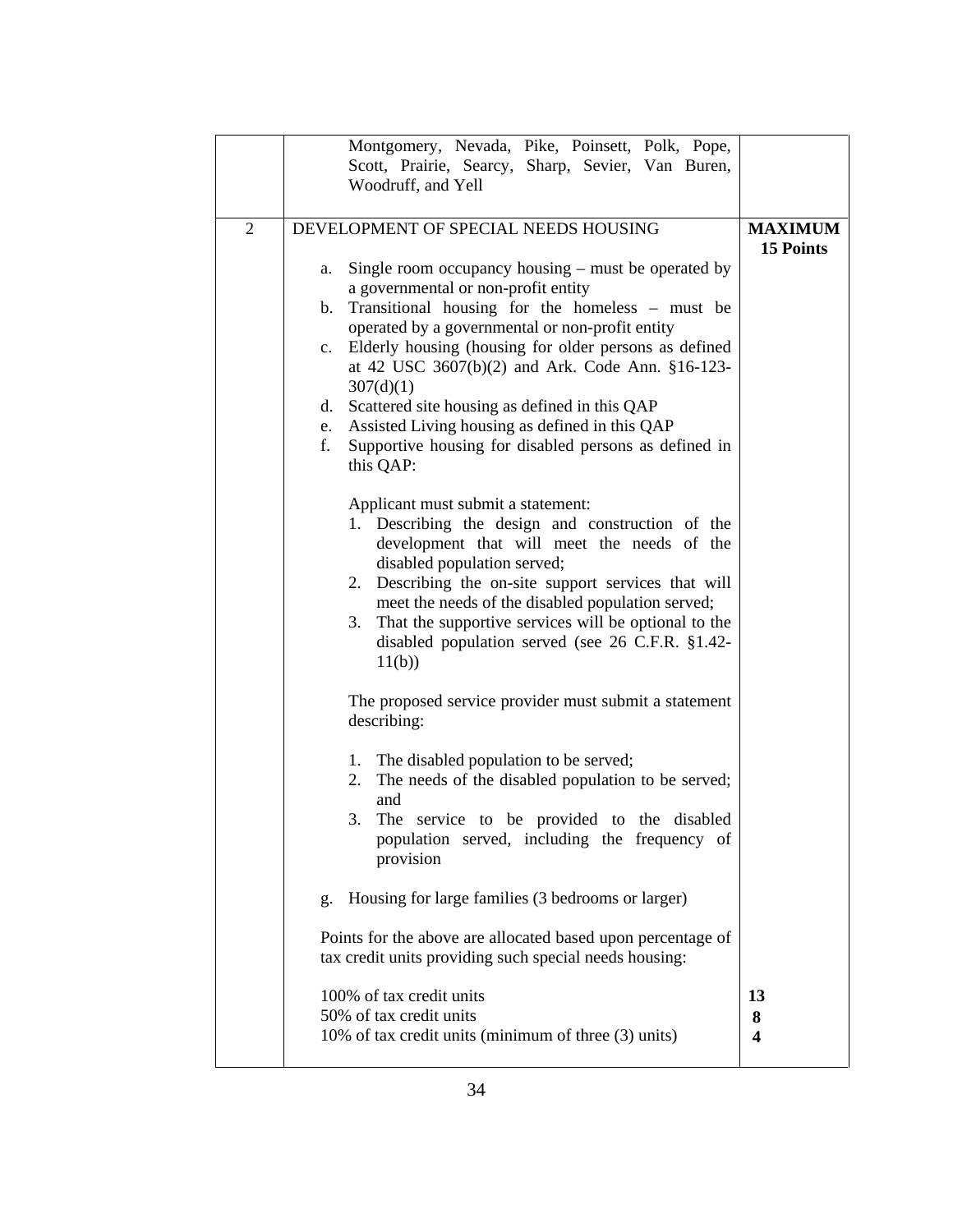|   | h. Housing that markets to a tenant population of single $\vert 1 \vert$ |                |
|---|--------------------------------------------------------------------------|----------------|
|   | parent/single guardian with children – majority of units $\vert$         |                |
|   | must be a minimum of two (2) bedroom units                               |                |
|   |                                                                          |                |
|   | i. Housing intended for eventual tenant ownership – must $\boxed{1}$     |                |
|   | be single family detached units                                          |                |
|   | 1. Pursuant to 26 U.S.C. $\frac{2}{3}42(i)(7)$ , eventual tenant         |                |
|   | ownership is when the tenant exercises a right of first                  |                |
|   | refusal after completion of the Compliance Period.                       |                |
|   | 2. Applicant must submit the proposed right of first                     |                |
|   | refusal contract to be offered for eventual tenant                       |                |
|   | ownership                                                                |                |
|   |                                                                          |                |
|   | Proposed development involves rehabilitation of existing                 | 10             |
|   | structures.                                                              |                |
|   |                                                                          |                |
|   | Proposed development involves rehabilitation of residential              | $10*$          |
|   | rental housing that is currently operating under a state or              |                |
|   | federal affordable housing program (*points are awarded based            |                |
|   | on the percentage of units under the affordable housing                  |                |
|   | program that become tax credit units); or                                |                |
|   |                                                                          |                |
|   | Proposed development involves rehabilitation of structures that          | 10             |
|   | are individually listed in the National Register of Historic             |                |
|   | Places or have been determined to contribute to a Registered             |                |
|   | Historic District.                                                       |                |
|   |                                                                          |                |
|   |                                                                          |                |
|   | Developer Fee, including consultant fees, are 10% or less of net         | 5 <sup>5</sup> |
|   | development costs as defined in this QAP.                                |                |
|   |                                                                          |                |
|   | Applicant must submit a statement of its election to limit its           |                |
|   | combined developer and consultant fees to 10% or less of net             |                |
|   | development costs and such limitation must be evidenced in the           |                |
|   | MFHA's Development Budget.                                               |                |
|   |                                                                          |                |
| 6 | MARKET RATE UNITS                                                        |                |
|   |                                                                          |                |
|   | To be eligible for market rate unit points, a minimum of 20% of          |                |
|   | the total residential units in the development must be market            |                |
|   | rate units. The market rate units must be evenly distributed             |                |
|   | throughout the building in the development, and if a single              |                |
|   | building, throughout the floor(s) of the building. The                   |                |
|   | distribution of the market rate units must be reflected on the           |                |
|   | plans and Attachment E, the Building and Unit Designation                |                |
|   | submitted with the MFHA.                                                 |                |
|   |                                                                          |                |
|   |                                                                          |                |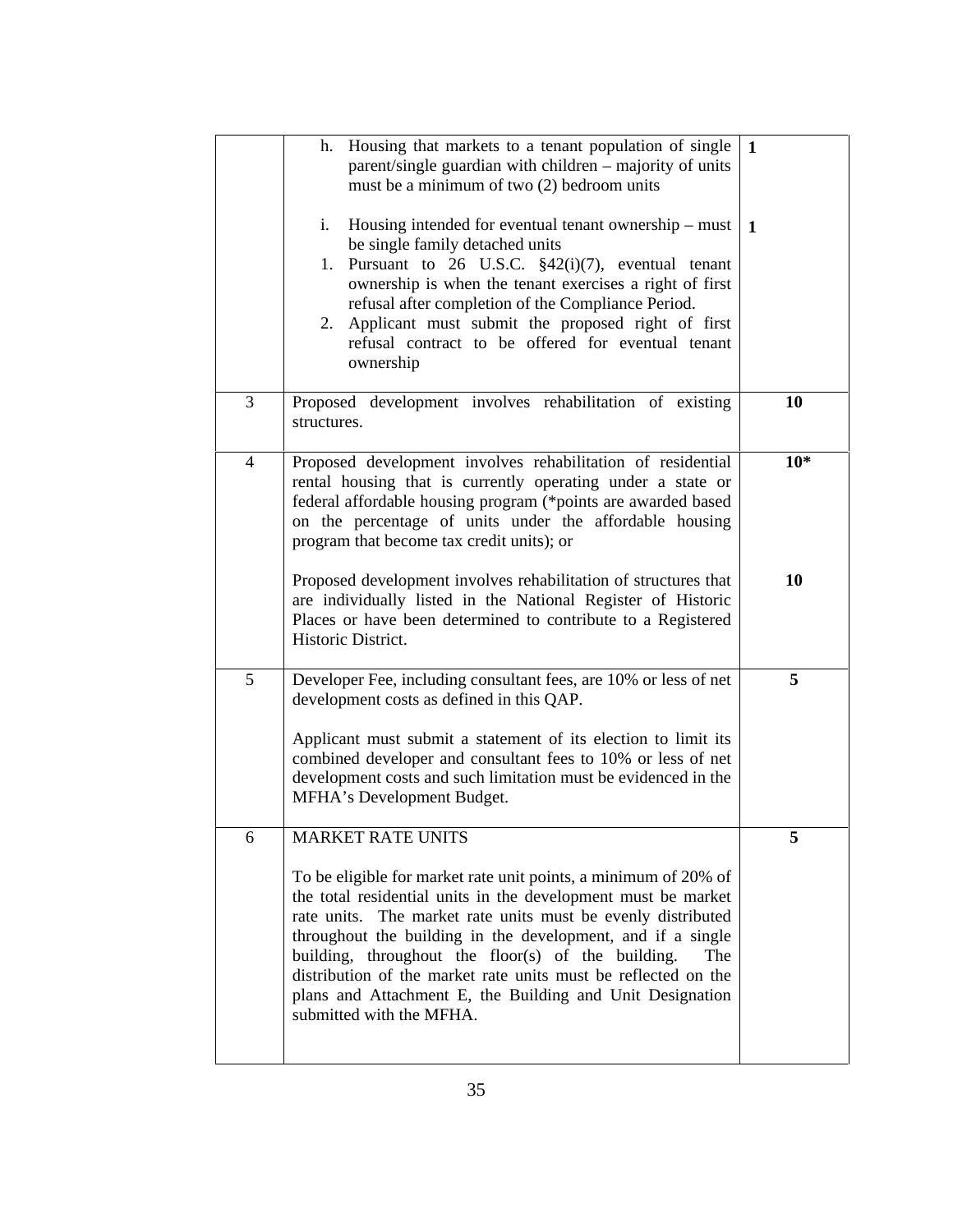| <b>AMENITIES</b>                                                  | <b>MAXIMUM</b>   |
|-------------------------------------------------------------------|------------------|
|                                                                   |                  |
|                                                                   | <b>10 Points</b> |
| Owner provides amenities such as but not limited to, universal    |                  |
| design concept exceeding that required, covered parking           |                  |
| beyond that required if required, individual storage units,       |                  |
| microwave, dishwasher, supplied in-unit washer and dryer,         |                  |
| furnished exercise room, furnished in-unit, high-speed internet   |                  |
| access at no cost to the tenant, furnished computer lab with      |                  |
| high speed internet access at no cost to the tenants.             |                  |
|                                                                   |                  |
| Applicant must submit a statement of amenities that will be       |                  |
| included in the development with the MFHA and all amenities       |                  |
| must be indicated on the plans and specifications.                |                  |
|                                                                   |                  |
|                                                                   |                  |
| No points will be given for swimming pools.                       |                  |
|                                                                   |                  |
| A signed certification from the design architect or licensed      |                  |
| engineer confirming the installation of the amenities will be     |                  |
| required prior to the issuance of IRS Form(s) 8609. The           |                  |
| certification shall be included in the cost certification request |                  |
| submitted to ADFA.                                                |                  |
|                                                                   |                  |
| ADVANCED ENERGY EFFICIENCY FEATURES                               | <b>MAXIMUM</b>   |
|                                                                   | 15 Points        |
| New construction applicants shall be eligible for advanced        |                  |
| energy efficiency points based upon certification from a HERS     |                  |
| rater that, based upon a review of applicant's plans and          |                  |
|                                                                   |                  |
| specifications, the development's building(s) and units will      |                  |
| exceed the minimum HERS rating set forth herein and in            |                  |
| ADFA's Multi-Family Housing Minimum Design Standards.             |                  |
| The HERS rater must specify the HERS Index Score to which         |                  |
| applicant will be held accountable and on which points will be    |                  |
| based.                                                            |                  |
|                                                                   |                  |
| Points for new construction applicants will be awarded on a 1:1   |                  |
| ratio for HERS Index Scores below the required minimum, i.e.,     |                  |
| a HERS Index Score of 60 in a county for which the minimum        |                  |
| is 70 is eligible for ten (10) advanced energy efficiency feature |                  |
| points.                                                           |                  |
|                                                                   |                  |
| Rehabilitation development applicants are not required to have    |                  |
|                                                                   |                  |
| a HERS rating or to meet the requirement of a HERS rating of      |                  |
| 70 or 78, as applicable to new construction developments.         |                  |
| However, rehabilitation developments seeking points for           |                  |
| energy efficiency must submit a HERS study and such study         |                  |
| shall provide a HERS rating for the development as it currently   |                  |
| is as well as a projected HERS rating based upon the plans and    |                  |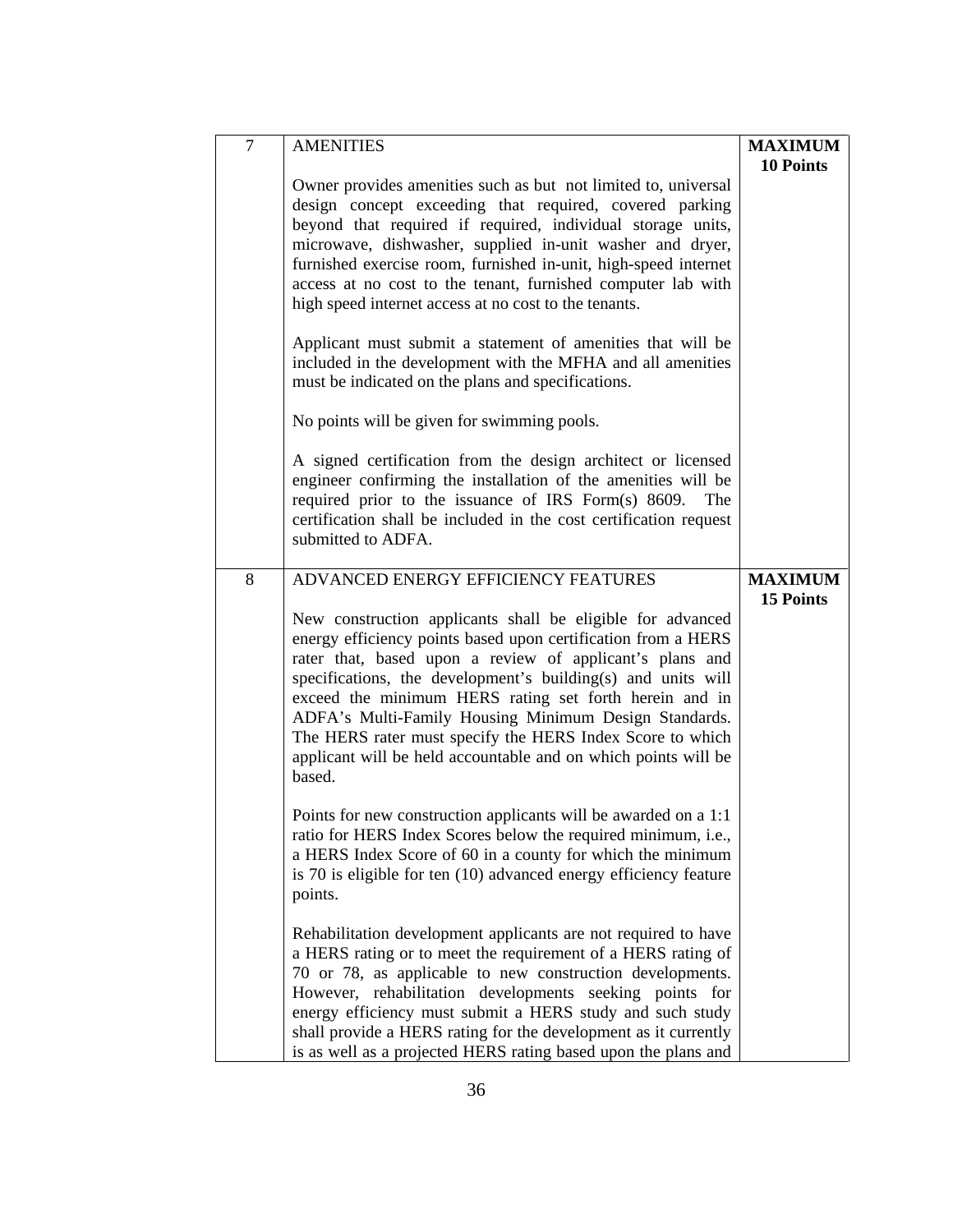| specifications for the rehabilitation. Points will be awarded on                                                 |                  |
|------------------------------------------------------------------------------------------------------------------|------------------|
| a 1:1 basis for each point of HERS rating decrease that is                                                       |                  |
| projected to be achieved by the rehabilitation.                                                                  |                  |
|                                                                                                                  |                  |
| SUPPORT SERVICES PROVIDED BY TAX-EXEMPT                                                                          |                  |
| ORGANIZATION                                                                                                     |                  |
| An authorized official of each tax-exempt organization                                                           |                  |
| involved must provide a signed acknowledgement of                                                                |                  |
| participating describing the supportive services offered. In                                                     |                  |
| addition, the acknowledgement must state:                                                                        |                  |
|                                                                                                                  |                  |
| 1. That the organization's charter or by-laws authorize the                                                      |                  |
| service(s) to be provided;                                                                                       |                  |
| 2. Describes how the services provided are appropriate for                                                       |                  |
| the development's tenants;                                                                                       |                  |
| 3. That the services will be provided at no cost to the                                                          |                  |
| tenants:                                                                                                         |                  |
| 4. That the services will be provided at least quarterly at                                                      |                  |
| the development site.                                                                                            |                  |
| The applicant must submit a statement that:                                                                      |                  |
|                                                                                                                  |                  |
| 1. Quarterly notice of the proposed services will be                                                             |                  |
| provided to the tenants;                                                                                         |                  |
| 2. A verification of the provision of the services, signed                                                       |                  |
| by representatives of the development and the service                                                            |                  |
| provider, will be maintained by the development                                                                  |                  |
| owner.                                                                                                           |                  |
|                                                                                                                  |                  |
| The applicant must submit a copy of the Articles of                                                              |                  |
| Incorporation/Charter and By-Laws of the tax-exempt<br>organization that will be providing the support services. |                  |
|                                                                                                                  |                  |
| <b>SITE VISIT</b><br>10                                                                                          | <b>MAXIMUM</b>   |
|                                                                                                                  | <b>10 Points</b> |
| The site location will be evaluated for accessibility and                                                        |                  |
| proximity to services appropriate to the type of housing                                                         |                  |
| proposed (e.g. grocery stores, schools, medical facilities, and                                                  |                  |
| public transportation).                                                                                          |                  |
|                                                                                                                  |                  |
| The application should identify the name, driving directions,                                                    |                  |
| and distance to the nearest grocery store, medical facility and                                                  |                  |
| pharmacy.                                                                                                        |                  |
| Scoring considerations will also include, among other things,                                                    |                  |
| site suitability regarding topography (grade, low-lying area,                                                    |                  |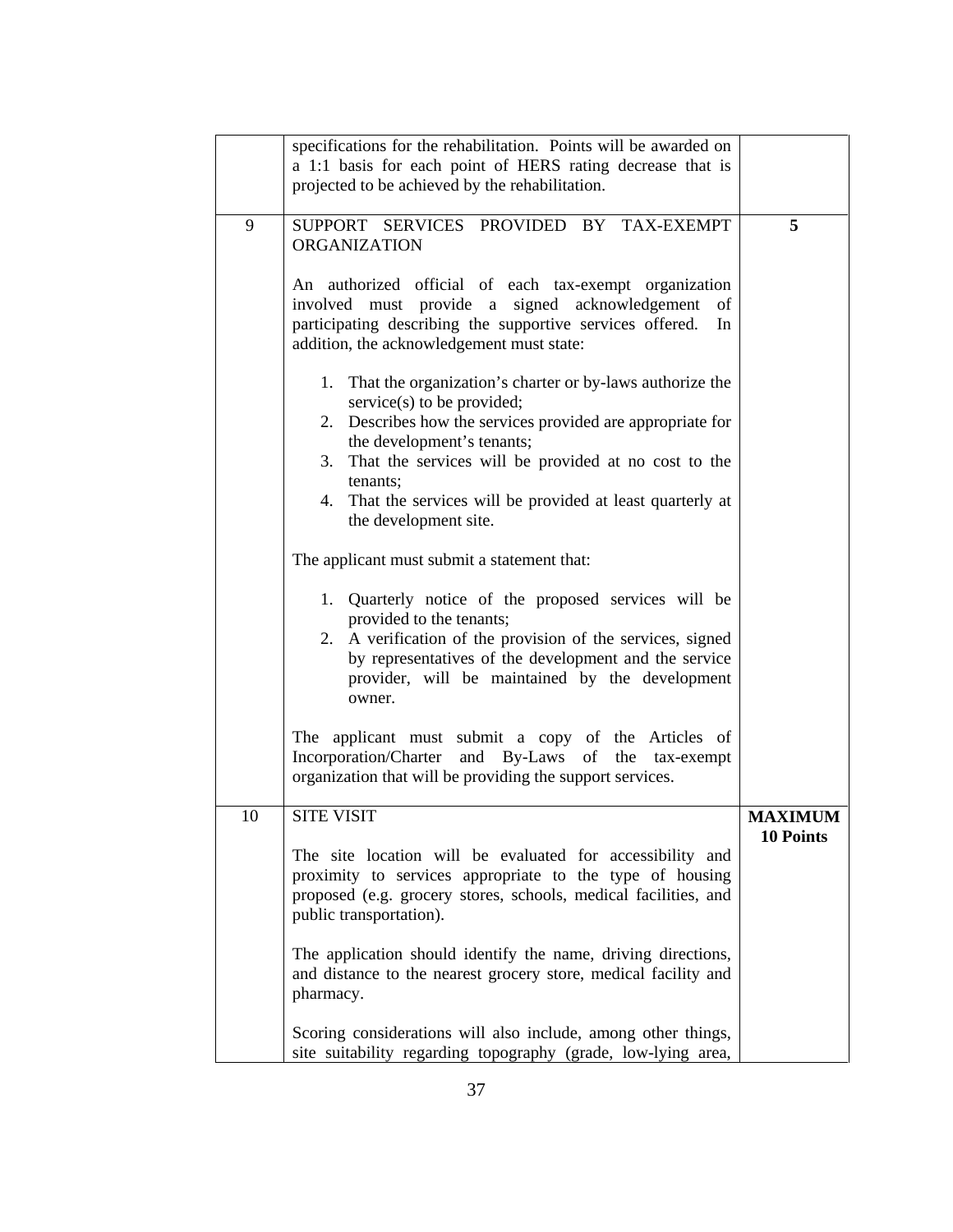|        | flood plain, or wetlands); proximity to nuisances (e.g., railroad  |                |
|--------|--------------------------------------------------------------------|----------------|
|        | tracks, highly travelled roads, streets, highways, or interstates, |                |
|        | manufacturing/production plans) and environmental issues.          |                |
|        |                                                                    |                |
|        | A road, street or highway that is not an interstate will be        |                |
|        | considered "highly travelled" if its average daily traffic is      |                |
|        | 10,000 or above, as determined by the most recent State,           |                |
|        | County and City Annual Average Daily Traffic Maps published        |                |
|        | by the Arkansas State Highway and Transportation                   |                |
|        | Department. An interstate is per se "highly travelled."            |                |
|        |                                                                    |                |
| $\Box$ | <b>MARKET NEED</b>                                                 | <b>MAXIMUM</b> |
|        |                                                                    | 15 Points      |
|        | A Market Study shall be submitted which adequately                 |                |
|        | demonstrates need for the rental housing units proposed.           |                |
|        | Fifteen (15) points will be awarded for capture rates of 20%       |                |
|        | and below and for capture rates exceeding 20%, points will be      |                |
|        |                                                                    |                |
|        | awarded based upon 5% increments of the capture rate, up to        |                |
|        | and including 90%. Points shall be weighted based upon             |                |
|        | number of units. Zero (0) points will be awarded when the          |                |
|        | capture rate is 91% to 100%. The application will be rejected if   |                |
|        | the market study fails to show need for any bedroom size           |                |
|        | proposed based upon the targeted income group for that             |                |
|        | bedroom size. ADFA may substitute its own market analysis,         |                |
|        | in its discretion, and may reject applications as a result.        |                |
|        | $12$ CHDO                                                          |                |
|        |                                                                    |                |
|        | A CHDO is part of the ownership structure of Applicant, and        |                |
|        | the Applicant is requesting HOME CHDO funds. The CHDO              |                |
|        | must be an existing CHDO certified by ADFA, i.e., application      |                |
|        | cannot be made for CHDO certification simultaneously with          |                |
|        | the application for tax credits. The application for CHDO          |                |
|        | certification must not be pending with ADFA.                       |                |
|        |                                                                    |                |
|        | <b>SERVES LOWEST INCOME GROUP POSSIBLE</b>                         |                |
|        |                                                                    |                |
|        | Special priority will be given to developments with units          |                |
|        | dedicated to serve households whose incomes are 30% or less        |                |
|        | of the area median income. Rents must be restricted                |                |
|        | accordingly. The number of units must be at least 5% of the        |                |
|        | total number of residential rental units in the development.       |                |
|        | Applicants for developments that will receive, or do receive       |                |
|        | and it is anticipated will continue to receive, rental assistance  |                |
|        | are not eligible for these points.                                 |                |
|        |                                                                    |                |
|        | Applicant must submit a signed statement with the application      |                |
|        | stating the number of units to be set-aside for the very low-      |                |
|        |                                                                    |                |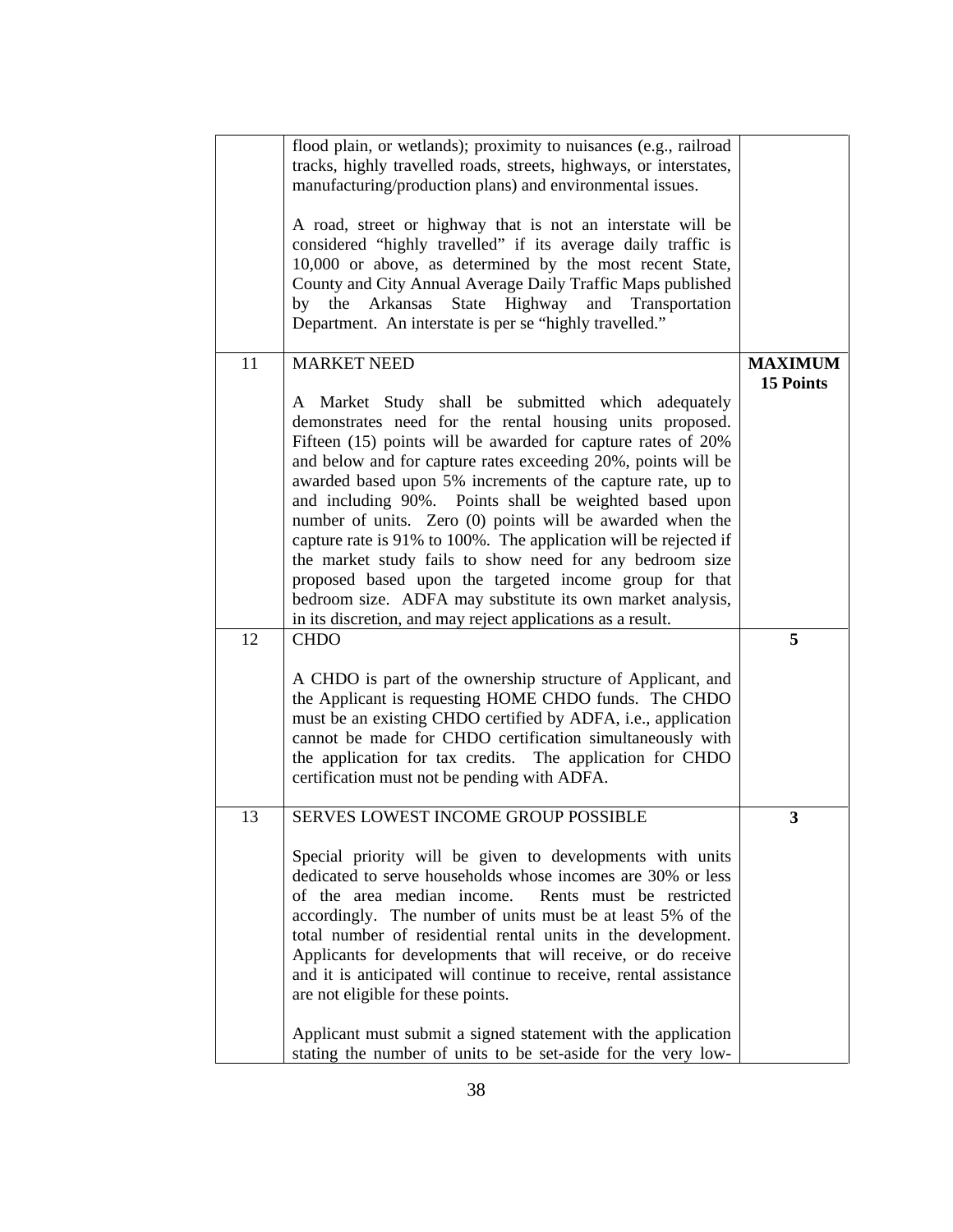| <b>EXTEND DURATION OF LOW-INCOME USE</b><br>14<br>Applicant must submit a signed statement which indicates the<br>number of years, which must be a minimum of five (5) years,<br>the period of affordability will be extended.<br>COMMUNITY REVITALIZATION PLAN<br>15<br>Points are available to a development that is located in a<br>Qualified Census Tract or is for the rehabilitation of existing<br>housing if it contributes to a concerted community<br>revitalization plan.<br>Applicant must submit with its application a copy of the<br>Community Revitalization Plan and such Plan must specifically<br>address a need for affordable housing.<br>NEGATIVE POINTS FOR NON-COMPLIANCE<br>ADFA's Compliance Department will calculate a Non-<br>Compliance Score for each applicant based upon non-<br>compliance by existing developments of which members,<br>partners or shareholders of the applicant, General Partner of<br>applicant or members, partners, or shareholders of General<br>Partner of applicant, or members of applicant or members,<br>partners, or shareholders of members of applicant were or are<br>part of the development team or otherwise involved in the<br>operation of the development as determined by ADFA.<br>A Non-Compliance Score will be calculated based upon the<br>percentage of units monitored that are out of compliance, as<br>evidenced by IRS Forms 8823.<br>Points equal to three times the Non-Compliance Score will be<br>deducted from the application's score.<br>Non-Compliance Score Negative Points<br>Percentage<br>Greater than 10%<br>Greater than 20%<br>Greater than 30%<br>Greater than 40%<br>Greater than 50%<br>15 | income tenants and such set-aside must be evidenced in the rent<br>schedules of the application. |  |
|------------------------------------------------------------------------------------------------------------------------------------------------------------------------------------------------------------------------------------------------------------------------------------------------------------------------------------------------------------------------------------------------------------------------------------------------------------------------------------------------------------------------------------------------------------------------------------------------------------------------------------------------------------------------------------------------------------------------------------------------------------------------------------------------------------------------------------------------------------------------------------------------------------------------------------------------------------------------------------------------------------------------------------------------------------------------------------------------------------------------------------------------------------------------------------------------------------------------------------------------------------------------------------------------------------------------------------------------------------------------------------------------------------------------------------------------------------------------------------------------------------------------------------------------------------------------------------------------------------------------------------------------------------------------------------------------|--------------------------------------------------------------------------------------------------|--|
| 16                                                                                                                                                                                                                                                                                                                                                                                                                                                                                                                                                                                                                                                                                                                                                                                                                                                                                                                                                                                                                                                                                                                                                                                                                                                                                                                                                                                                                                                                                                                                                                                                                                                                                             |                                                                                                  |  |
|                                                                                                                                                                                                                                                                                                                                                                                                                                                                                                                                                                                                                                                                                                                                                                                                                                                                                                                                                                                                                                                                                                                                                                                                                                                                                                                                                                                                                                                                                                                                                                                                                                                                                                |                                                                                                  |  |
|                                                                                                                                                                                                                                                                                                                                                                                                                                                                                                                                                                                                                                                                                                                                                                                                                                                                                                                                                                                                                                                                                                                                                                                                                                                                                                                                                                                                                                                                                                                                                                                                                                                                                                |                                                                                                  |  |
|                                                                                                                                                                                                                                                                                                                                                                                                                                                                                                                                                                                                                                                                                                                                                                                                                                                                                                                                                                                                                                                                                                                                                                                                                                                                                                                                                                                                                                                                                                                                                                                                                                                                                                |                                                                                                  |  |
|                                                                                                                                                                                                                                                                                                                                                                                                                                                                                                                                                                                                                                                                                                                                                                                                                                                                                                                                                                                                                                                                                                                                                                                                                                                                                                                                                                                                                                                                                                                                                                                                                                                                                                |                                                                                                  |  |
|                                                                                                                                                                                                                                                                                                                                                                                                                                                                                                                                                                                                                                                                                                                                                                                                                                                                                                                                                                                                                                                                                                                                                                                                                                                                                                                                                                                                                                                                                                                                                                                                                                                                                                |                                                                                                  |  |
|                                                                                                                                                                                                                                                                                                                                                                                                                                                                                                                                                                                                                                                                                                                                                                                                                                                                                                                                                                                                                                                                                                                                                                                                                                                                                                                                                                                                                                                                                                                                                                                                                                                                                                |                                                                                                  |  |
|                                                                                                                                                                                                                                                                                                                                                                                                                                                                                                                                                                                                                                                                                                                                                                                                                                                                                                                                                                                                                                                                                                                                                                                                                                                                                                                                                                                                                                                                                                                                                                                                                                                                                                |                                                                                                  |  |
|                                                                                                                                                                                                                                                                                                                                                                                                                                                                                                                                                                                                                                                                                                                                                                                                                                                                                                                                                                                                                                                                                                                                                                                                                                                                                                                                                                                                                                                                                                                                                                                                                                                                                                |                                                                                                  |  |
|                                                                                                                                                                                                                                                                                                                                                                                                                                                                                                                                                                                                                                                                                                                                                                                                                                                                                                                                                                                                                                                                                                                                                                                                                                                                                                                                                                                                                                                                                                                                                                                                                                                                                                |                                                                                                  |  |
|                                                                                                                                                                                                                                                                                                                                                                                                                                                                                                                                                                                                                                                                                                                                                                                                                                                                                                                                                                                                                                                                                                                                                                                                                                                                                                                                                                                                                                                                                                                                                                                                                                                                                                |                                                                                                  |  |
|                                                                                                                                                                                                                                                                                                                                                                                                                                                                                                                                                                                                                                                                                                                                                                                                                                                                                                                                                                                                                                                                                                                                                                                                                                                                                                                                                                                                                                                                                                                                                                                                                                                                                                |                                                                                                  |  |
|                                                                                                                                                                                                                                                                                                                                                                                                                                                                                                                                                                                                                                                                                                                                                                                                                                                                                                                                                                                                                                                                                                                                                                                                                                                                                                                                                                                                                                                                                                                                                                                                                                                                                                |                                                                                                  |  |
|                                                                                                                                                                                                                                                                                                                                                                                                                                                                                                                                                                                                                                                                                                                                                                                                                                                                                                                                                                                                                                                                                                                                                                                                                                                                                                                                                                                                                                                                                                                                                                                                                                                                                                |                                                                                                  |  |
|                                                                                                                                                                                                                                                                                                                                                                                                                                                                                                                                                                                                                                                                                                                                                                                                                                                                                                                                                                                                                                                                                                                                                                                                                                                                                                                                                                                                                                                                                                                                                                                                                                                                                                |                                                                                                  |  |
|                                                                                                                                                                                                                                                                                                                                                                                                                                                                                                                                                                                                                                                                                                                                                                                                                                                                                                                                                                                                                                                                                                                                                                                                                                                                                                                                                                                                                                                                                                                                                                                                                                                                                                |                                                                                                  |  |
|                                                                                                                                                                                                                                                                                                                                                                                                                                                                                                                                                                                                                                                                                                                                                                                                                                                                                                                                                                                                                                                                                                                                                                                                                                                                                                                                                                                                                                                                                                                                                                                                                                                                                                |                                                                                                  |  |
|                                                                                                                                                                                                                                                                                                                                                                                                                                                                                                                                                                                                                                                                                                                                                                                                                                                                                                                                                                                                                                                                                                                                                                                                                                                                                                                                                                                                                                                                                                                                                                                                                                                                                                |                                                                                                  |  |
|                                                                                                                                                                                                                                                                                                                                                                                                                                                                                                                                                                                                                                                                                                                                                                                                                                                                                                                                                                                                                                                                                                                                                                                                                                                                                                                                                                                                                                                                                                                                                                                                                                                                                                |                                                                                                  |  |
|                                                                                                                                                                                                                                                                                                                                                                                                                                                                                                                                                                                                                                                                                                                                                                                                                                                                                                                                                                                                                                                                                                                                                                                                                                                                                                                                                                                                                                                                                                                                                                                                                                                                                                |                                                                                                  |  |
|                                                                                                                                                                                                                                                                                                                                                                                                                                                                                                                                                                                                                                                                                                                                                                                                                                                                                                                                                                                                                                                                                                                                                                                                                                                                                                                                                                                                                                                                                                                                                                                                                                                                                                |                                                                                                  |  |
|                                                                                                                                                                                                                                                                                                                                                                                                                                                                                                                                                                                                                                                                                                                                                                                                                                                                                                                                                                                                                                                                                                                                                                                                                                                                                                                                                                                                                                                                                                                                                                                                                                                                                                |                                                                                                  |  |
|                                                                                                                                                                                                                                                                                                                                                                                                                                                                                                                                                                                                                                                                                                                                                                                                                                                                                                                                                                                                                                                                                                                                                                                                                                                                                                                                                                                                                                                                                                                                                                                                                                                                                                |                                                                                                  |  |
|                                                                                                                                                                                                                                                                                                                                                                                                                                                                                                                                                                                                                                                                                                                                                                                                                                                                                                                                                                                                                                                                                                                                                                                                                                                                                                                                                                                                                                                                                                                                                                                                                                                                                                |                                                                                                  |  |
|                                                                                                                                                                                                                                                                                                                                                                                                                                                                                                                                                                                                                                                                                                                                                                                                                                                                                                                                                                                                                                                                                                                                                                                                                                                                                                                                                                                                                                                                                                                                                                                                                                                                                                |                                                                                                  |  |
|                                                                                                                                                                                                                                                                                                                                                                                                                                                                                                                                                                                                                                                                                                                                                                                                                                                                                                                                                                                                                                                                                                                                                                                                                                                                                                                                                                                                                                                                                                                                                                                                                                                                                                |                                                                                                  |  |
|                                                                                                                                                                                                                                                                                                                                                                                                                                                                                                                                                                                                                                                                                                                                                                                                                                                                                                                                                                                                                                                                                                                                                                                                                                                                                                                                                                                                                                                                                                                                                                                                                                                                                                |                                                                                                  |  |
|                                                                                                                                                                                                                                                                                                                                                                                                                                                                                                                                                                                                                                                                                                                                                                                                                                                                                                                                                                                                                                                                                                                                                                                                                                                                                                                                                                                                                                                                                                                                                                                                                                                                                                |                                                                                                  |  |
|                                                                                                                                                                                                                                                                                                                                                                                                                                                                                                                                                                                                                                                                                                                                                                                                                                                                                                                                                                                                                                                                                                                                                                                                                                                                                                                                                                                                                                                                                                                                                                                                                                                                                                |                                                                                                  |  |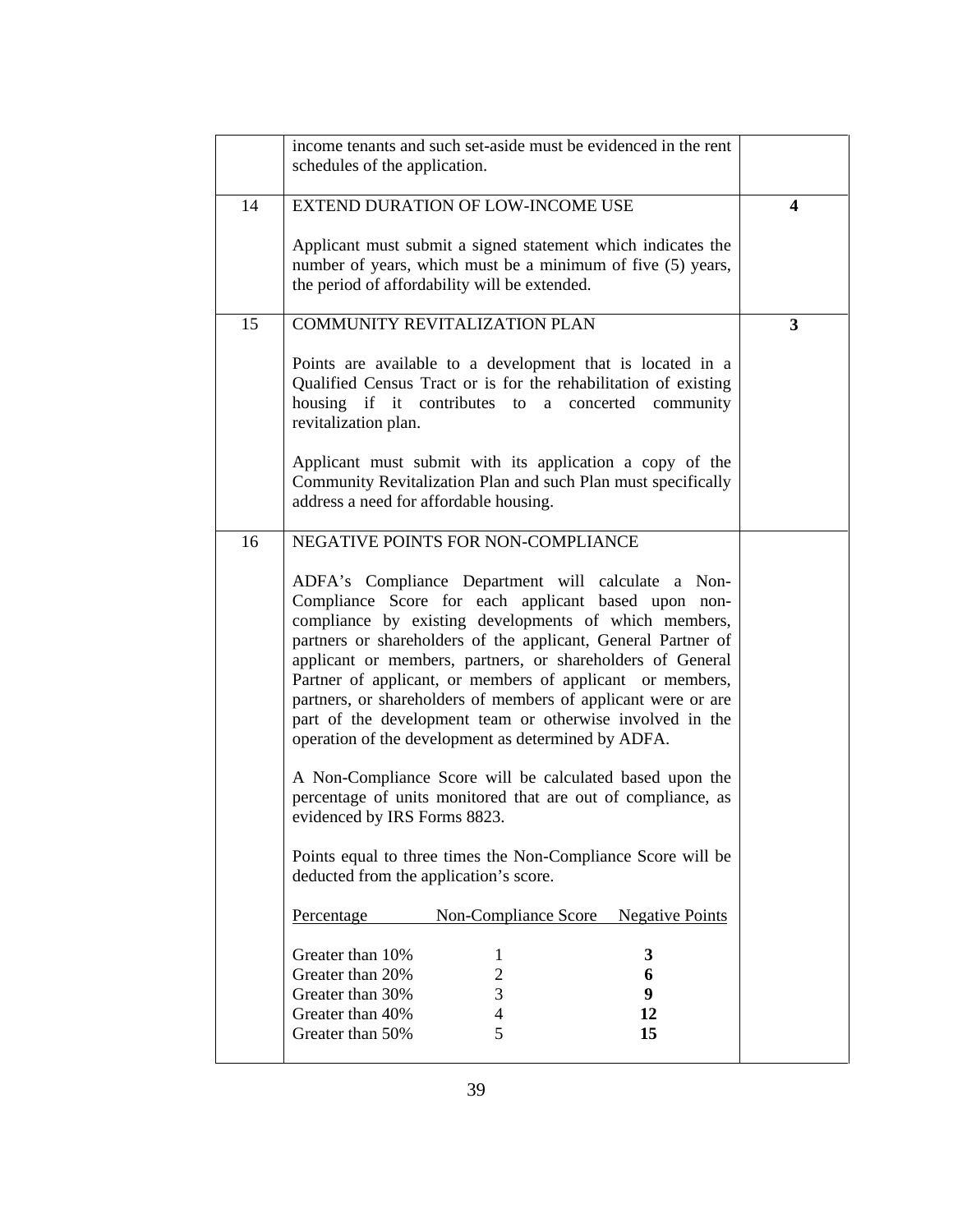| Points may be deducted, up to 15 points, for each non-          |  |  |  |  |
|-----------------------------------------------------------------|--|--|--|--|
| compliance issue for which an IRS Form 8823 has been issued     |  |  |  |  |
| to the developer, applicant or other member of the development  |  |  |  |  |
| during the previous calendar year, i.e., for the $2012$ funding |  |  |  |  |
| cycle, all IRS Forms 8823 issued from January 1, 2011 through   |  |  |  |  |
| December 31, 2011 will be considered and utilized to calculate  |  |  |  |  |
| the non-compliance score.                                       |  |  |  |  |

#### **B. RANKING and AWARD DETERMINATION.**

Each application will be ranked according to the score awarded. In the event that some applicants score the same and are ranked the same, the Authority may use discretionary judgment in establishing a final award. The Authority reserves the right to disapprove or reduce the Housing Credits for an allocation during any stage, regardless of ranking under the priorities and point ranking outlined above. For any allocation not made in accordance with the established priorities and selection criteria of the Authority, a written explanation shall be made by the Authority to the general public.

ADFA reserves the right to disapprove any development for an allocation of Housing Credits, regardless of the ranking under the priorities and point ranking outlined above. ADFA reserves the right, in its sole and absolute discretion, to suspend or bar any applicant from the Housing Credit program, which ADFA determines has acted improperly, illegally or inappropriately in the applicant's dealings with the Authority or in any way relative to the Housing Credit Program. ADFA reserves the right to reject any application from consideration for an award of federal or state housing tax credits if any member of its development team is determined by ADFA to be out of compliance in regard to any existing development financed with ADFA-awarded resources.

Excluding contact permitted during the Response Period, it is the policy of ADFA to prohibit applicants from contacting ADFA staff in any manner regarding any application after the APPLICATION DEADLINE. Violations of this policy will be brought to the attention of the Board Housing Review Committee and could result in a downgrade to the final scoring, rejection of the application from consideration for an award of federal or state housing credits, or suspension or disqualification from the ADFA housing tax credit program. **NO CONTACT WITH ADFA BOARD MEMBERS IS ALLOWED AND ANY SUCH CONTACT WILL BE GROUNDS FOR IMMEDIATE REJECTION OF AN APPLICATION.**

#### **IX. ADDITIONAL PROGRAM INFORMATION.**

#### **A. RESERVATION OF CREDITS.**

Developments selected will be given preliminary approval for a reservation of Housing Credits. The required reservation fee of One Hundred Fifty and No/100 Dollars (\$150.00) per low-income unit shall be submitted to ADFA within twenty-one (21) days of notification of reservation of Housing Credits. Developments that will not be placed in service in the tax year ADFA approves the Housing Credit reservation may be awarded a Carryover Allocation upon the satisfaction of requirements of IRC §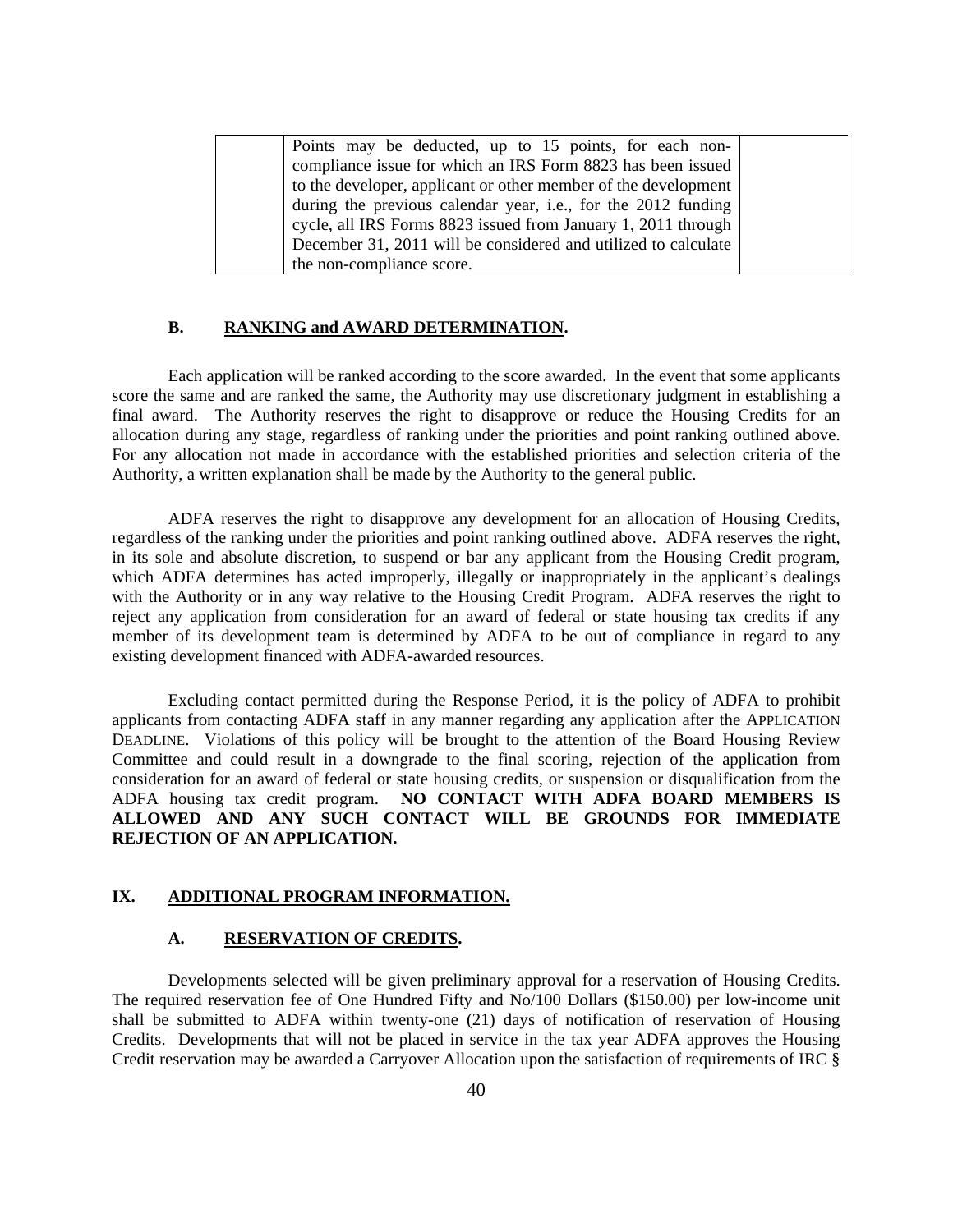42 and the Authority. All developments with a valid reservation of Housing Credits will be required to obtain a Placed-in-Service Allocation or Carryover Allocation from ADFA dated before or on **December 31, <sup>2012</sup>**. Requests for carryover allocations for the year <sup>2012</sup> are due to ADFA by or on **December 7, 2012**.

The Owner of the development identified in the application shall utilize the allocation of Housing Credits. The transfer of credits is prohibited.

#### **B. CHANGES TO THE ORIGINAL APPLICATION AND SUBSEQUENT CHANGES.**

Any material change to the original application, and all subsequent material changes, shall be submitted to ADFA in writing at least thirty (30) days prior to the desired effective date of the change. All changes shall be reviewed and approved by ADFA's Multi-Family Housing Staff, ADFA's Board Housing Review Committee and/or ADFA's Board of Directors, as appropriate. Any change to the original application made without approval from ADFA will be null and void and may result in remedial action by ADFA, including not limited to penalties on future applications or suspension from the tax credit program in Arkansas for a set period of time.

A \$500.00 fee per change item submitted shall be submitted to ADFA with all change requests.

\$500.00 shall be submitted for all such change requests, including but not limited to change in unit size, configuration, location, requests for approval of change of management company, change in development team, and transfer of ownership interest.

#### **C. DEFINITION OF SCATTERED SITE.**

A scattered site development is any low-income housing development whose buildings are at least 2000 feet away from each other. The development shall be so treated if all of the units in each building in the development are designated low-income housing units and all of the buildings in the development are located within one jurisdiction, *i.e. city or county.*

### **D. DEFINITION OF ASSISTED LIVING.**

Assisted Living housing is a combination of housing, supportive services, personalized assistance and health care designed to respond to the individual needs of those who need help with activities of daily living, in a way that promotes maximum independence for each resident. Supportive services are available 24 hours per day to meet scheduled and unscheduled needs of each resident. An Assisted Living development applicant shall comply with all state and federal regulations for assisted living developments. Assisted Living development applicants will be required to submit an approved Certificate of Need or Permit of Approval from the State of Arkansas with their application.

#### **E. DEFINITION OF SUPPORTIVE (DISABLED) HOUSING.**

Housing intended for the use of persons with a disability (as defined by HUD), which contains all the physical design, construction, and on-site service provision components adequate to meet the needs of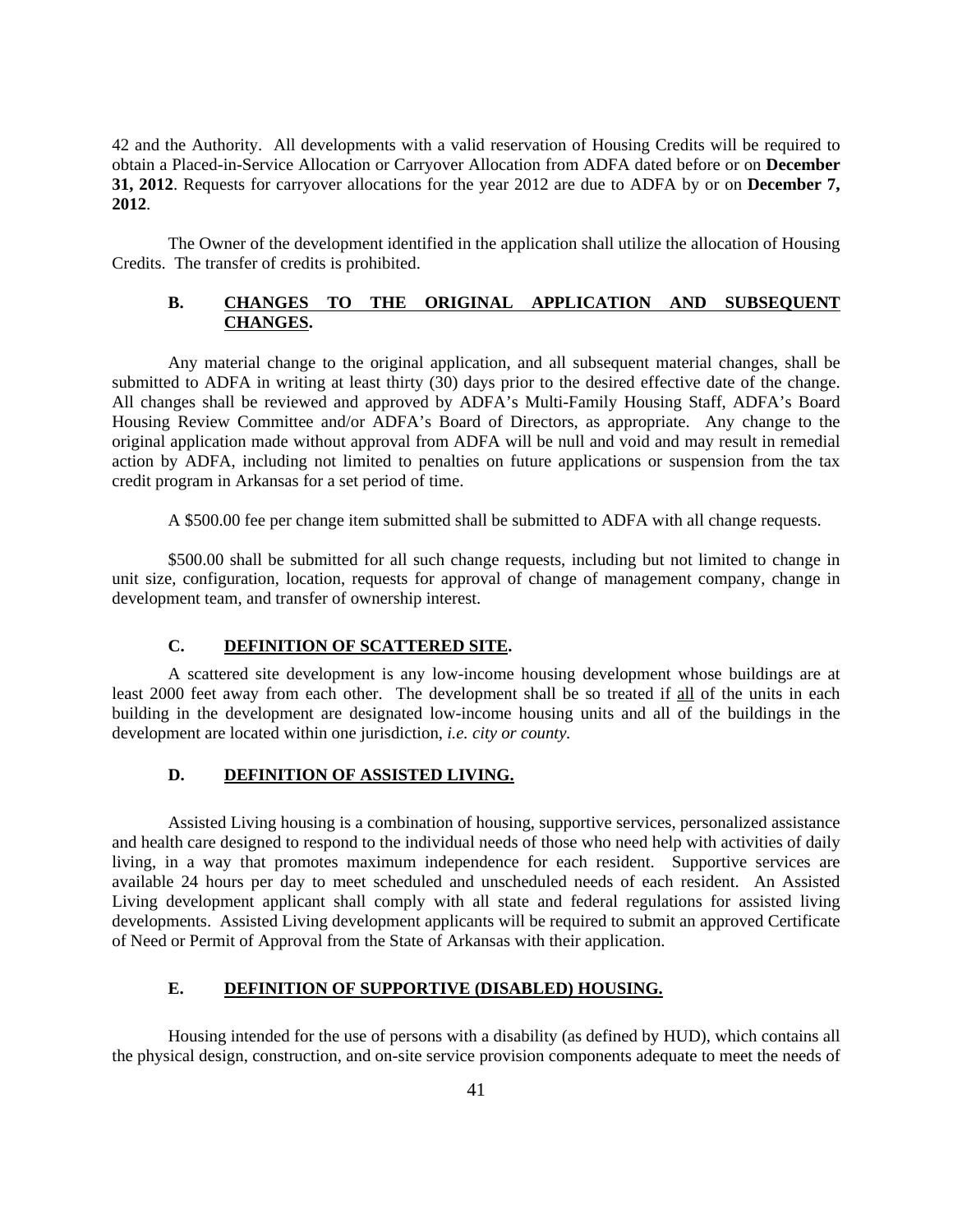the disabled population targeted. Any market study submitted in support of an application for housing intended for the use of person with disabilities shall address the housing needs of the targeted disabled population in the primary market area. The applicant shall also include a marketing plan designed to reach the targeted disabled population for which the proposed housing is to be developed. The applicant must submit its statement that the supportive services offered to the disabled population served will be optional as defined in 26 C.F.R § 1.42-11(b).

#### **F. CERTIFICATION OF EXPENDITURES STANDARD.**

Applicants shall submit a final development cost certification supported by an audit report performed by a Certified Public Accountant prior to issuance of IRS Form 8609. *See Section XI of this QAP below* for additional requirements.

#### **G. UNIT ACCESSIBILITY FOR PERSONS WITH DISABILITIES.**

Developments approved for Housing Credits shall comply with local and federal regulations pertaining to unit accessibility and construction standards to accommodate persons with physical disabilities. **The applicant's architect must submit a statement that the development will comply with all federal and state accessibility laws.** 

#### **H. LEAD-BASED PAINT.**

In a development with Housing Credits, the lead-based paint requirements apply to all units and common areas in the development.

#### **I. EQUAL OPPORTUNITY.**

The Authority requires that occupancy of all housing financed or otherwise assisted by ADFA be open to all persons regardless of race, color, religion, sex, handicap, familial status or national origin and contractors and subcontractors engaged in the construction or rehabilitation of such housing provide equal opportunity for employment without discrimination as to race, color, religion, sex, handicap, familial status or national origin.

#### **J. CRIMINAL BACKGROUND CHECK and DISCLOSURE REQUIREMENTS.**

Each applicant, developer, consultant, and other development team member on the application, and all principals of development team members as well as any public official affiliated with a tax credit, tax credit/HOME or bond program application, shall complete a Criminal Background and Disclosure Form – Housing, Attachment A to the Application. Failure to submit, or correctly complete the Criminal Background and Disclosure Form – Housing by each applicant, consultant, and development team member on the application or affiliated public official on a HOME program application shall disqualify the Application for reservation of LIHTCs, Tax-Exempt Bonds subject to Private Activity Volume Cap ("Bonds") or HOME funds.<br>Each applicant or recipient of LIHTCs, Bonds, or HOME funds, and any principal of such

applicant or recipient, is subject to ADFA's Criminal Background Check Policies and Procedures and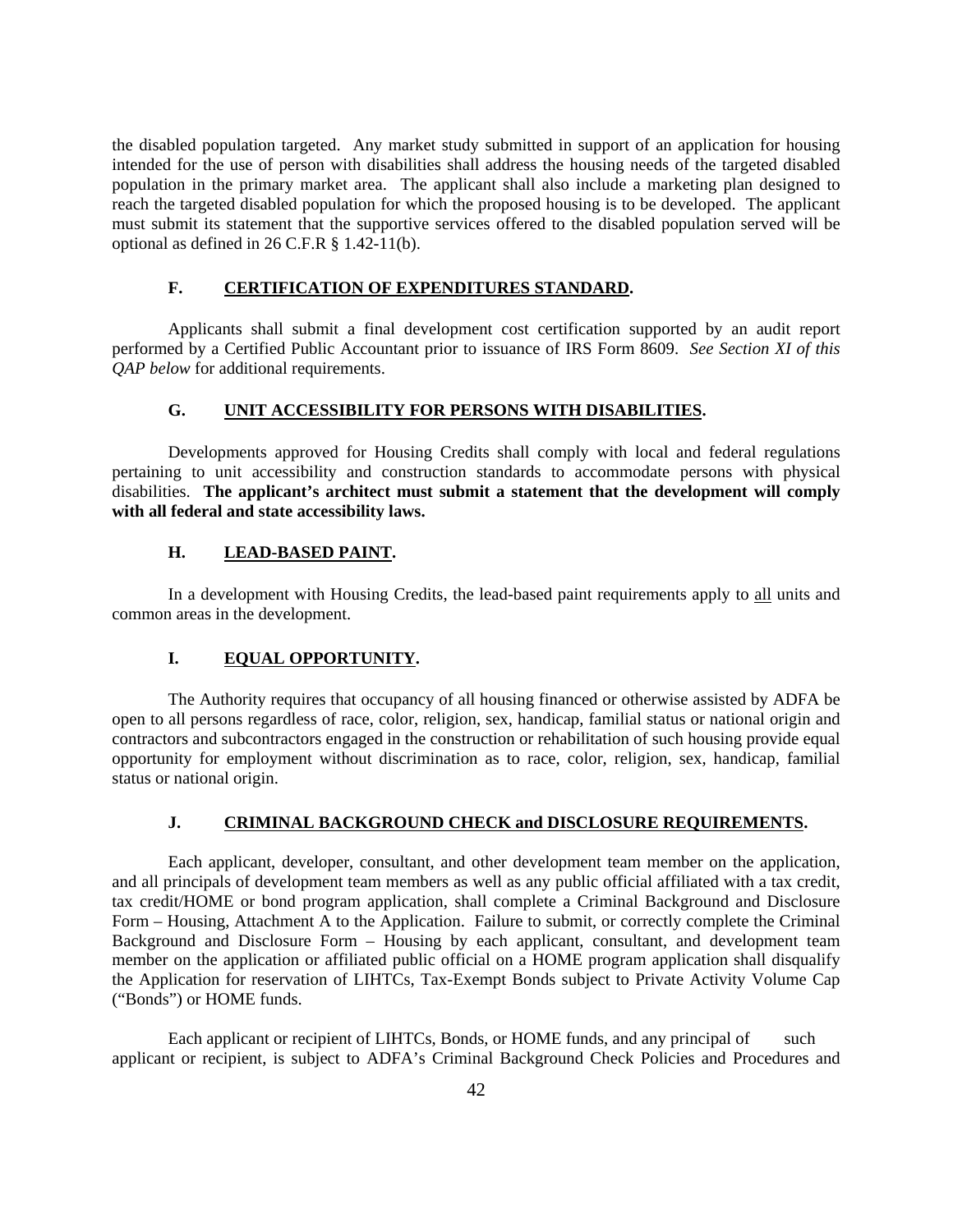their requirements. Each consultant, developer, or other development team member or any principal of such consultant, developer, or other development team member, is subject to ADFA's Criminal Background Check Policies and Procedures and their requirements.

ADFA, in its sole discretion, shall determine whether the criminal background of an applicant, developer, consultant or other development team member, or of a partner, member, or shareholder of the applicant, developer, consultant or other development team member disqualifies such person(s) or entity or entities. If such person(s) or entity or entities are determined to be disqualified to participate on the development team of the proposed development, the application may be rejected from further consideration for housing tax credits, which may necessarily result in rejection from further consideration for other ADFA resources. ADFA may allow, in its discretion, applicant to provide, after notice of such determination to applicant, a replacement development team member subject to approval of such replacement member by ADFA.

#### **K. PRE-CONSTRUCTION CONFERENCE REQUIREMENT.**

Applicants receiving reservations of federal low-income housing tax credits will be required to conduct a pre-construction conference with ADFA staff prior to construction. It will be the responsibility of the applicant to schedule the pre-construction conference.

#### **L. INSPECTION REQUIREMENT.**

Random inspections will be conducted on under construction and completed developments at ADFA's discretion to ensure compliance with ADFA requirements and representations made in the application. The inspection will be conducted by an ADFA-employed inspector or by an ADFA selected third-party inspector whose report will be submitted to ADFA. The developer/applicant will be responsible for the cost of the inspection which will be in accordance with ADFA's approved inspection fee schedule. The cost of re-inspections performed due to construction errors or mistakes by development shall be at the cost of the developer and/or applicant as well. ADFA's President or his designee shall have the authority to require that construction cease in the event that ADFA determine that work being preformed does not comply with ADFA's minimum design standards or other applicable codes, and the representations of the owner's tax credit application. ADFA shall have no liability for any costs incurred and profits lost as a result of the cessation of work. Applicant, by submitting its tax credit application, agrees to hold ADFA, its agents, employees, officers and directors harmless for all costs incurred and profits lost as a result of the cessation of work. Applicant further agrees that it shall defend, indemnify and hold harmless ADFA, its officers, agents, directors and employees from and against any and all claims, liabilities, damages, losses, injuries, costs, expenses, suits and actions arising from ADFA's cessation of work being performed.

All developments awarded tax credits shall inform ADFA monthly of the progress of construction or acquisition and rehabilitation. Provision to ADFA of a copy of the construction lender's or investor's inspection report shall be sufficient to comply with this requirement unless further information is requested by ADFA.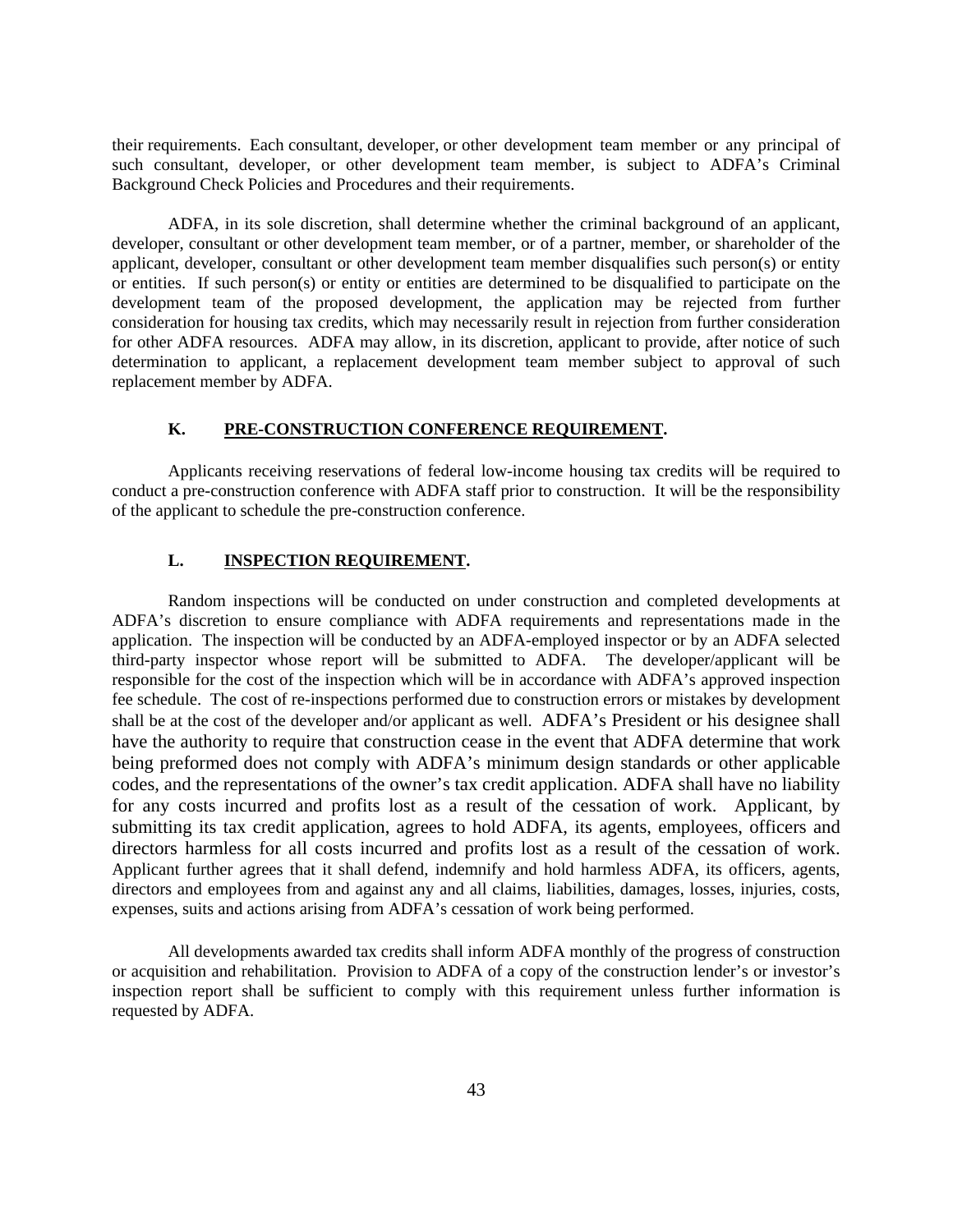All development owners shall notify ADFA's Multi-Family Manager (1) that the development has placed in service and the date each building placed in service; and (2) the first credit year that Owner intends to elect. This notification must be provided in writing to ADFA within thirty (30) days of placement in service.

Failure by Owner to notify ADFA of placement in service within the time specified will result in a fee of \$25 per day, payable by Owner to ADFA, for each day that Owner fails to notify ADFA in writing after the deadline set forth herein. If Owner was also awarded HOME Program funds, this requirement may be met by submitting to the Multi-Family Department a copy of the placed-in-service form required by the HOME Program Department to be submitted with requests for final payment or release of retainage.

It is owner's responsibility to ensure that, once the development is placed in service, it is suitable for occupancy by meeting Uniform Physical Conditions Standards ("UPCS") and ADFA approved design standards. ADFA's Compliance and Monitoring Department will inspect all developments throughout each development's affordability period.

#### **M. FRAUD AND WASTE.**

Any and all fraud, abuse or waste by the development and development team members in regard to the development will be reported to federal and state government agencies and entities as required under any now applicable legislation and any and all legislation that becomes applicable in the future requiring such reporting.

#### **X. CARRYOVER ALLOCATION.**

ADFA will follow the IRC for Carryover Allocation requirements. ADFA will issue a Carryover Allocation following receipt of a carryover application and all required supporting documentation required by ADFA from the development owner, which must be submitted to ADFA before or on **December 7, 2012.**<br>In order to continue to qualify for the Carryover Allocation, the owner's basis in the development

as of November 4, 2013 must exceed ten percent  $(10%)$  of the owner's reasonably expected basis in the development as of December 31, 2014 ("Carryover Allocation Basis"). The owner will be required to evidence its Carryover Allocation Basis in the development on documentation required by ADFA. Failure to provide the required documentation evidencing the owner's Carryover Allocation Basis in the development by November 4, 2013 will cause the Housing Credits to be returned.

The terms and conditions of the Multi-Family Housing Application will be incorporated into the Carryover Allocation documentation.

#### **XI. FINAL COST CERTIFICATION.**

The requirements in this Section are required to be met by all development owners' request for issuance by ADFA of IRS Form(s) 8609. ADFA reserves the right to clarify these requirements as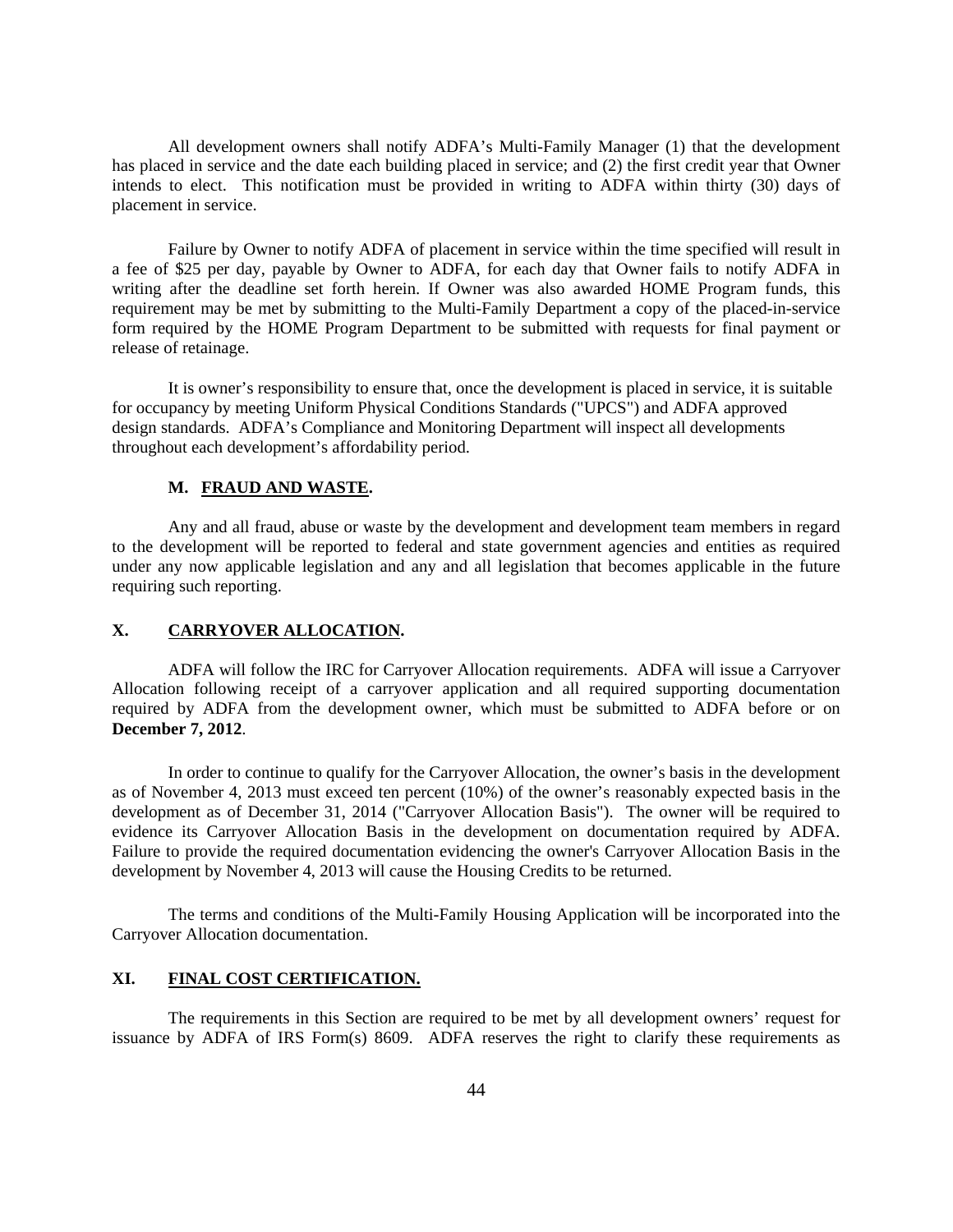necessary. This section, and any such clarifications, will be reflected in the Final Cost Certification Requirements document available on the ADFA web-site under Publications and Forms, Multi-Family.

#### **DEADLINE FOR SUBMITTING ALL REQUIRED DOCUMENTS AND INFORMATION FOR REQUESTS FOR ISSUANCE OF IRS FORM(S) 8609:**

All developments placing in service after the effective date of this 2012 Qualified Allocation Plan must submit a complete cost certification package, including all documents and information required herein, within one-hundred twenty (120) days of placement in service.

If a complete cost certification package is not been submitted **within (120) days of placement in service, ADFA may deny any or all other applications for ADFA resources that are pending or that become pending prior to submission of a complete cost certification package and all fees paid that have accrued as set forth below.** 

**A \$15.00 per calendar day late fee shall be assessed for all cost certification packages submitted after the deadline set forth herein.** 

**The \$15.00 per calendar day late fee shall also be assessed for all cost certification packages submitted within the time set forth herein but which fail to include all information and documentation required herein to be included with the cost certification package request for IRS Form(s) 8609.** 

**Further documentation or information that becomes necessary to obtain based upon review of the complete cost certification package may be requested in writing by ADFA and shall be provided to ADFA within 10 calendar days, excluding the day such request is sent by ADFA (which shall be established by date of letter or date that electronic mail is sent from ADFA, of such written request from ADFA).A separate \$15.00 per calendar day late fee will be charged for each day after the provided 10 calendar days that the documentation or information is not submitted to ADFA. This fee accrues until ADFA is in actual receipt of such requested documentation and information.** 

**All fees set forth in this Section must be paid before ADFA will proceed with the cost certification review and issuance of IRS Form(s) 8609.**

#### **A. REQUIRED DOCUMENTS.**

 The development owner is required to submit the following items to ADFA staff for review:

- 1. Proof of placement in service, as defined by IRS Notice 88-116, for each building in the development by:
- A. New Buildings:

Certificate(s) of Completion (Occupancy) by proper state or local authority for each building in the development. Temporary Certificates of Occupancy will not be accepted as evidence of placement in service except if accompanied by a tax counsel opinion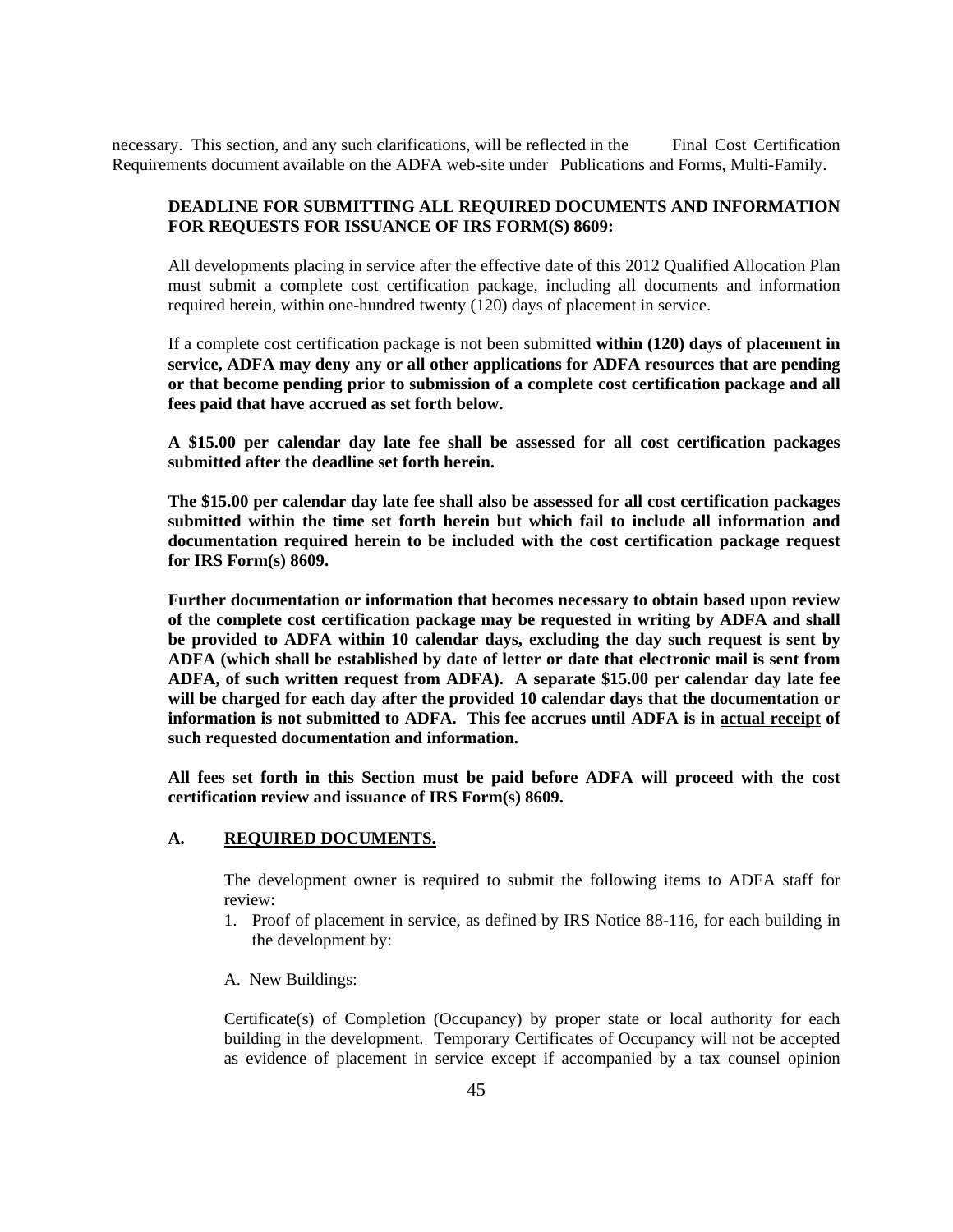which unequivocally opines that such temporary certificates of occupancy, under the circumstances particular to the development for which such Temporary Certificates are submitted, validly evidences placement in service under IRS Section 42. Such tax counsel opinion must specifically state that the opinion may be relied upon by ADFA.

B. Existing Buildings:

(i) Date of transfer to taxpayer, if, on the date of transfer, the building or any unit in the building is ready and available for its intended purpose;

#### OR SERVICE STRUCK CONTROL CONTROL CONTROL CONTROL CONTROL CONTROL CONTROL CONTROL CONTROL CONTROL CONTROL CONTROL CONTROL CONTROL CONTROL CONTROL CONTROL CONTROL CONTROL CONTROL CONTROL CONTROL CONTROL CONTROL CONTROL CONT

 (ii) Date first unit in the building is certified as being suitable for occupancy by the proper state or local authority. Section A.(1)(A) is applicable to this subsection.

C. Rehabilitation Expenditures:

- (i) Proof that rehabilitation is complete;
- (ii) schedule of rehabilitation expenditures by month;

(iii) certification that the minimum expenditure requirement of 26 U.S.C. §42(e)(3)(A), and ADFA's minimum rehabilitation expenditure requirement, has been met;

(iv) certification of the month in which the federal rehabilitation expenditure requirement was met for each building; and

(v) certification of the placed-in-servicedate for the rehabilitation expenditures of each building.

- 2. Original recorded copy of the development's recorded Land Use Restriction Agreement (LURA) (a copy should be submitted before recording for the Authority's review and approval);
- 3. A signed Certification from the licensed design architect or licensed engineer confirming:
	- A. Compliance with the Authority's "Multi-Family Housing Minimum Design Standards" applicable to the development;
	- B. Compliance with all applicable federal and state building codes and all applicable federal and state accessibility laws;
	- C. That the certifying architect or engineer has reviewed the development owner's application for housing tax credits and all ADFA-approved changes thereto and that the development as-built includes all amenities that were represented in the application and all ADFA-approved changes of amenities if any;
	- D. That the certifying architect or engineer has reviewed the development owner's application for housing tax credits and all ADFA-approved changes thereto and that the development as built contains all advanced energy features that were represented in the application and all ADFA-approved changes of advanced energy features, if any;
	- E. That the certifying architect or engineer has reviewed the HERS rating report submitted with owner's application for housing tax credits, and the HERS rating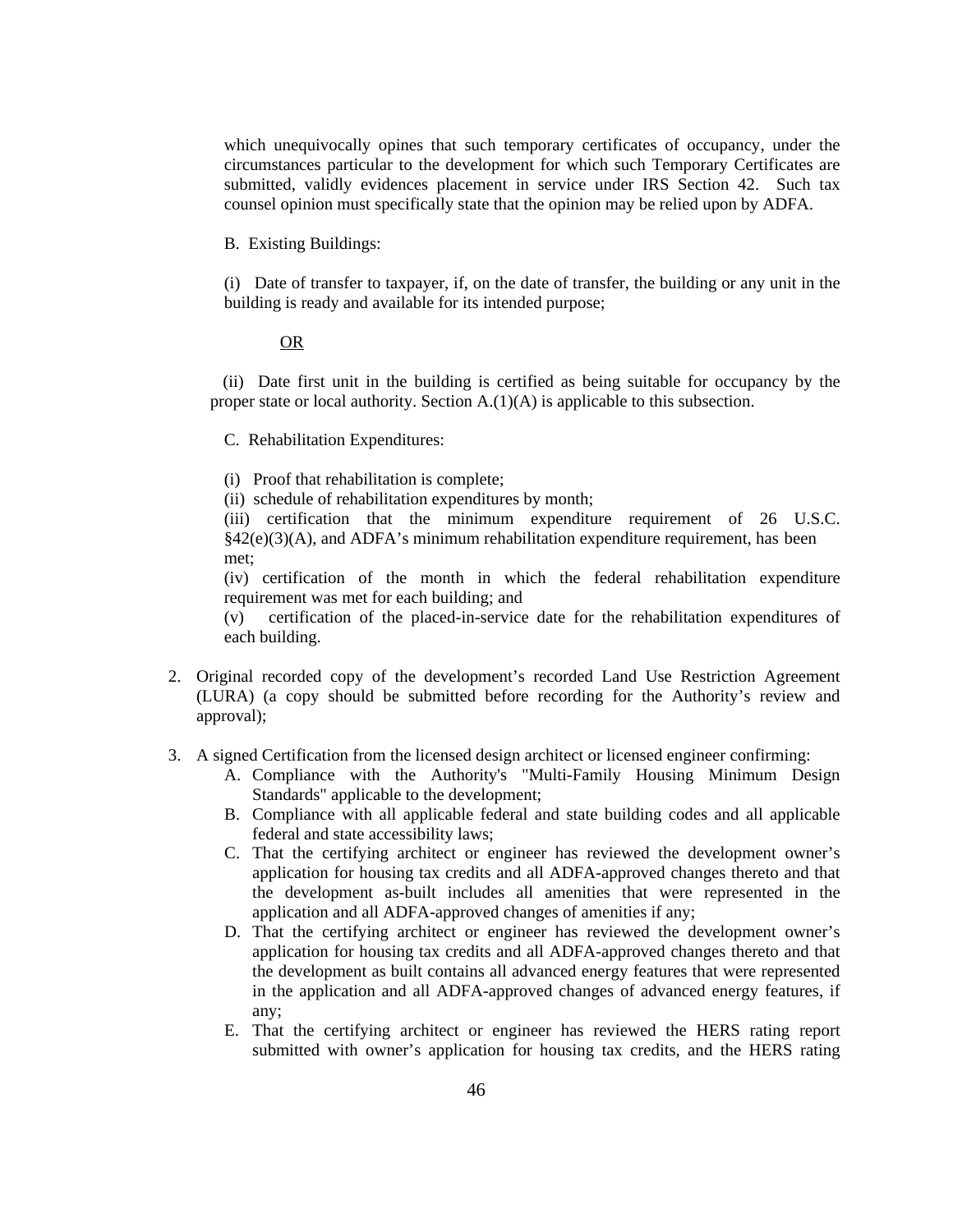report submitted with the cost certification package submitted hereunder, and that all energy features, methods, and all other criteria on which the HERS rating, submitted with owner's application, were adhered to and/or installed in the as-built development. This requirement shall not apply to developments for which credits were awarded in 2009 or before.

- 4. A signed certification from a certified HERS rater stating the HERS rating of all building(s) within the development as-built and placed in service. This requirement shall not apply to developments for which credits were awarded in 2009 or before.
- 5. Cost Certification by a Certified Public Accountant which, at a minimum:
	- a. Utilizes the Development Costs budget pages) from the Multi-Family Housing Application to certify total development costs, or similar format containing all such information; and
	- b. Certifies, pursuant to 26 USC § 42, the eligible basis, applicable fraction, and maximum qualified basis for each building in the Development; (Submit both calculations for the applicable fraction based upon the "unit fraction" method and the "floor space fraction" method). The cost certification shall also include in this same schedule the maximum amount of qualified basis for each building within the development, as determined by the applicable fraction and applicable percentage, i.e., the maximum amount of qualified basis for each building, when multiplied by the applicable percentage, shall equal an amount of credits which in total equal no more than the amount of credits allocated by carryover allocation;
	- c. For each building with rehabilitation expenditures, certifies that the expenditures' requirements of 26 USC § 42(e)(3)(A) have been met and identifies the 24-month period allowed under 26 USC § 42(3)(A) for aggregating rehabilitation expenditures;
	- d. Schedule of rehabilitation expenditures included in the 24-month rehabilitation period, by month, and certification of the date that the rehabilitation placed-in-service, by building, pursuant to IRC Section 42 and related regulations and IRS guidance, that is requested to be reflected as the placed-in-service date on each building's IRS Form 8609 for rehabilitation.
	- e. Certifies that the Per Unit Cost; Developer's Fee; General Requirements; Builder's Overhead; Builder's Profit; and Rehabilitation Costs Standard are within Program requirements and as represented in the development owner's Multi-Family Housing Application and all ADFA-approved changes thereto;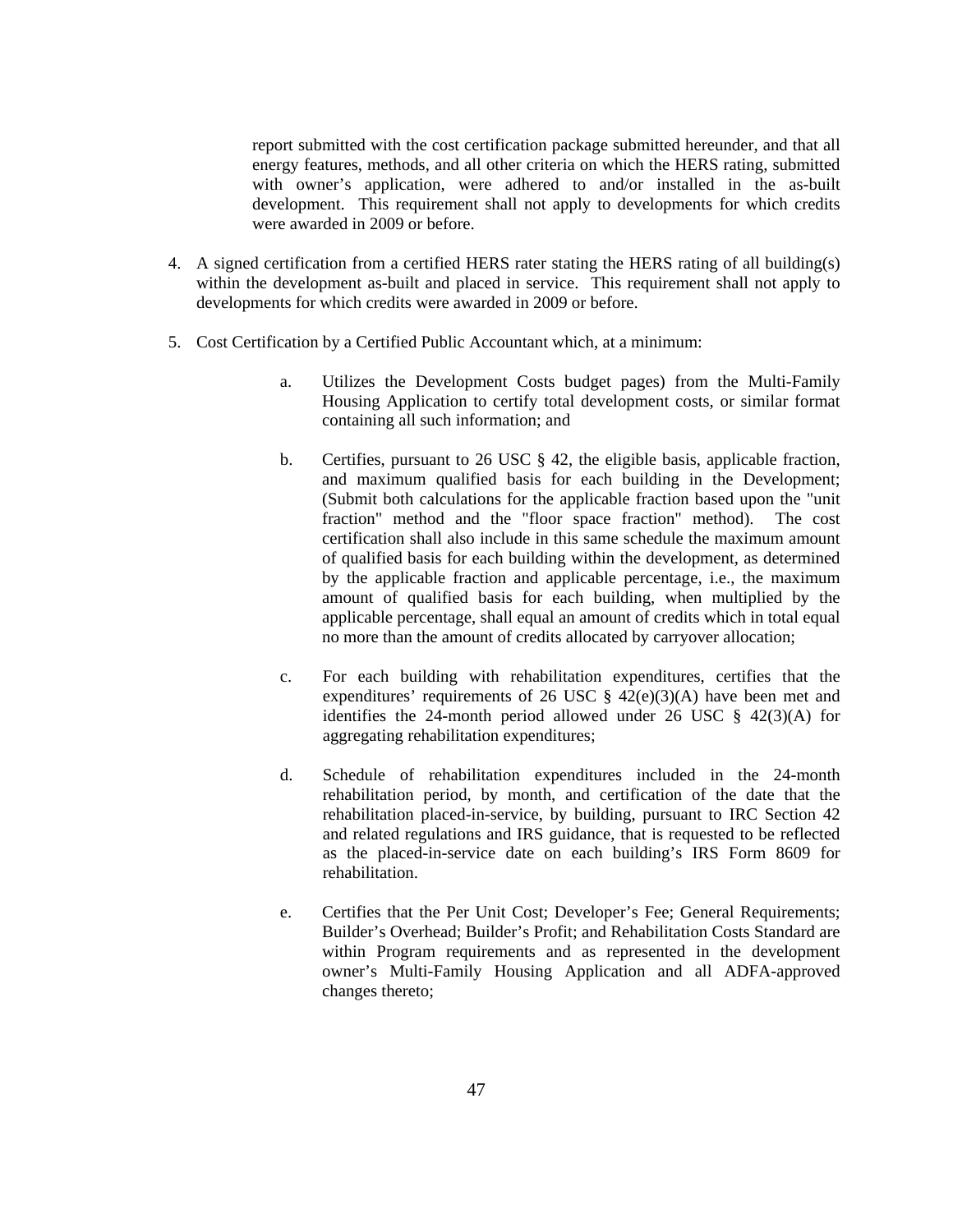- e. For each building financed with tax-exempt bond proceeds, certifies the percentage of aggregate basis of each building that is financed by tax exempt bond proceeds; and
- f. For each building with market rate units, certifies:
	- (i) The cost of each such unit;
	- (ii) The square footage of each such unit;
	- (iii) The average cost per square foot of the low-income units in the development; and
	- (iv) Whether the market rate units are "above the average quality standard of the low-income units" as described in Section 42(d)(3)(B)(i) of the Internal Revenue Code and whether the development owner elected to exclude the excess costs pursuant to Section  $42(d)(3)(B)(ii)$  of the Internal Revenue Code.
- 6. Statement that identifies the first taxable credit year for each building in the development and, if past for any building, that the development met the minimum set-aside requirements of 26 USC  $\S$  42(g)(3)(A) prior to the close of the first taxable credit year for such building(s);
- 7. List stating the full address and Building Identification Number, assigned at carryover allocation, for each building in the Development;
- 8. Full name, address, telephone number, Federal Tax ID number, and 1<sup>st</sup> taxable year st taxable year of the credit period for the development owner;
- 9. Payment to cover "allocation" of credits fee \$150.00 per low-income unit in the development; and payment to cover monitoring fee equal to 8% of the annual credits allocated; and the contract of the contract of the contract of the contract of the contract of the contract of the contract of the contract of the contract of the contract of the contract of the contract of the contract of
- 10. a. Sources shall equal uses.Applicant shall provide copies of all documents evidencing the financing utilized for the development, which shall be at least equal to the total development costs as certified by the Certified Public Account pursuant to Section A.(5) herein.

b. If financing sources utilized exceeds the amount of certified total development costs, ADFA may reduce the amount of credits issued via IRS Form(s) 8609 so as to comply with the federal requirement that no more housing credits be issued than necessary in order for the development to be financially feasible.

c. All deferrals of developer fee shall be evidenced in writing and an updated pro forma shall be submitted evidencing that the amount of deferred developer fee is projected to be paid within fifteen (15) years from the date the development placed in service. If the total amount of deferred developer fee is not evidenced by the pro forma, based upon reasonable projections and in compliance with all QAP requirements, to be paid back from the development's cash flows within fifteen (15) years from placement in service, Applicant may submit a financing commitment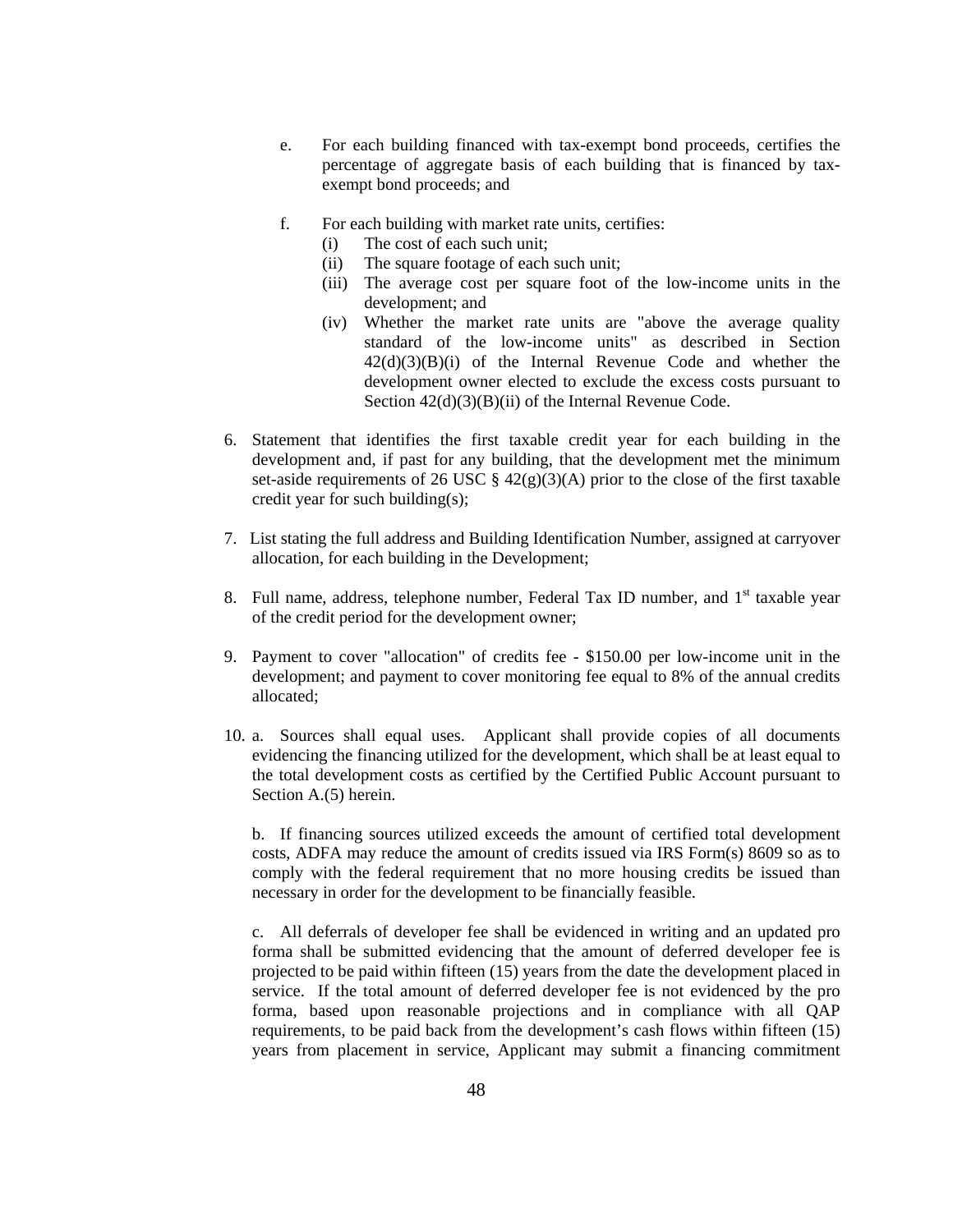letter evidencing how the total amount of deferred developer fee will be paid to developer within fifteen (15) years from placement in service. If the applicable condition above is not met, the amount of credits issued via IRS Forms 8609 may be decreased and the General Partner must evidence the ability to contribute an amount of equity equal to the equity lost due to the decreased credits prior to ADFA's issuance of IRS Form(s) 8609.

- 11. Final Site Purchase Agreement;
- 12. Final Syndication Agreement(s) and all other Capital Contribution Agreement(s);
- 13. Final Partnership Agreement and all amendments thereto;
- 14. Evidence of the funding of operating reserves and replacement reserves in the requisite amounts, at minimum;
- 15. In addition, staff will underwrite the Final Cost Certification to ensure continued compliance with all THRESHOLD REQUIREMENTS, ADDITIONAL REQUIREMENTS FOR A COMPLETE APPLICATION, and SELECTION CRITERIA set forth in this QAP as reflected in the owner's Housing Application for Federal Low-Income Housing Tax Credits.

a. Tax Credit Assistance Program ("TCAP") and Section 1602 Exchange Fund Recipients Additional Final Cost Certification Requirements.

1. All development owners that received Section 1602 Exchange funds under The American Recovery and Reinvestment Act must comply with all final cost certification requirements set forth in this QAP, except as modified in this subsection.

2. The cost certification prepared by the Certified Public Account must include, in addition to all other requirements set forth in this QAP, a certification of expenditures of all TCAP and Section 1602 Exchange funds and a certification that all development costs for which TCAP funds and Section 1602 Exchange funds were expended were eligible costs under the respective program (TCAP or Section 1602 Exchange).

3. ADFA shall issue documentation of the placement in service of Section 1602 Exchange funded developments as appropriate; such documentation shall not be filed by development owner with the Internal Revenue Service unless otherwise requested or required by the Internal Revenue Service.

4. All development owners that received Section 1602 Exchange funds shall be subject to a total monitoring fee, due within one-hundred twenty (120) days after placement in service, equal to 8% of the original credit amount awarded in 2007, 2008, or 2009, as applicable, prior to development owner returning such original credit allocation or reservation. The allocation fee shall be \$150.00 per tax credit unit in the development. This requirement shall remain applicable to future awards of Exchange funds, if any, unless otherwise amended.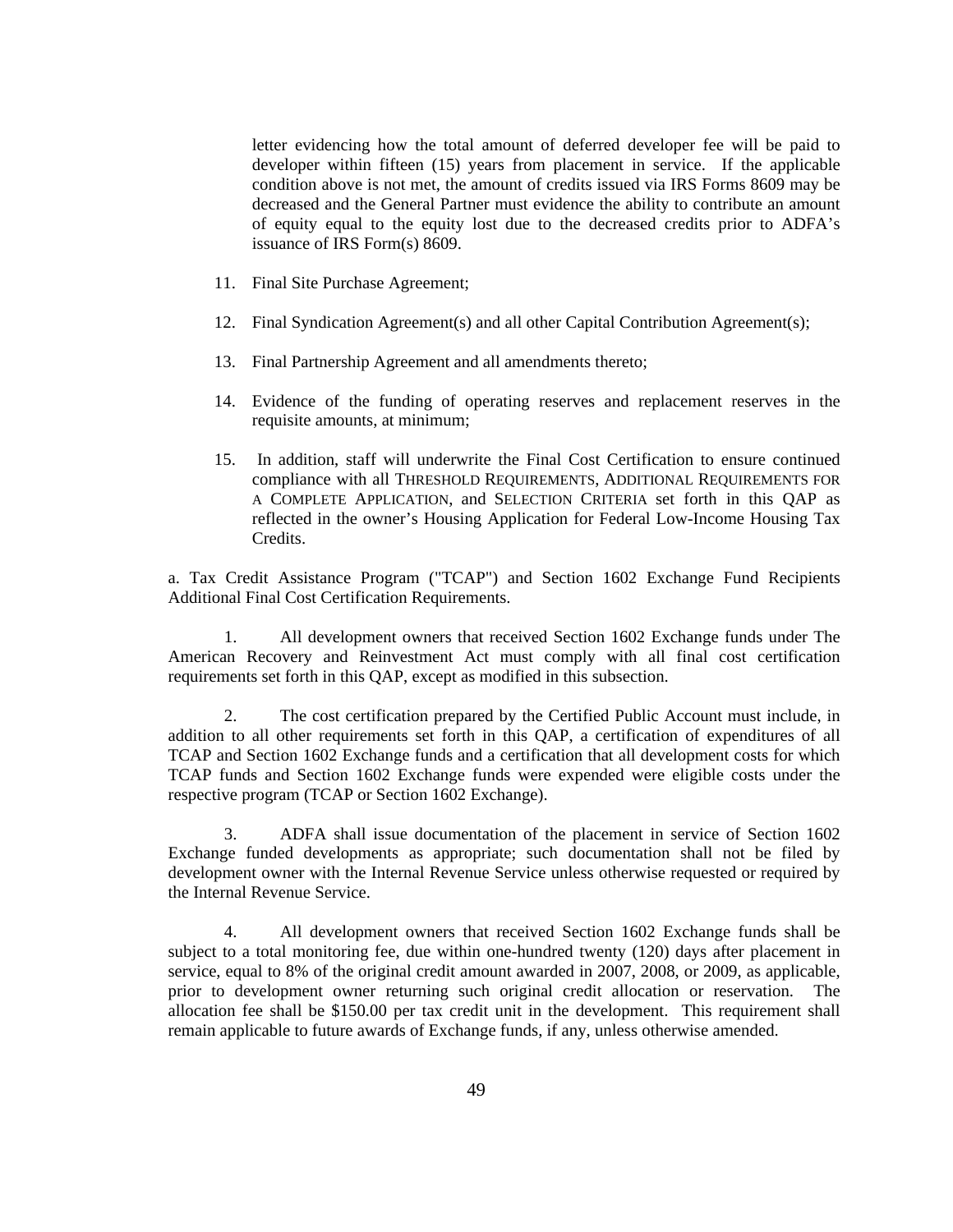b. Tax-Exempt Bond Developments.

The limitation to the amount of credits awarded or approved as set forth by ADFA in its award letter to tax-exempt bond applicant shall not apply to final cost certifications of developments financed by tax-exempt bonds. The limitation on total credits per development shall not apply to developments financed by tax-exempt bonds. All credits requested by developments financed by tax-exempt bonds must be supported by qualified basis certified by a Certified Public Accountant.

**B. LAND USE RESTRICTION AGREEMENT ("LURA").**<br>a. The owner of the development will be required to execute and record a Land Use Restriction Agreement ("LURA") that sets forth those covenants that will restrict the development property for a minimum of thirty (30) years ("the extended use period"). The owner is required to submit a draft copy of the LURA for review and approval by ADFA prior to recording the LURA in accordance with Arkansas law. ADFA will not issue IRS Form(s) 8609 until the LURA has been reviewed and approved by ADFA, properly recorded, and a copy of the recorded LURA, with file-mark, returned to ADFA.

b. The LURA will state that the owner will comply with all applicable requirements under the Code, this Qualified Allocation Plan, other relevant statutes and regulations and all representations made in the Multi-Family Housing Application. Among otherthings, the LURA will:

- 1. State that the owner will not apply for relief under Sections  $42(h)(6)(E)(i)(II)$  and  $42(h)(6)(I)$  of the Code;
- 2. Identify:
	- a. each building in the development;
	- b. the income limit for each low-income unit in the development; and
	- c. the applicable fraction for each building; and will state that the applicable fraction for any building will not be reduced during the extended use period;
- 3. State that during the term of the LURA, the owner will covenant, agree, and warrant: a. each low-income unit will remain suitable for occupancy;
	- b. any existing tenant in any low-income unit will not be evicted or have her/his occupancy terminated for other than good cause; and
	- c. the gross rent of any low-income unit will not be increased except as permitted under Section 42 of the Code;
- 4. State that, notwithstanding the termination of the "extended use period," per Section  $42(h)(6)(E)(ii)$  of the Code, for a period of three years following such termination existing tenants in low-income units in the development cannot be evicted (other than for good cause) and the gross rent of such units will not increase other than permitted by Section 42;
- 5. Authorize individuals who meet the income and rent limitations applicable to the building the right to enforce those limitations in Arkansas courts;
- 6. Prohibit the disposition of a portion of any building identified in the LURA to any person unless the entire building is so disposed;
- 7. State that the owner will not refuse to lease any residential unit in the development to a holder of a voucher or certificate of eligibility under Section 8 of the Housing Act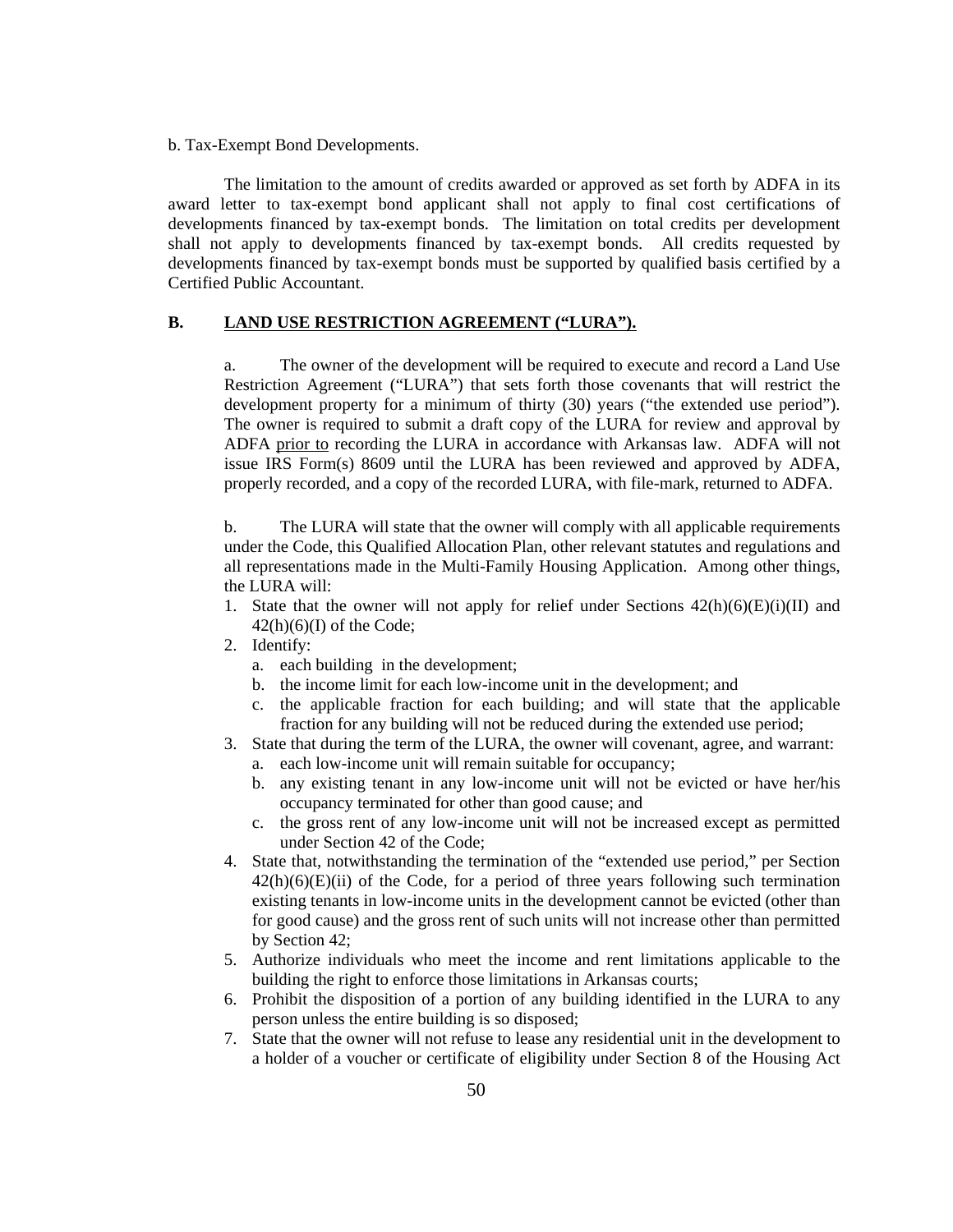of 1937 (42 USC § 1437(f) because of the status of the prospective tenant as such a holder; and

8. State that the LURA is binding on all successors of the owner.

c. Development owners must submit a draft LURA to the ADFA Multi-Family department for review prior to submission of a final LURA (and all attachments and exhibits).

#### **XII. COMPLIANCE.**

Applicants shall comply with all applicable federal, state and local laws, including but not limited to Section 42 of the Code. ADFA's Compliance Monitoring Policies and Procedures Manual for the Low-Income Housing Tax Credit Program may be obtained from ADFA's office, and may also be accessed at ADFA's website [\(www.arkansas.gov/adfa](http://www.arkansas.gov/adfa)). Fair Housing manuals may be obtained from HUD's Little Rock office, and the Fair Housing Accessibility Guidelines may be accessed at HUD's website [\(www.hud.gov](http://www.hud.gov)).

The owner will be required to prepare and submit to the Authority, no later than February 1 of each year following the first taxable year of the owner's credit period, an Owner's Certificate of Continuing Program Compliance which, among other certifications, certifies that for the preceding 12 month period no tenants in low-income units were evicted or had their tenancies terminated other than for good cause and that no tenants had an increase in the gross rent with respect to a low-income unit other than as permitted under Section 42 of the Internal Revenue Code. The owner will also be required to prepare and submit to the Authority, no later than February 1 of each year following the first taxable year of the owner's credit period, the LIHTC Compliance Monitoring Status Report. Both the Certificate of Continuing Program Compliance and the LIHTC Status Report shall be submitted under penalty of perjury to the Authority in accordance with Internal Revenue Service procedures for monitoring compliance. The compliance monitoring procedures apply to all buildings placed in service in Arkansas that have received an allocation of Housing Credits as determined by Section 42 of the Code. Regular site inspections to monitor compliance with habitability standards, according to the Uniform Physical Conditions Standards established by the United States Department of Housing and Urban Development, and ADFA design standards will be carried out by the Authority at least once every three (3) years.

In the event the Authority becomes aware of non-compliance or upon the failure to submit a Certificate of Continuing Program Compliance, the Authority will notify the owner of the areas of non compliance and the required timeframe to correct the deficiencies. There is a maximum of sixty (60) days to correct such non-compliance. Additionally, the Authority will notify the IRS, as required, of any non compliance or failure to certify no later than forty-five (45) days after the end of the allowed time for correction.

Frequent or consistent non-compliance of Applicant or any member of the development team in regard to the operation of any development may result in points reduction in the scoring of applications and/or suspension of the Applicant or development team member from applying for tax credits for a set term of time and/or compliance with conditions set forth by ADFA. Frequent or consistent non compliance shall be in the sole discretion of ADFA and will include but not be limited to reports from ADFA's Compliance Department and IRS Form(s) 8823.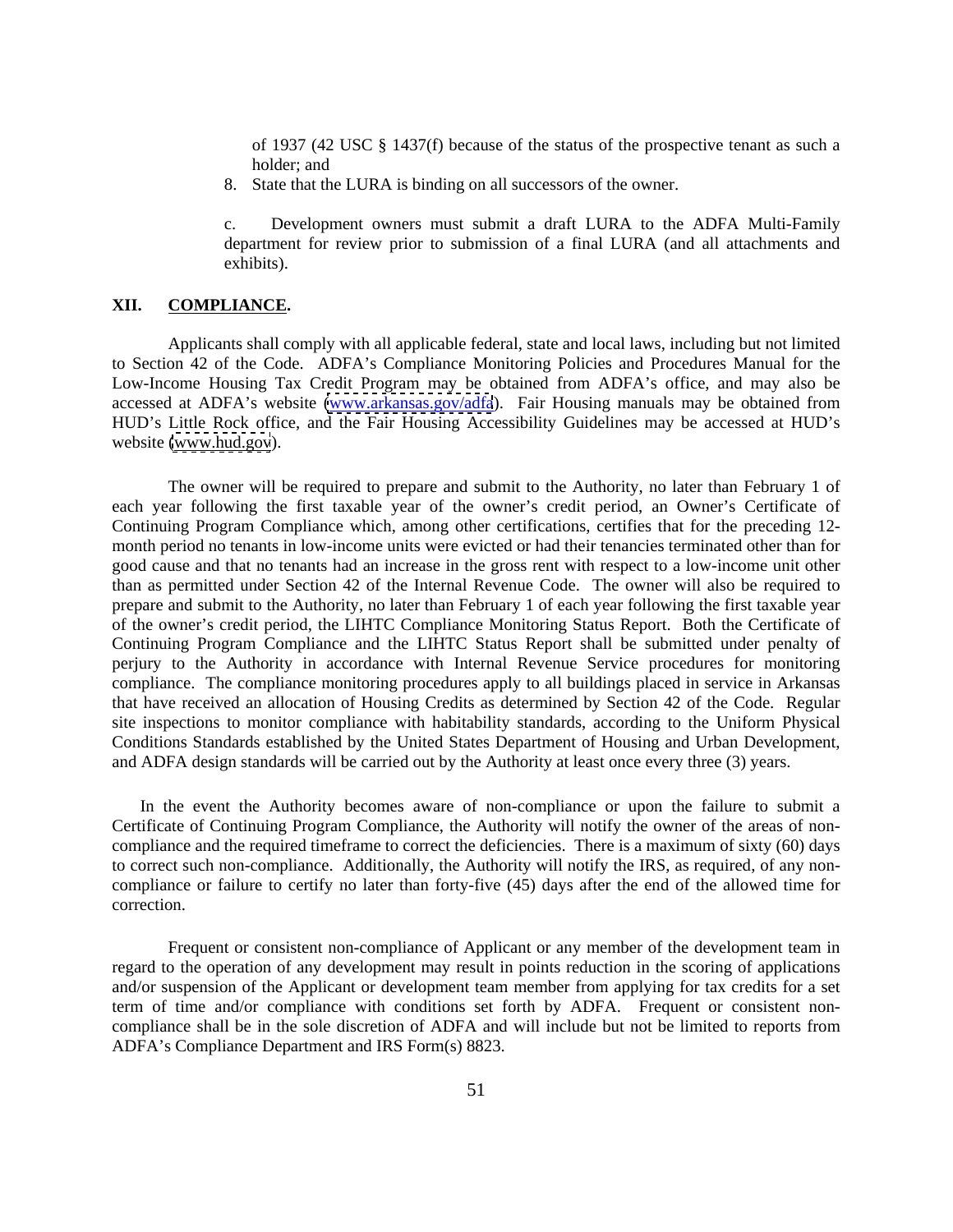#### **XIII. ADFA FEES.**

#### **A. APPLICATION FEE.**

The appropriate application fee (determined from the list below) shall be included with the application and be in the form of a check payable to the Arkansas Development Finance Authority. All fees are non-refundable. Overpayments will not be refunded.

| For-profit applicants – developments with 50 units or less | \$1,000 |
|------------------------------------------------------------|---------|
| For-profit applicants – developments with $51-100$ units   | \$2,000 |
| For-profit applicants – developments with $101+$ units     | \$3,000 |
| Non-profit applicants                                      | \$300   |

#### **B. RESERVATION FEE.**

A non-refundable reservation fee of \$150.00 per low-income unit will be required to secure the reservation of Housing Credits. Overpayments will not be refunded.

#### **C. ISSUANCE OF IRS FORM 8609 FEE.**

A fee equal to \$150.00 per low-incomeunit will be required at the time the owner submits the final development cost certification requesting issuance of IRS Form 8609(s). Overpayments will not be refunded. The contract of the contract of the contract of the contract of the contract of the contract of the contract of the contract of the contract of the contract of the contract of the contract of the contract of the

#### **D. MONITORING FEE.**

A monitoring fee equal to eight percent (8%) of the total annual Housing Credits allocation, or total original housing credit allocation prior to return of such credits and award of Section 1602 Exchange funds, as applicable, will be required at the time the owner submits the final development cost certification requesting issuance of IRS Form 8609(s). Overpayments will not be refunded.

### **XIV. FINANCING WITH TAX-EXEMPT BONDS and HOUSING CREDITS.**

Developments financed with tax-exempt bonds must apply to receive Housing Credits not allocated as part of the State's annual Housing Credit ceiling. Section  $42(m)(1)(D)$  of the Code requires such developments to satisfy the "requirements for allocation of a housing credit dollar amount under the qualified allocation plan applicable to the area in which the project is located". Although these developments need not compete for an award through the competitive process, they will be evaluated for compliance with the THRESHOLD REQUIREMENTS set forth in *this OAP* and the ADDITIONAL REQUIREMENTS FOR A COMPLETE APPLICATION *set forth in this QAP*.<br>In addition, each development financed with tax-exempt bonds shall be in compliance with the

monitoring provisions of this QAP. Applicants shall comply with ADFA's Guidelines for Reserving Volume Cap for Tax-Exempt Private Activity Bonds for Residential Rental Housing and the Arkansas Development Finance Authority Rules and Regulations Implementing the Law on the Allocation of the